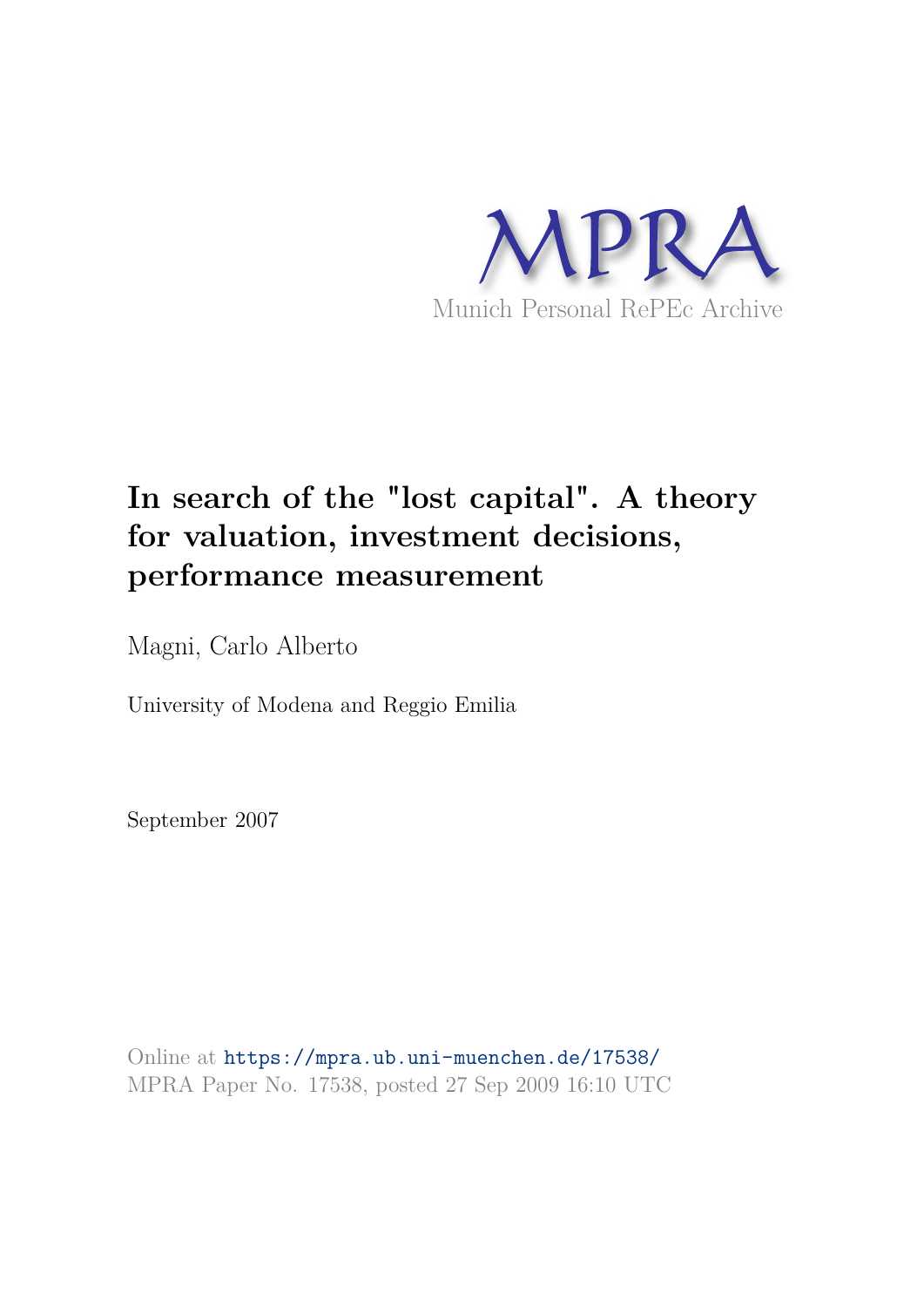# In search of the "lost capital". A theory for valuation, investment decisions, performance measurement

#### Abstract

This paper presents a theoretical framework for valuation, investment decisions, and performance measurement based on a nonstandard theory of residual income. It is derived from the notion of "unrecovered" capital, which is here named "lost" capital because it represents the capital foregone by the investors. Its theoretical strength and meaningfulness is shown by deriving it from four main perspectives: financial, microeconomic, axiomatic, accounting. Implications for asset valuation, capital budgeting and performance measurement are investigated. In particular: an aggregation property is shown, which makes the simple average residual income play a major role in valuation; a dual relation between the standard theory and the lost-capital theory is proved, clarifying the way periodic performance is computed in the two paradigms and the rationale for measuring performance with either paradigm; the average accounting rate of return is shown to be more reliable than the internal rate of return as a capital budgeting criterion, and maximization of the average residual income is shown to be equivalent to maximization of Net Present Value (NPV). Two metrics are also presented: one enjoys the nice property of robust goal congruence irrespective of the sign of the cash flows; the other one enjoys periodic consistency in the sense of Egginton (1995). The results obtained suggest that this theory might prove useful for real-life applications in firm valuation, capital budgeting decision-making, ex ante and ex post performance measurement, incentive compensation. A numerical example illustrates the implementation of the paradigm to the EVA model and the Edwards-Bell-Ohlson model.

Keywords. Residual income, valuation, capital budgeting, performance measurement, lost capital, accounting rate, average, Economic Value Added.

JEL codes. M41, G11, G12, G31, M21, M52, D46.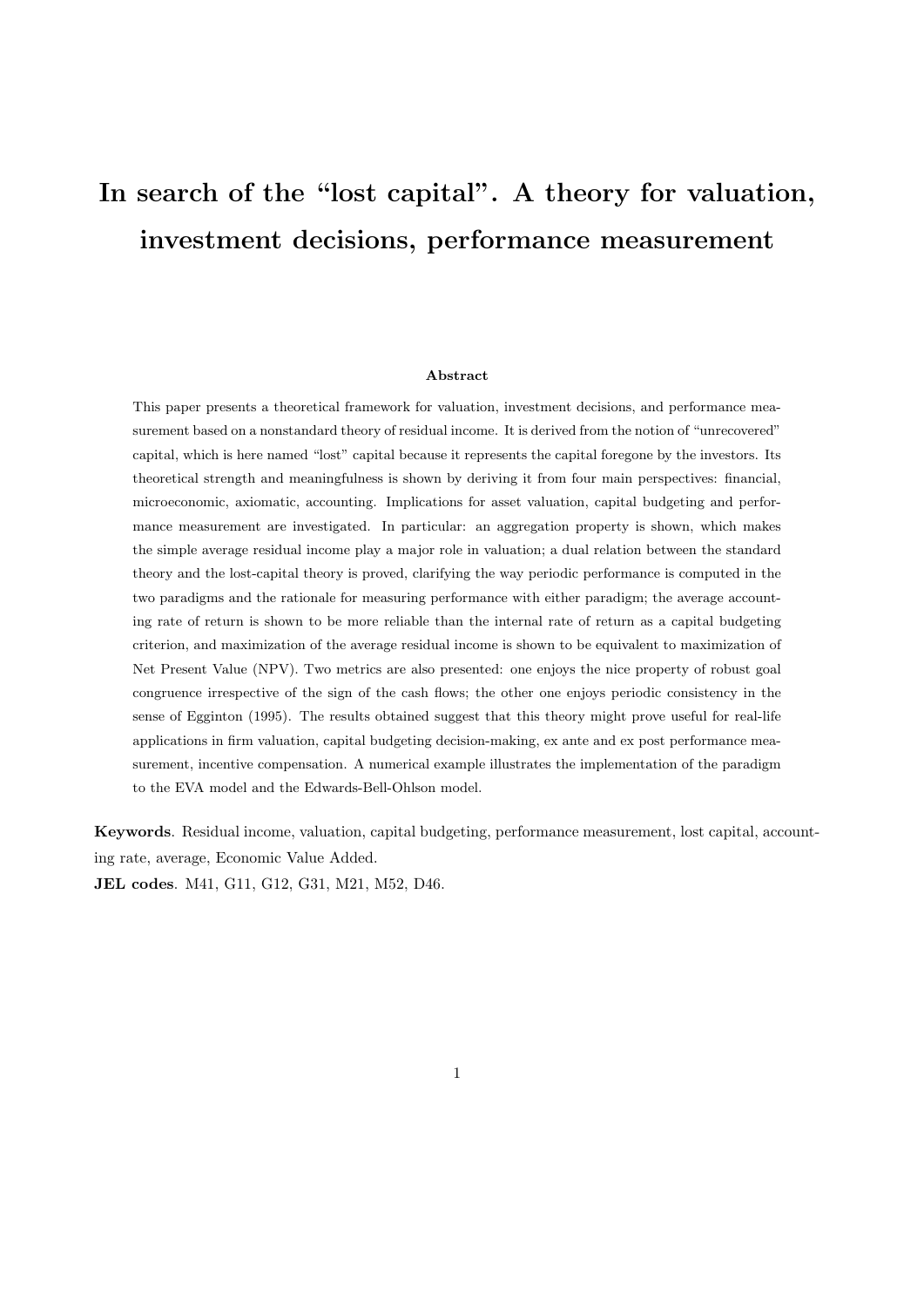# In search of the "lost capital". A theory for valuation, investment decisions, performance measurement

# 1 Introduction

Corporate finance and accounting find a common terrain in the study of the notion of residual income, also called excess profit or abnormal earnings. Residual income is formally computed as the difference between the actual income and the counterfactual income investors would receive if they invested their funds at the opportunity cost of capital. Coined by the General Electric Company, the term first appears in the literature in Solomons (1965, p. 63), although the same concept, differently labeled, was studied even earlier (e.g. Preinreich, 1936, 1938; Edwards and Bell, 1961, Bodenhorn, 1964). The contributions of Peasnell (1981, 1982), Peccati (1987, 1989, 1991) and Ohlson (1989, 1995) have caused a renewed interest in this notion among corporate finance and accounting scholars, with particular regard to firm valuation, performance measurement, incentive compensation (value-based management). A large number of theoretical and applied studies have appeared in both applied finance and accounting, (e.g. Stewart, 1991; Ohlson, 1995; Feltham and Ohlson, 1995; Rappaport, 1998; Lundholm and O'Keefe, 2001; Young and O'Byrne, 2001; Martin, Petty and Rich, 2003; Weaver and Weston, 2003; O'Byrne and Young, 2006), and a large number of textbooks and professional publications in corporate finance, managerial finance and accounting directly deal with the topic (e.g. Brealey and Myers, 2000; Copeland, Koller and Murrin, 2000; Palepu, Healey and Bernard, 2000; Grinblatt and Titman, 2002; Revsine, Collins and Johnson, 2005; Arnold, 2005).

It is well-known that there is a lifespan consistency of residual income (RI) with Net Present Value (NPV): the sum of the discounted residual incomes generated by the project (firm) equals the project's NPV (e.g. Peasnell, 1982; Peccati, 1989; Martin and Petty, 2000; Vélez-Pareja and Tham, 2003). A line of research in accounting finance and corporate finance is devoted to exploiting this property for valuation purposes; it investigates the relations existing between residual income and firm valuation and studies the opportunity of replacing cash flows with residual incomes in the computation of the market value of a firm (e.g. Peasnell, 1981, 1982; Ohlson, 1989, 1995; Penman, 1992; O'Hanlon and Peasnell; 2002; Brief, 2007; Schüler and Krotter, 2008). Residual income is periodic in nature and this makes it a good candidate for performance measurement. The literature on performance measurement is opulent and is particularly aimed at providing appropriate performance measures and at devising compensation plans capable of aligning shareholders' interests and managers' interests (e.g. Solomons, 1965; Peccati, 1991; Gallo and Peccati, 1993; Egginton, 1995; Reichelstein, 1997; Rogerson, 1997; Pfeiffer, 2000; Pfeiffer and Schneider, 2007; Schultze and Weiler, 2008).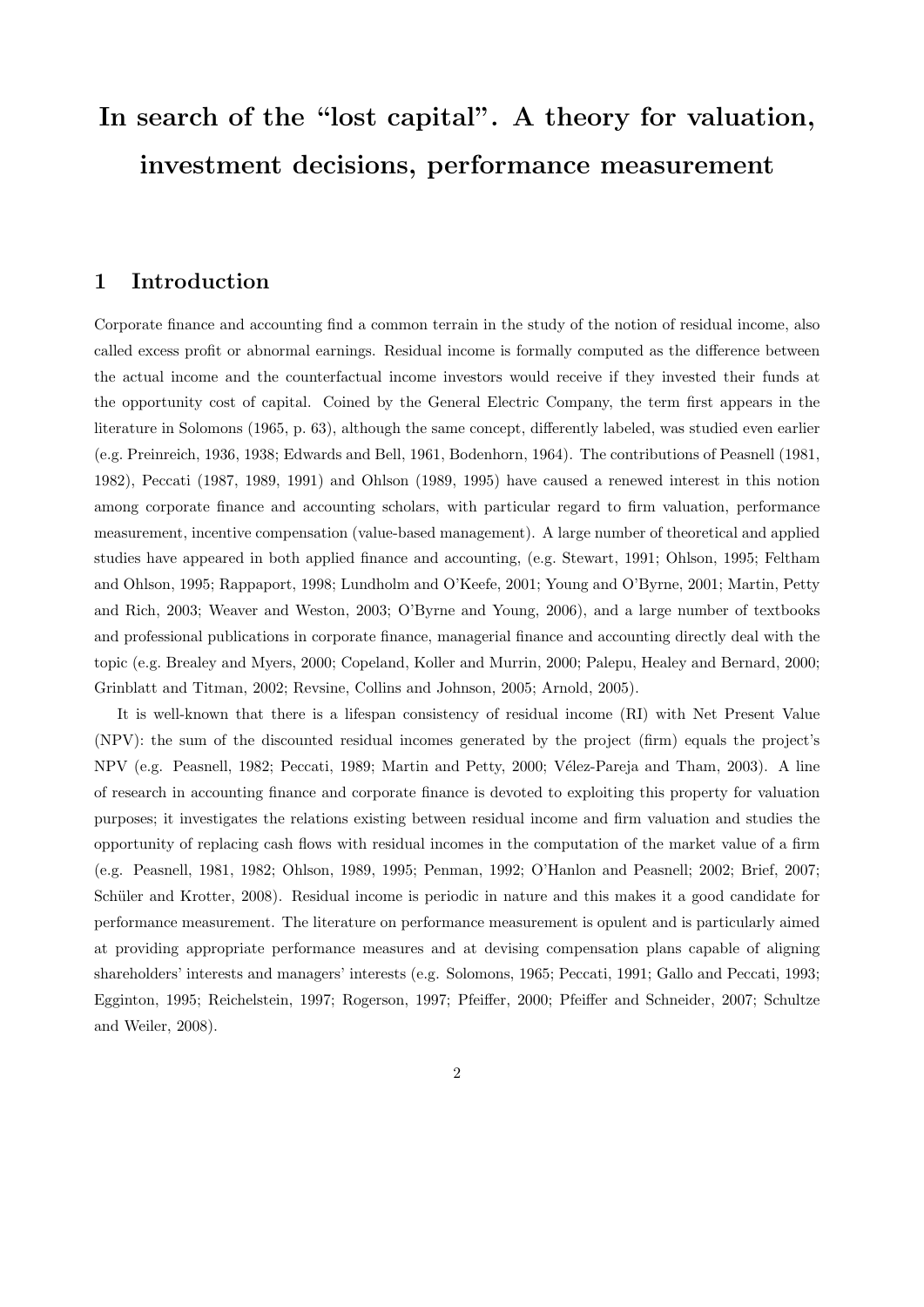This paper focusses on the very notion of residual income, aiming at exploring an alternative theory of residual income, previously introduced by Magni (2000, 2001, 2004, 2005). It is here labelled lost-capital theory, because its essential feature is the consideration of the capital lost (i.e., foregone) by the investors. The purpose of this work is just to show how it formally relates to the standard theory.

In order to show the theoretical strength of the new paradigm, this paper presents it in four different ways, related to four different perspectives: (i) a financial perspective, which generates the lost-capital residual income from arbitrage theory; (ii) a microeconomic derivation, which focusses on the economic agent's wealth; (iii) a mathematical perspective using an axiomatic approach; (iii) an accounting derivation of the paradigm via two alternative depreciation schedules. This should sufficiently underline the multifaceted theoretical significance of the residual income, its sound economic meaning, and its formal robustness. The usefulness of the theory is shown in three main areas:

- 1. asset valuation: residual incomes aggregate in a value sense, as opposed to the standard paradigm where residual incomes aggregate in a cash-flow sense. This enables one to compute the firm's market value leaving out any consideration about timing, which makes the lost-capital paradigm a good candidate for firm valuation in real-life applications. The role of the average RI is particularly underlined
- 2. capital budgeting: a decision rule based on the average accounting rate of return (ARR) is shown to be superior to the internal-rate-of-return (IRR) rule: no problems of existence or uniqueness arise and, contrary to the IRR, the rule is equivalent to the NPV rule. The rule may be reframed in terms of average RI: the latter is shown to be a perfect substitute of the NPV so that maximization of the NPV may be replaced by maximization of average RI, possibly time-scaled for projects with different life
- 3. performance measurement: interpretation is given to the different measurement process of the two theories and, in particular, it is highlighted that the lost-capital theory takes account of the fact that choice affects not only the return rate, but also the capital invested. The use of the lost-capital residual income for compensating managers implies that shareholders are willing to reward management on the basis of the real alternative scenario that would occur if the firm were managed in a value-neutral way. In other words, the capital charge is a comprehensive one: both return rate and capital are different from what they would be if the investors chose not to undertake the project. This is revealed by an interesting dual relation, according to which the two theories are mutually generative. Furthermore, Fernández's (2002) Created Shareholder Value is transformed into the corresponding lost-capital metric. The latter is a goal-congruent metric, which is more general than Grinyer's (1985, 1987) Earned Economic Income, because it is not affected by change in sign of the cash flows. A metric here named maintainable RI is shown to be periodically consistent in the sense of Egginton (1995). This might prove useful in performance evaluations given that these metrics directly tie performance to value creation.

Throughout the paper it is assumed that an economic activity  $f$  (firm, project) is undertaken at time 0,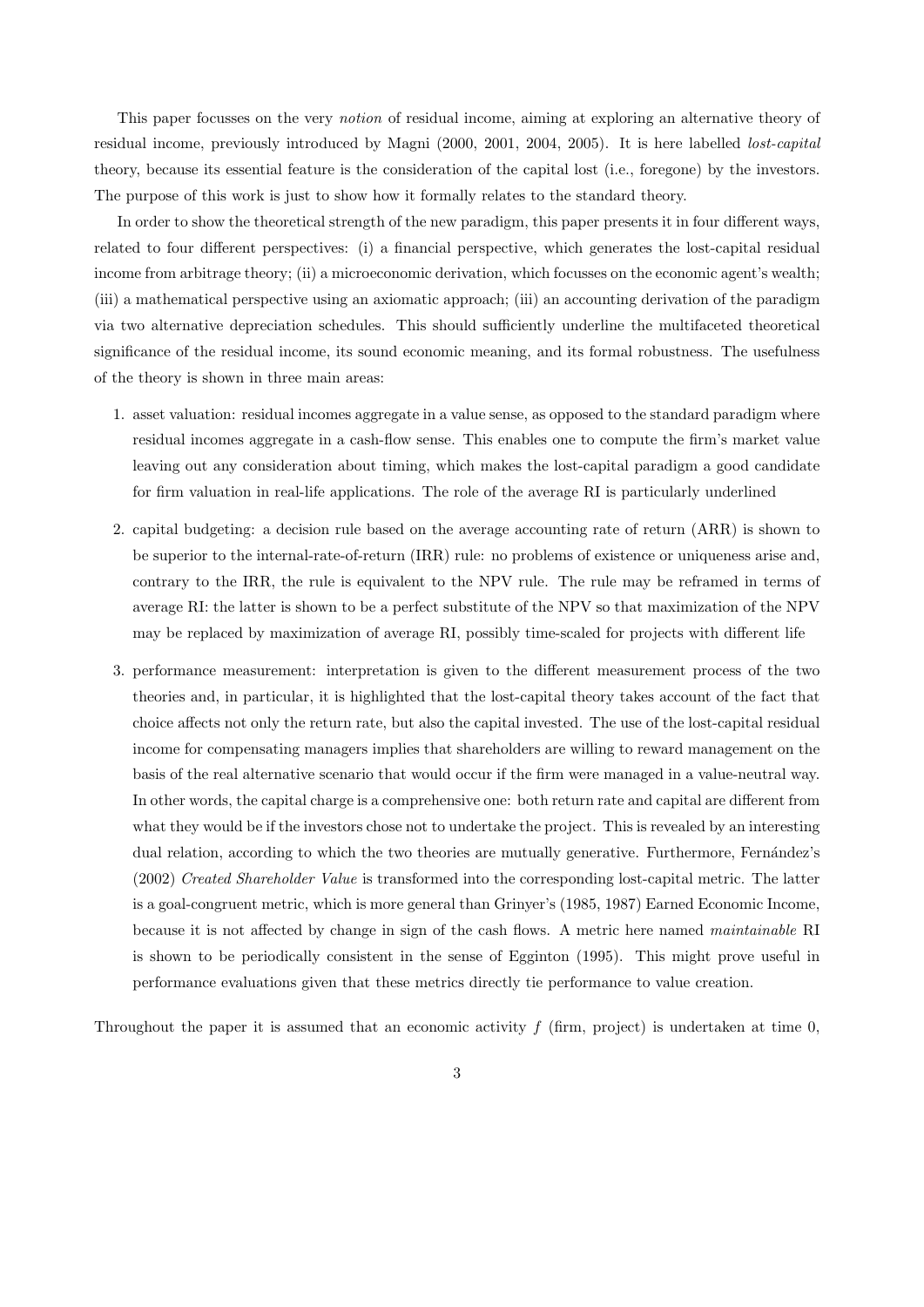which generates the cash-flow vector  $\vec{f} = (f_1, f_2, \ldots, f_n)$ ,  $f_t \in \mathbb{R}$  where  $f_t$  is the cash flow received by the owners of the asset at time t. The initial investment is  $f_0 > 0$  and  $f_n$  is inclusive of the liquidation value. The setting is therefore a classical one (with no managerial flexibility)

Cash flows may be thought of as certain or certainty equivalents of random cash flows, which implies that the discount rate is the risk-free rate. Alternatively, the reader may regard cash flow as expected values: this is most common in corporate finance (e.g. Brealey and Myers, 2000; Fernández, 2002; Damodaran, 2005, 2006), accounting (e.g. Peasnell, 1981, 1982; O'Hanlon and Peasnell, 2002; Brief, 2007) and valuebased management (Arnold and Davies, 2000; Martin and Petty, 2000; Young and O'Byrne, 2001). In the latter case, the cost of capital is a required rate of return taking account of the risk of the enterprise. The numerical example in the Appendix is consistent with the latter interpretation<sup>1</sup> Furthermore, there is no opening accounting error (as is usual in capital budgeting), that is, the book value at time 0 coincides with  $f_0$ , and the theoretical analysis holds either in a proprietary approach (equity value is to be computed) and an entity approach (firm value is to be computed); thus, the reader may equivalently view the cash-flow vector  $\vec{f}$  as a vector of equity cash flows or as a vector of free cash flows. In the numerical example we use three amongst the most common discounted-cash-flow techniques to reach the equity value: (i) equity-cashflow discounting at the cost of equity, (i) free-cash-flow discounting at the weighted average cost of capital, (iii) adjusted present value method (see Myers, 1974; Brealey and Myers, 2000; Damodaran, 2005, 2006; Fernández, 2002; Copeland, Koller and Murrin, 2000).

The paper is structured as follows. Section 2 shows important relations between accounting rates and book values and interprets accounting rates as internal return rates of one-period projects composing the economic activity under consideration. It also supplies the classical definition of residual income as currently in use among finance scholars and accounting scholars. Section 3 is a theoretical presentation of the new paradigm from four different points of view: they are conventionally labelled: (i) financial (owing to the arbitrage argument used), (ii) microeconomic (owing to the focus on the economic agent's wealth and its evolution through time) (iii) mathematical (given that an axiomatic approach is followed), (iv) accounting (the residual income is obtained as a difference between depreciation charges). Section 4 draws attention to an aggregation result whereby time is inessential in valuation: only the sum of residual incomes is of concern for computing market values. In section 5 an important profitability index is drawn from the lost-capital framework: the Chisini mean of average of accounting rates is shown to be more general and reliable than the IRR, and compatible with the NPV. The time-scaled residual income is then introduced, whose maximization is equivalent to NPV maximization. It is also shown that the impact of income on value is given by the unit

<sup>&</sup>lt;sup>1</sup>A discussion on the relation between cost of capital and cash flows is beyond the scope of the paper. A well-written analysis of the methods to exogenously extract a cost of capital is Armitage's (2005) book. For various perspectives on the cost of capital, see Tuttle and Litzenberger (1968), Hamada (1972), Rubinstein (1973), Fama (1977), Lewellen (1977), Weston and Chen (1980), Haley (1984), Stark (1986), Copeland and Weston (1988), Ohlson (1995), O'Hanlon and Steele (1997), Ruback (2002); Ogier, Rugman and Spicer (2004), Bøssaerts and Odegaard (2006), Damodaran (2006), Morana (2007), Magni (2009).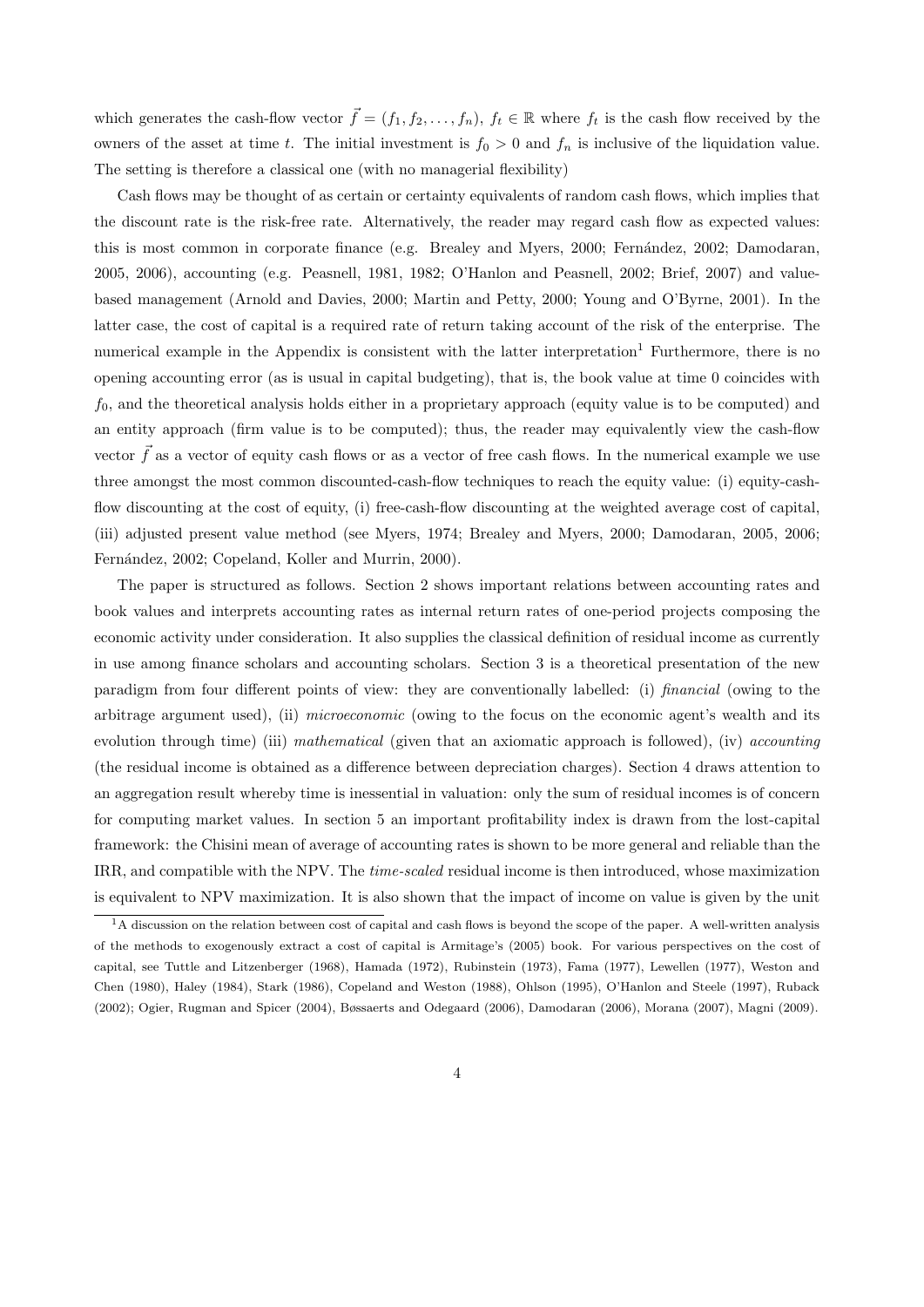price of a zero-coupon bond (or of an equivalent-risk asset). Section 6 focusses on periodic performance and the relations between the two paradigms. In particular, a dual relation is shown, according to which standard residual income may be viewed as a function of lost-capital residual income and viceversa. Furthermore, it shows that the lost-capital companion of Fernández's (2002) Created Shareholder Value is aligned in sign with the Net Present Value, that is, *robust goal congruence* holds (see Mohnen and Bareket, 2007), which implies that this metric might be particularly interesting for incentive compensation. Whatever the asset base, the average RI (properly time-scaled if projects have different life), is periodically consistent in the sense of Egginton (1995) and may be obtained as a residual income where the assets base is specified so that the average surplus of book value over lost capital is constant through time. Some concluding remarks end the paper. In the Appendix the conversion process from standard metric to lost-capital metrics is illustrated for two metrics: the Economic Value Added (Stewart, 1991) and the Edwards-Bell-Ohlson (Edwards and Bell, 1961; Ohlson, 1995) model. A final illustrative example is also presented.

Main notational conventions are collected in Table 0 at the end of the paper.

## 2 The standard theory

Consider the cash-flow stream  $\vec{f}$  released by asset f (project or firm) and received by the owners of the asset. Let  $x_t$ ,  $t = 1, 2, \ldots, n$  be the profit and  $b_t$  the book value.<sup>2</sup> The symbol  $b_n$  represents book value after the firm has been liquidated, so  $b_n=0$ . We assume, unless otherwise specified, that the average book value  $\overline{b} := \sum_{t=1}^{n} b_{t-1}/n$  is positive. A fundamental accounting identity is

$$
x_t = f_t - b_{t-1} + b_t \qquad t = 1, 2, \dots, n
$$
\n<sup>(1)</sup>

which is often called *clean surplus relation* (see Brief and Peasnell, 1996). Letting  $a_t$  be the accounting rate of return,  $a_t = x_t/b_{t-1}$ , clean surplus may be rewritten as

$$
a_t = \frac{f_t + b_t}{b_{t-1}} - 1 \qquad t = 1, 2, \dots, n. \tag{2}
$$

which is well-defined as long as  $b_{t-1} \neq 0$ . Equation (2) is highly significant, as is now illustrated. Consider the vectors  $e_t = (\vec{0}_{t-1}, 1, \vec{0}_{n-t}) \in \mathbb{R}^n$ ,  $t, 1, 2, \ldots, n$  where  $\vec{0}^k$  is the null vector in  $\mathbb{R}^k$ ; consider also the vectors  $\vec{f}_t = -b_{t-1}e_t + (f_t + b_t)e_{t+1} \in \mathbb{R}^n$ ,  $t = 1, 2, \ldots, n$ . They are interpretable as one-period projects: the investors invest capital  $b_{t-1}$  at time  $t-1$  and receive the cash flow  $f_t$  along with the end-of-period value  $b_t$  at time  $t$ . We have

$$
\vec{f} = \vec{f}_1 + \vec{f}_2 + \dots + \vec{f}_n.
$$
 (3)

Using the clean surplus relation recursively, one easily finds, after some manipulations,

$$
b_0 = \sum_{t=1}^n \frac{f_t}{\prod_{k=1}^t (1 + a_k)}.
$$
\n(4)

<sup>&</sup>lt;sup>2</sup>Depending on the perspective,  $b_t$  is the equity book value or the firm book value (equity+liabilities).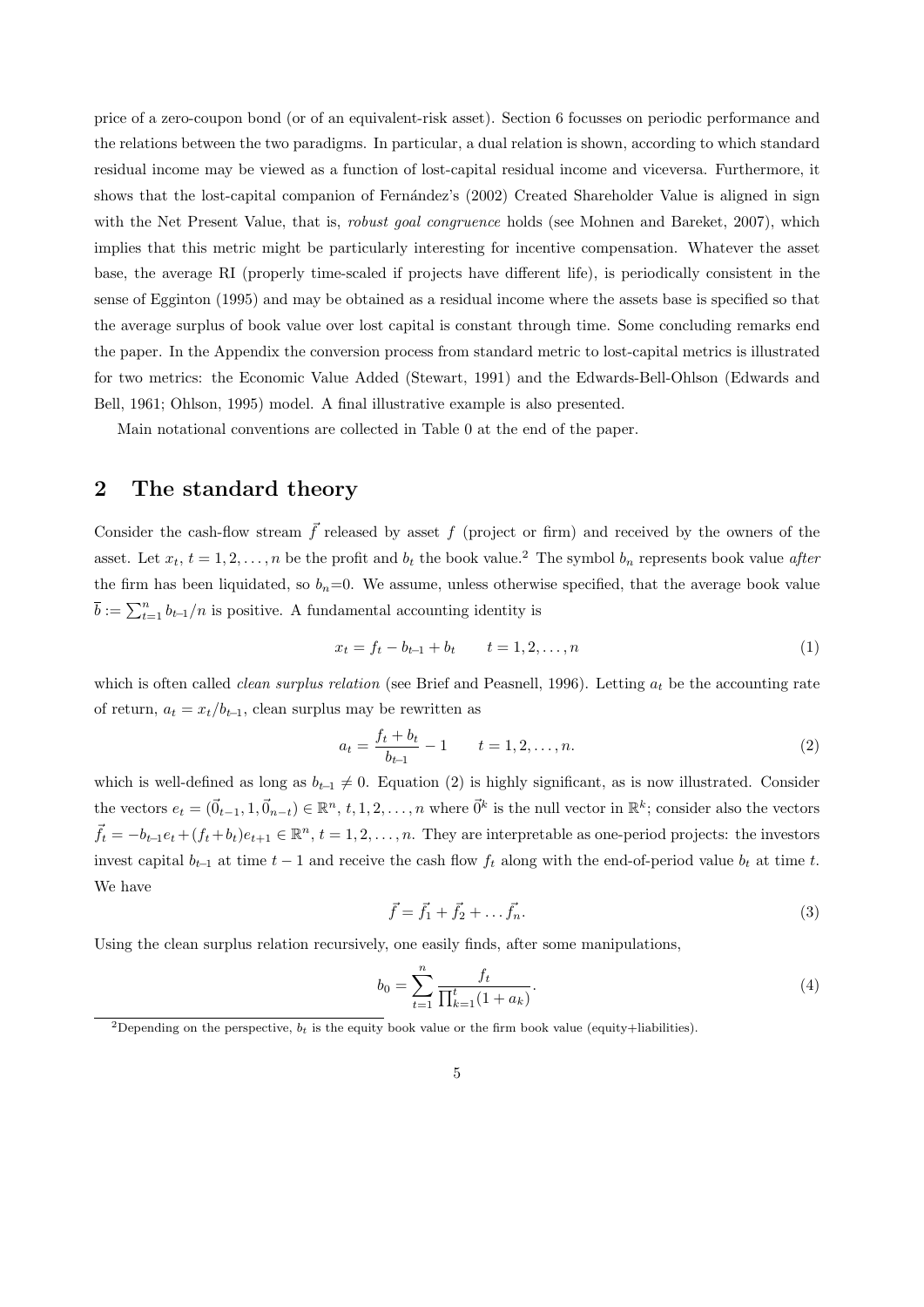This means that the vector of accounting rates  $\vec{a} = (a_1, a_2, \ldots, a_n)$  is an *internal* discount function. This fact is known in the accounting literature: it has been shown, among others, by Kay (1976), Peasnell (1982), and Brief and Lawson (1992). However, the straightforward link of this internal discount function with the notion of internal return vector introduced by Weingartner (1966) is not appreciated. An internal return vector is a vector  $\vec{r} = (r_1, r_2, \dots, r_n)$  of return rates such that

$$
f_0 = \sum_{t=1}^n \frac{f_t}{\prod_{k=1}^t (1+r_k)}.
$$
\n(5)

The particular case where  $\vec{r} = (r, r, \dots, r)$  is just the *internal rate of return*. Thus, the notion of internal return vector just generalizes the IRR notion. The link between the internal discount function  $\vec{a}$  and the internal return vector  $\vec{r}$  should now be evident from eqs. (4) and (5): if  $f_0 = b_0$ , the vector  $\vec{a}$  is an internal return vector. Reminding that there is no opening accounting error, we have the following

Proposition 1. The accounting rate of return is a one-period IRR, and the internal discount function generated by the accounting rates is an internal return vector. Also, an IRR is a constant accounting rate that leads to a zero-NPV project .

The above proposition allows us to assert that the accounting rate of profit is itself an internal rate of return. Owing to eqs. (2) and (3), the economic activity f may be ideally interpreted as a portfolio of n consecutive one-period projects  $\vec{f}_t$ , each of which has an internal rate of return (IRR) equal to  $a_t$ ,  $t = 1, 2, \ldots n$  (see also Gronchi, 1984, and Manca, 1989, on the splitting up of cash-flow streams). The relation of the (constant) IRR with the accounting rates has been studied in depth during the last decades. It is widely known in the literature that it is not possible to obtain the IRR as a meaningful average of accounting rates:

$$
r \neq \frac{\sum_{t=1}^{n} a_t b_{t-1}}{\sum_{t=1}^{n} b_{t-1}}.\tag{6}
$$

Just because of this fact, the accounting rates are often regarded less significant than the IRR and the above average is considered unhelpful for analysis and decision-making. However, the average of accounting rates do lead to the IRR if book values are replaced by their present values computed at IRR:

$$
r = \frac{\sum_{t=1}^{n} a_t \frac{b_{t-1}}{(1+r)^{-t}}}{\sum_{t=1}^{n} \frac{b_{t-1}}{(1+r)^{-t}}} \tag{7}
$$

(see Peasnell, 1982; Franks and Hodges, 1984; Peccati, 1989, 1991; Brief and Lawson, 1992).<sup>3</sup>

Remark 1. It is worth noting that the definition of accounting rate of profit enables one to rewrite the clean surplus relation as

$$
b_t = b_{t-1}(1 + a_t) - f_t \tag{8}
$$

<sup>3</sup>Note that circularity arises in this relation.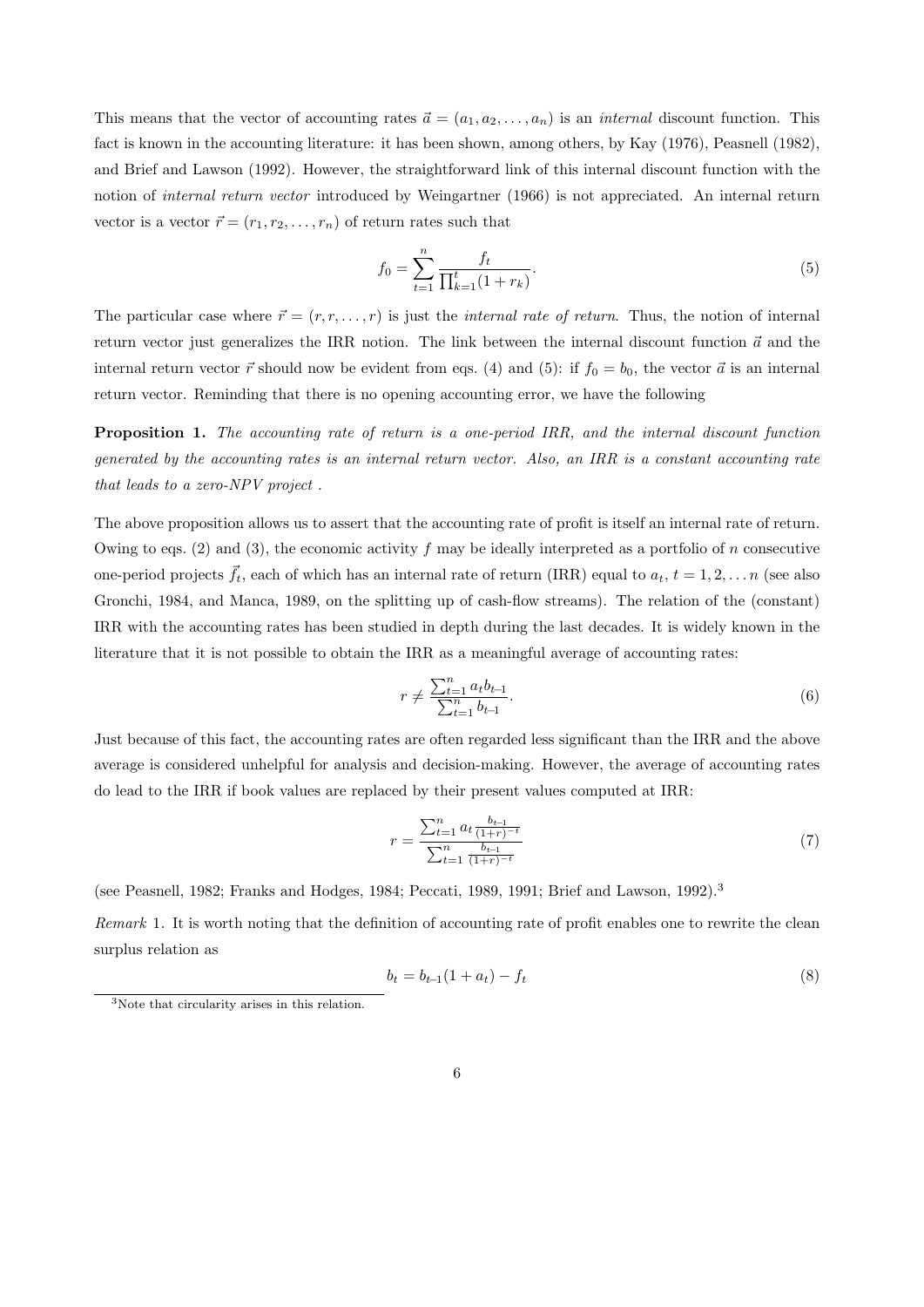(see Peasnell, 1982, p. 108). The above relation coincides with the recursion formula used in financial and actuarial mathematics for computing the balance (residual debt) in a loan contract (Kellison, 1991; Castagnoli and Peccati, 2002; Promislow, 2006; Werner and Sotskov, 2006), where  $b_0$  is the amount borrowed,  $a_t b_{t-1}$  represents interest and  $f_t$  is the installment. This fact enables one to interpret f as a loan contract whereby shareholders lend the firm the amount  $b_0$  and receive the installment  $f_t$  at time t. In this view,  $b_t$  is the residual debt the firm owes the shareholders. The idea of capital as a residual debt is not new: "The corporation owes the capital, it does not own it. The shareholders own it" (Fetter, 1937, p. 9); and the corresponding idea of profit as representing shareholders' interest is also sometimes acknowledged: "the profit is equal to interest on the capital value existing at the beginning of the period" (Hansen, 1972, p. 15). The same idea is at the core of Anthony's (1975) notion of profit.

The standard definition of residual income, universally accepted in accounting and finance, is computed as a difference between two profits: the actual profit  $x_t$  and the counterfactual profit that shareholders would (have) obtain(ed) if they (had) invested  $b_0$  in an economic activity whose period rate of return is  $i_t$ , also known as cost of capital:

$$
x_t^{\mathcal{S}} = x_t - i_t b_{t-1} \tag{9}
$$

(S:=standard). Note that three elements are into play: profit, book value, cost of capital. The product  $i_t b_{t-1}$ is also known as capital charge. From the general framework of (9) different metrics are generated, grounded on different notions of capital employed (asset side, equity side, economic, accounting, etc.), of cash flows employed (free cash flow, equity cash flow, capital cash flow<sup>4</sup>), of internal discount function employed (ROA, RONA, ROE, etc.).

As anticipated, the clean surplus relation implies a lifespan consistency with the NPV:

$$
NPV = \sum_{t=1}^{n} \frac{x_t^S}{\prod_{k=1}^{t} (1 + i_k)}
$$
(10)

which holds for any book value depreciation.

## 3 The *lost-capital* theory

This section presents a different way of representing the foregone return (the capital charge), and therefore a different way of interpreting the notion of residual income. It has been originally introduced and investigated in Magni (2000, 2005, 2006). This section shows that it is possible to derive this notion from four different (but logically equivalent) arguments: an arbitrage-based argument; an axiomatic approach; an economic argument focussed on the investor's wealth; an accounting argument involving alternative depreciation schedules.

 ${}^{4}$ For the notion of capital cash flow, see Ruback (2002) and Fernández (2002).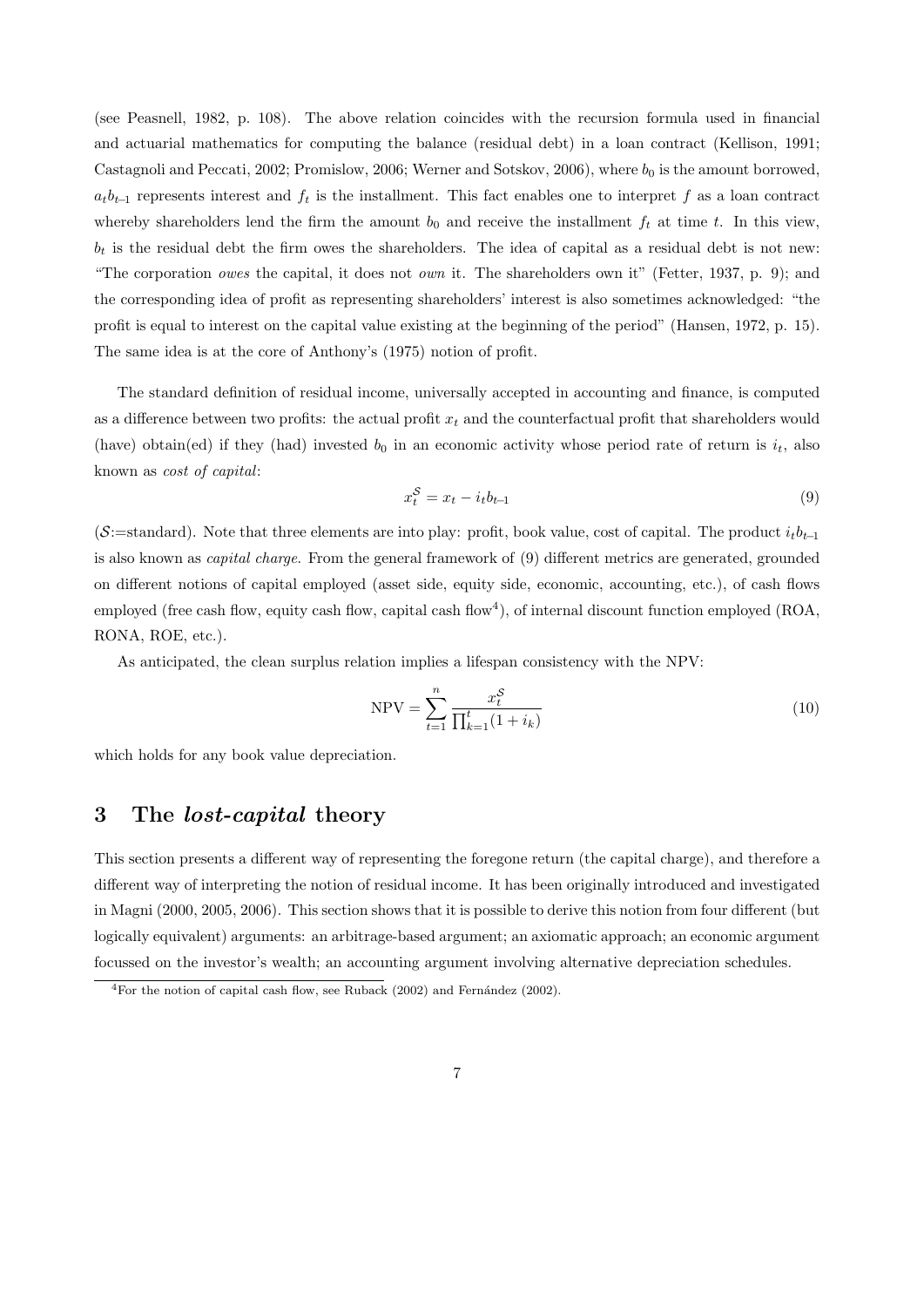#### 3.1 The financial derivation

Suppose p is a portfolio traded in the market which replicates the cash-flow vector  $\vec{f}=(f_1, f_2, \ldots, f_n)$ . Let  $F(s,t) = \prod_{k=s+1}^{t} (1+i_k)$  represent the yield term structure, so that  $F(0,t)^{-1}$  is the unit price of a zerocoupon bond expiring at  $t^5$ . The market value of p is  $p_0 = \sum_{t=1}^n f_t F(0, t)^{-1}$ . If  $p_0 \neq b_0$  (i.e. NPV $\neq 0$ ) the investor may exploit arbitrage opportunities. For example, assuming (with no loss of generality)  $p_0 > b_0$ , investors may invest in f, take a short position in p and reinvest the arbitrage gain  $(p_0 - b_0)$  in portfolio p. The resulting net cash flow will be zero at each date, and investors will receive a net final cash flow Γ, such that  $\Gamma = (p_0 - b_0)F(0, n)$ =NPV· $F(0, n)$  (see Table 1). The latter is the accumulated NPV (sometimes called "excess return" or "net final value"). Let us now measure the periodic gain released by this strategy. Note that the long and short positions in  $p$  may be netted out to result in a net short position (see Table 2).

Let

$$
b_t^* = b_{t-1}^*(1 + i_t) - f_t \tag{11}
$$

be the value of the short position: the amount  $x_t = a_t \cdot b_{t-1}$  is the profit from the long position, the amount  $x_t^* = i_t \cdot b_{t-1}^*$  is interest paid on short position and represents the cost paid for undertaking the arbitrage strategy. The latter also represents the income that shareholders would have earned if they had invested in portfolio p rather than in firm (project) f. It is then interpretable as a "lost" capital (the same capital is named "unrecovered" by O'Hanlon and Peasnell, 2002). The periodic gain is given by the difference of interest on long and short positions:

$$
x_t^{\mathcal{L}} = x_t - x_t^* = x_t - i_t \cdot b_{t-1}^* \tag{12}
$$

 $(\mathcal{L}:=$ lost-capital). We may also rewrite the latter as

$$
x_t^{\mathcal{L}} = b_{t-1}(a_t - i_t^*)
$$
\n(13)

where  $i_t^* := i_t b_{t-1}^* / b_{t-1}$ . The spread  $(a_t - i_t^*)$  measures the period margin per unit of capital invested. Noting that  $b_n^* = f_0 F(0, n) - \sum_{t=1}^{n-1} f_t F(t, T)$  and using the equalities  $x_t = b_{t-1} - b_t + f_t$  and  $b_t^* - b_{t-1}^* = i_t b_{t-1}^* - f_t$ , one finds that the sequence  $\{x_t^{\mathcal{L}}\}_1^n$  $\int_{1}^{\pi}$  of periodic gains decomposes  $\Gamma$ :

$$
x_1^{\mathcal{L}} + x_2^{\mathcal{L}} + \ldots + x_n^{\mathcal{L}} = \Gamma = \text{NPV} \cdot F(0, n). \tag{14}
$$

#### 3.2 The (micro)economic derivation

Consider an economic agent who currently invests funds in an asset yielding profit at a period rate equal to  $i_t$ , and let  $W_0$  be his wealth at time 0. Suppose he has the opportunity of withdrawing the amount  $f_0$  (=b<sub>0</sub>)

 ${}^{5}$ If cash flows are seen as expected values, one only needs consider twin securities instead of zero-coupon bonds, with  $i_t$  being the one-period expected return rate of the twin security.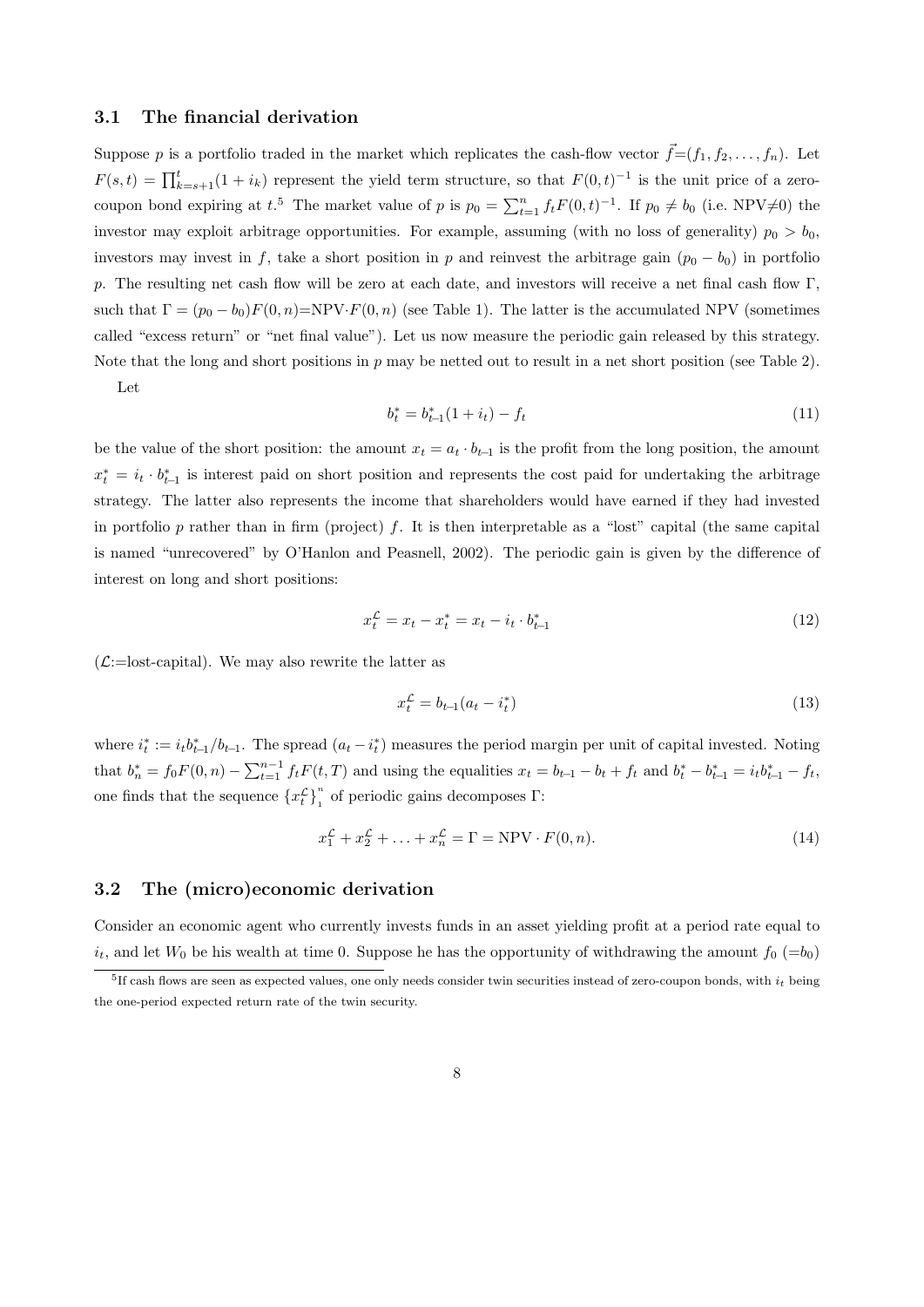from the asset and investing it in an economic activity, denoted by f. If the investor's choice is to keep his funds in the asset, his wealth evolves according to the recursive equation

$$
W_t(\vec{\iota}) = W_{t-1}(\vec{\iota})(1 + i_t) \tag{15}
$$

where  $W_t(\vec{v}) := W_t(i_1, i_2, \ldots, i_t)$  so that  $W_t(\vec{v}) = W_0F(0, t)$ . If, instead, he chooses to invest in f, he periodically receives the amount  $f_t$  at time t, which he may reinvest in the asset;<sup>6</sup> in this case, the investor's wealth is composed of activity f and the asset, and the investor's wealth amounts to

$$
W_t(\vec{b}, \vec{f}, \vec{\iota}) = b_t + \left(W_{t-1}(\vec{b}, \vec{f}, \vec{\iota}) - b_{t-1}\right)(1 + i_t) + f_t \tag{16}
$$

where we set  $W_t(\vec{b}, \vec{f}, \vec{\iota}) := W_t(b_1, \ldots, b_t, f_0, f_1, f_2, \ldots, f_t, i_1, \ldots, i_t)$ . Solving eq. (16) one finds

$$
W_t(\vec{b}, \vec{f}, \vec{c}) = b_t + (W_0 - f_0) F(0, t) + \sum_{k=1}^t f_k F(k, t).
$$

This implies that wealth increase, in the latter case, is

$$
W_t(\vec{b}, \vec{f}, \vec{\iota}) - W_{t-1}(\vec{b}, \vec{f}, \vec{\iota}) = x_t + i_t \bigg( (W_0 - f_0) F(0, t-1) + \sum_{k=1}^{t-1} f_k F(k, t-1) \bigg),
$$

whereas wealth increase in the opposite case (i.e., leaving funds in the asset) is

$$
W_t(\vec{\iota}) - W_{t-1}(\vec{\iota}) = i_t W_0 F(0, t-1).
$$

Therefore, the excess increase in wealth is given by the difference of the alternative wealth increases:

excess wealth increase in period 
$$
(t-1, t) = (W_t(x_t, \vec{t}) - W_{t-1}(x_t, \vec{t})) - (W_t(\vec{t}) - W_{t-1}(\vec{t}))
$$
  

$$
= x_t - i_t f_0 F(0, t-1) + i_t \sum_{k=1}^{t-1} f_k F(k, t-1).
$$
 (17)

But

$$
i_t f_0 F(0, t-1) - i_t \sum_{k=1}^{t-1} f_k F(k, t-1) = i_t \cdot b_{t-1}^* = i_t^* \cdot b_{t-1},
$$

so that eq. (17) becomes

excess wealth increase in period 
$$
(t-1, t) = x_t - i_t^* \cdot b_{t-1} = x_t^{\mathcal{L}}
$$
. (18)

It is worth noting that we have found  $x_t^{\mathcal{L}}$  by making use of two alternative hypotheses about the evolution of the investor's wealth, namely the two dynamic systems in eq. (15) and eq. (16).

 $6$ Note that this is just the standard assumption of the NPV rule.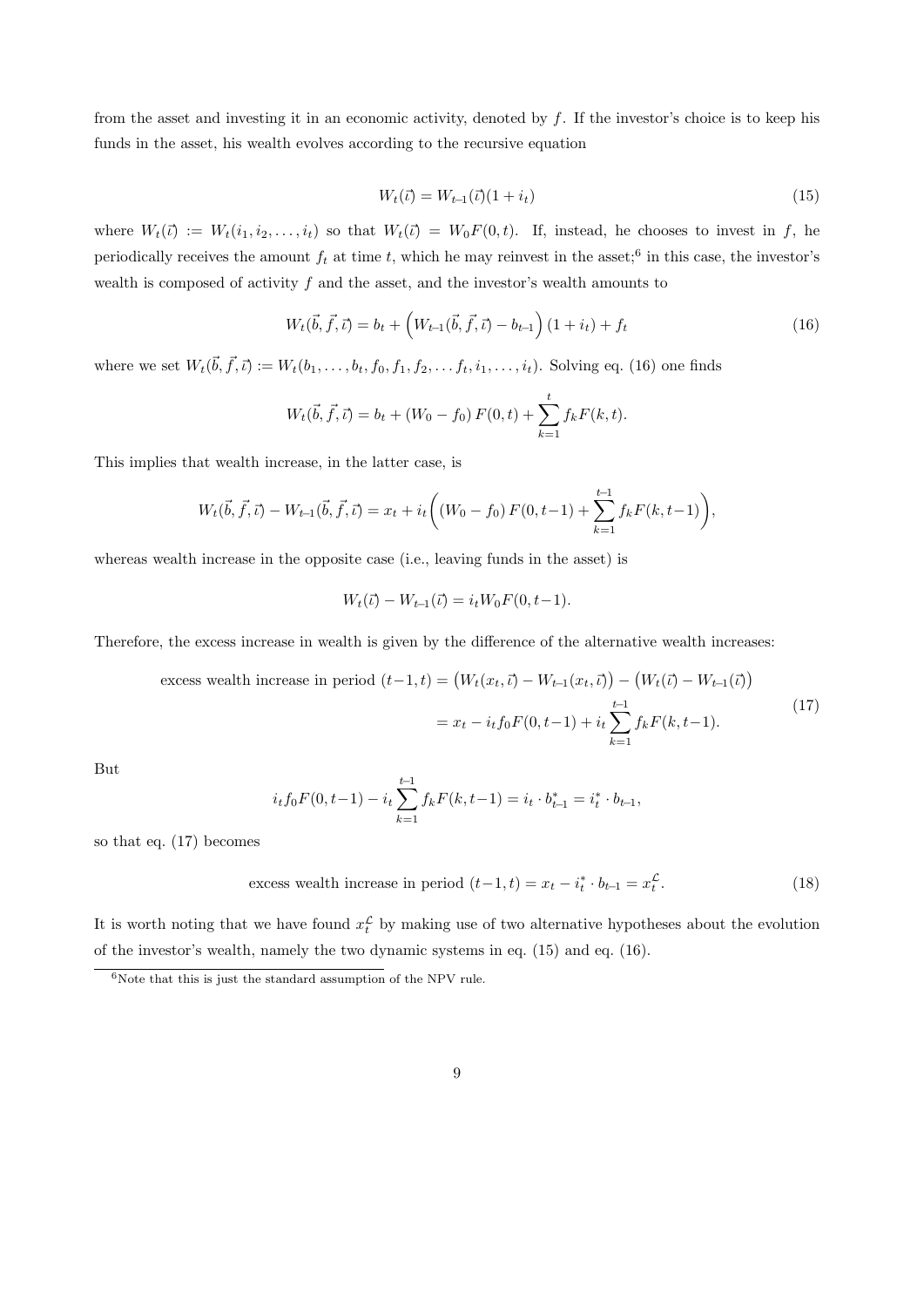We may ideally part the investor's wealth into two assets in both cases:

$$
W_{t-1}(\vec{b}, \vec{f}, \vec{\iota}) = \underbrace{\overbrace{\phantom{h_{t-1}}\limits_{\text{assert with return rate } i_t}}^{\text{economic activity with return rate } a_t} + \underbrace{\overbrace{\phantom{h_{t-1}}\limits_{\text{assert with return rate } i_t}}^{\text{asset with return rate } i_t} + \underbrace{\overbrace{\phantom{h_{t-1}}\limits_{\text{assert with return rate } i_t}}^{\text{asset with return rate } i_t}}_{\text{asset with return rate } i_t} \tag{19}
$$
\n
$$
W_{t-1}(\vec{b}, \vec{f}, \vec{\iota}) = \underbrace{\overbrace{\phantom{h_{t-1}}\limits_{\text{assert}}\limits_{\text{in time } i_t}}^{\text{asset with return rate } i_t} + \underbrace{\overbrace{\phantom{h_{t-1}}\limits_{\text{assert with return rate } i_t}}^{\text{asset with return rate } i_t}}_{\text{insert time } i_t} \tag{19}
$$

The differential return between the two alternatives is not dependent on the second addend, which is shared by both alternatives; it may therefore be dismissed and, applying the corresponding rates of return to the first addends, one finds

excess wealth increase in period  $(t-1,t) = a_t \cdot b_{t-1} - i_t \cdot (W_{t-1}(\vec{t}) - W_{t-1}(\vec{b}, \vec{f}, \vec{t}) + b_{t-1}).$ 

It is easy to see that

$$
W_{t-1}(\vec{\iota}) - W_{t-1}(\vec{b}, \vec{f}, \vec{\iota}) = b_{t-1} - b_{t-1}^*,
$$
\n(21)

so one finds back

excess wealth increase in period  $(t-1,t) = x_t b_{t-1} - i_t \cdot b_{t-1}^* = x_t b_{t-1} - i_t^* \cdot b_{t-1} = x_t^{\mathcal{L}}.$ 

## 3.3 The axiomatic derivation

This section derives both the standard  $(S)$  and the lost-capital  $(C)$  residual income by a simple axiomatic approach. We begin by giving a most general definition of residual income.

**Definition 1.** Residual income is income in excess of a capital charge  $C_t \in \mathbb{R}$ : that is,  $RI_t = x_t - C_t$ .

Let RI<sub>t</sub> denote residual income in the period from  $t-1$  to t. To prevent the above definition to be excessively lax and thus unhelpful, a first natural requirement is that  $RI_t$  be linked to the notion of NPV. As a most general property, we require that some discounting process of all residual incomes should lead to the NPV. **Property 1.** (npv-consistency) There exists a vector  $\vec{\sigma} = (\sigma_1, \sigma_2, \dots, \sigma_n) \in \mathbb{N}^n$  such that

$$
\sum_{t=1}^{n} \frac{R I_t}{(1+i_1)(1+i_2)\cdots(1+i_{\sigma_t})} = NPV.
$$
\n(22)

Now, referring to section 3.2 above, it is worth noting that the investor's wealth increase generated in the span  $[0, t]$  is given by  $[W_t(\vec{b}, \vec{f}, \vec{\iota}) - W_0]$  if investors undertake firm f, and by  $[W_t(\vec{\iota}) - W_0]$  if they invest funds at the opportunity cost of capital  $i_t$ . The corresponding excess wealth increase generated in the span [0, t] is then

$$
I_{0,t} = [W_t(\vec{b}, \vec{f}, \vec{c}) - W_0] - [W_t(\vec{c}) - W_0].
$$

Thus, a second, rather natural, condition is that the sum of all past  $t$  residual incomes should equal the investor's excess wealth increase  $I_{0,t}$ . In formal terms, additive coherence is required: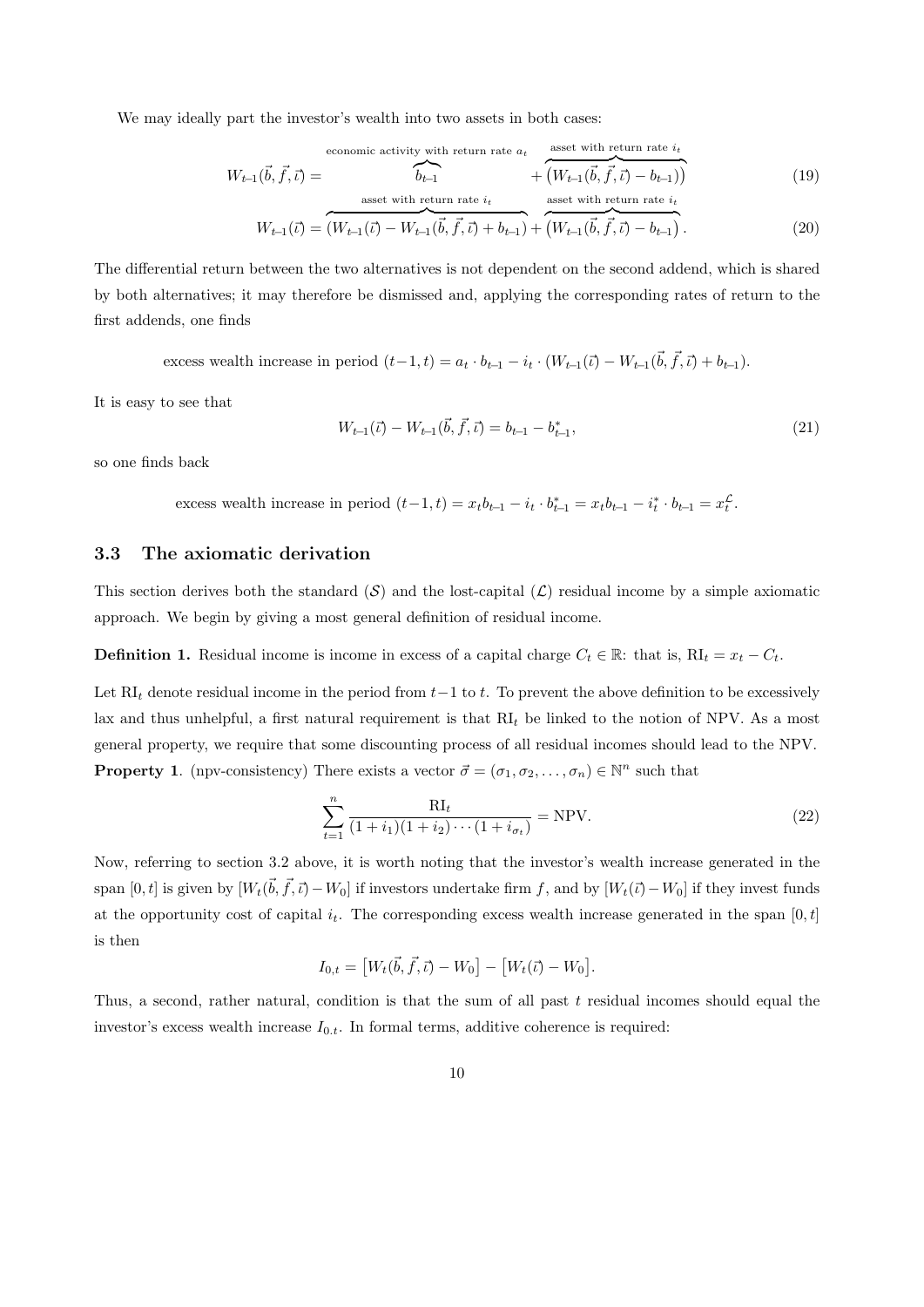**Axiom 1.** (Additive coherence) The sum of the first  $t$  residual incomes is equal to excess wealth increase generated in the span  $[0, t]$ :

$$
\sum_{j=1}^{t} \mathbf{R} \mathbf{I}_{j} = I_{0,t} \quad \text{for all} \quad t = 1, 2, ..., n. \tag{23}
$$

**Proposition 2.** Definition 1 and Axiom 1 imply that the capital charge is  $C_t = i_t^* \cdot b_{t-1}$ . The corresponding residual income is npv-consistent, with  $\vec{\sigma} = (n, n, \ldots, n)$ .

*Proof.* Definition 1 is formally represented as  $RI_t = x_t - C_t$ , and Axiom 1 implies  $RI_t = I_{0,t} - I_{0,t-1}$ . Thus,  $x_t - C_t = I_{0,t} - I_{0,t-1}$ . But  $I_{0,t} - I_{0,t-1} = b_t - b_t^* - b_{t-1} + b_{t-1}^*$ . Reminding that  $x_t - f_t = b_t - b_{t-1}$  and  $i_t \cdot b_{t-1}^* - f_t = b_t^* - b_{t-1}^*$ , one gets to  $C_t = i_t \cdot b_{t-1}^* = i_t^* \cdot b_{t-1}$ . Property 1 is fulfilled by picking  $\vec{\sigma} = (n, n, \ldots, n)$ , given that

$$
\sum_{t=1}^{n} \frac{RI_t}{(1+i_1)\cdots(1+i_n)} = \frac{\sum_{t=1}^{n} (x_t - i_t^* b_{t-1})}{(1+i_1)\cdots(1+i_n)} = \frac{NPV \cdot F(0, n)}{(1+i_1)\cdots(1+i_n)} = NPV
$$
\n(14)

(see equation  $(14)$ ).

Proposition 2 shows that, given the general framework of Definition 1, the  $\mathcal L$  residual income is generated if additive coherence is required. Note that Axiom 1 requires residual income to be aggregated in a value sense. If, instead, aggregation is required in a cash-flow sense, the S paradigm is generated, as is now shown. **Axiom 1'.** (Adjusted additive coherence) The capitalised sum of the first  $t$  residual incomes is equal to excess wealth increase generated in the first  $t$  periods:

$$
\sum_{j=1}^{t} \mathbf{R} \mathbf{I}_{j} \cdot F(j, t) = I_{0, t} \quad \text{for all} \quad t = 1, 2, \dots, n. \tag{24}
$$

**Proposition 3.** Definition 1 and Axiom 1' imply that the capital charge is  $C_t = i_t b_{t-1}$ . The corresponding residual income is npv-consistent, with  $\vec{\sigma} = (1, 2, \ldots, n)$ .

*Proof.* Definition 1 implies  $RI_t = x_t - C_t$  and Axiom 1' implies  $RI_t = I_{0,t} - (1 + i_t)I_{0,t-1}$ . Thus,  $x_t - C_t =$  $I_{0,t} - (1 + i_t)I_{0,t-1}$ . Using the equalities  $I_{0,t} - I_{0,t-1} = b_t - b_t^* - b_{t-1} + b_{t-1}^*$  and  $b_t^* = b_{t-1}^* (1 + i_t) - f_t$  one gets to  $C_t = i_t b_{t-1}$ ; npv-consistency derives from clean surplus by choosing  $\vec{\sigma} = (1, 2, \ldots, n)$ .  $\Box$ 

The S residual income and the  $\mathcal L$  residual income are then particular cases of a general residual-income framework individuated by Definition 1 and Property 1 (see Table 3).

## 3.4 The accounting derivation

In an important work on residual income, Egginton (1995) investigates seven different ways of calculating a depreciation charge: annuity depreciation, IRR depreciation, equivalent replacement cost depreciation, depreciation of maintainable RI, lease charge, straight line depreciation, and Adjusted RI. For each depreciation schedule, the author computes the corresponding residual income, such that  $x_t^{\mathcal{S}} = f_t - \text{Dep}_t(b_{t-1}, b_t) - i_t b_{t-1}$ ,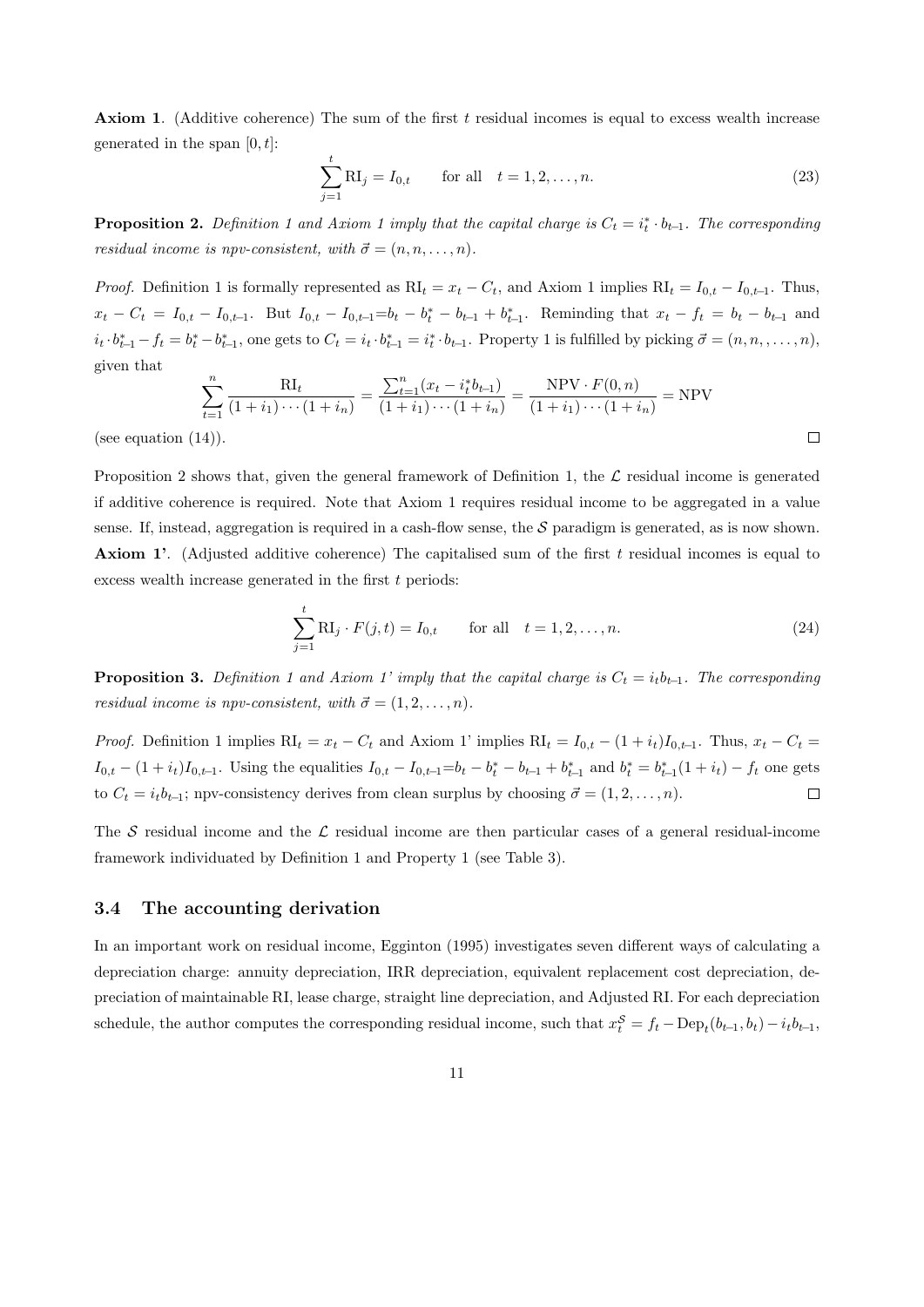where  $\text{Dep}_t(b_{t-1}, b_t):=b_{t-1}-b_t$ . The Adjusted RI, which is actually identical to Anthony's (1975) notion of profit,<sup>7</sup> has the particular feature that  $\text{Dep}_t(b_{t-1}, b_t) = b_{t-1} - b_t = f_t - i_t b_{t-1}$  (see Egginton, 1995, eq. (9) at p. 210). But this is just the recurrence equation for the lost capital (see eq. (11) above). In other words, Egginton implicitly chooses  $b_t = b_t^* = b_0 F(0, t) - \sum_{j=1}^{t-1} f_j F(j, t-1)$ , so that  $\text{Dep}_t(b_{t-1}, b_t) = \text{Dep}_t(b_{t-1}^*, b_t^*)$ . This means that the Adjusted RI is computed as  $x_t^{\mathcal{S}} = f_t - \text{Dep}_t(b_{t-1}^*, b_t^*) - i_t b_{t-1}^*$ . Note that the capital charge of the Adjusted RI is just the capital charge of the lost-capital theory  $C_t = i_t b_{t-1}^*$ . Now, if we subtract any depreciation charge from the depreciation charge of the Adjusted RI we obtain the  $\mathcal L$  residual-income framework:

$$
\text{Dep}_t(b_{t-1}^*, b_t^*) - \text{Dep}_t(b_{t-1}, b_t) = (b_{t-1}^* - b_t^*) - (b_{t-1} - b_t) = (f_t - i_t b_{t-1}^*) - (f_t - a_t b_{t-1}) = x_t - i_t b_{t-1}^* = x_t^2.
$$

The accounting meaning of the  $\mathcal L$  theory in terms of depreciation is now enlightening. The depreciation for Adjusted RI serves as a benchmark to reflect the market-determined decline in the asset's value. If the asset's decline in value determined by the market is greater than the decline in value determined by the accounting policy, then performance is positive.

It is worth noting that the Adjusted RI is the only RI metric that the two theories share. Indeed,  $x_t^{\mathcal{L}} = x_t^{\mathcal{S}}$ for all  $t = 1, 2, \ldots, n$  if and only if the two capital charges coincide:  $i_t b_{t-1}^* = i_t b_{t-1}$  for all  $t = 1, 2, \ldots, n$ . This implies  $b_{t-1} = b_{t-1}^*$  for all  $t = 1, 2, \ldots, n$ , which means that the residual income is just the Adjusted RI. Therefore, the Adjusted RI is, at the same time, a standard RI and a lost-capital RI. Therefore, the depreciation charge of Egginton's Adjusted RI plays a prominent role in the  $\mathcal L$  theory. We finally highlight the fact that the capital charge  $i_t^* b_{t-1}$  of the L theory is equal to the sum of the project's cash flow at time t and the depreciation of the Adjusted RI:  $i_t^* b_{t-1} = f_t + \text{Dep}_t(b_{t-1}^*, b_t^*)$ .

## 4 Implications for valuation

Residual income has been used for firm and project valuation long since: Carsberg (1966) testifies of discounting procedures involving excess profits rather than cash flows: among others, the author emphasizes Leake's (1921) contribution to valuation of Goodwill, obtained by discounting the surplus of profit over a normal return on capital. In later years, Preinreich (1936, 1938) hints at the capital value obtained as the sum of book values plus the discounted excess profits. The formal link between DCF valuation and residual income is made more explicit by Lücke (1955), Edey (1957) and Edwards and Bell (1961). Bodenhorn (1964) acknowledges that the sum of discounted residual incomes (which he calls "pure earnings") is equal to the NPV regardless of the depreciation pattern. In recent years, Peasnell (1981, 1982), Peccati (1987, 1989), Ohlson (1989, 1995), Gallo and Peccati (1993) adopt a more formal treatment.

As seen, the  $\mathcal L$  residual income is npv-consistent as required by Property 1, but it is worth underlining

<sup>7</sup>See also Tomkins, 1973.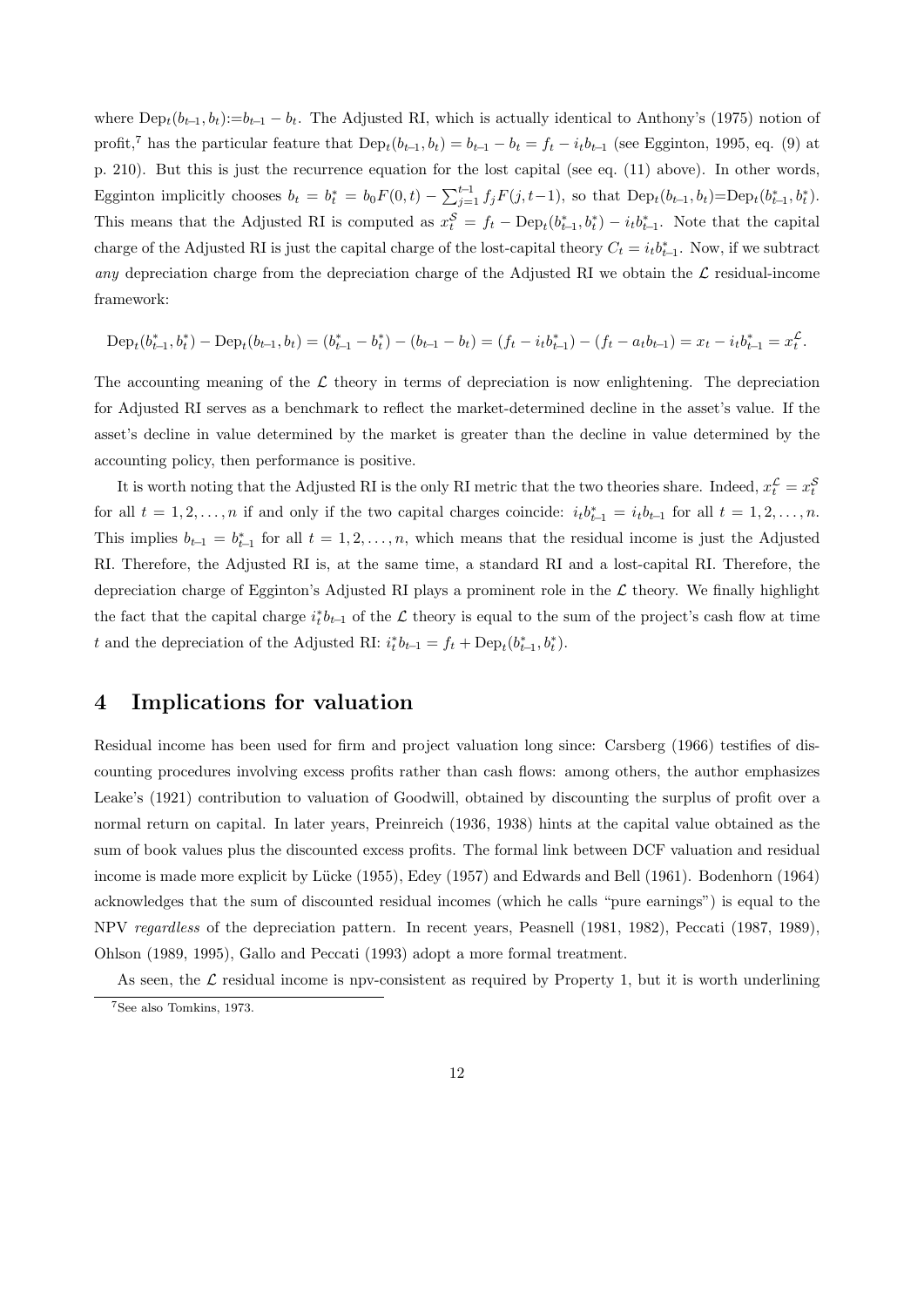that such a consistency is independent of the asset base. Using  $x_t = f_t + (b_t - b_{t-1})$ , one may write

$$
\text{NPV} = F(0, n)^{-1} \sum_{t=1}^{n} [x_t - i_t b_{t-1}^*] = F(0, n)^{-1} \left[ \sum_{t=1}^{n} f_t - f_0 - \sum_{t=1}^{n} i_t b_{t-1}^* \right].
$$

Therefore, the discounted sum of the  $\mathcal L$  residual incomes is a constant function with respect to book values:

$$
\frac{\partial}{\partial b_1} \text{NPV} = \frac{\partial}{\partial b_2} \text{NPV} = \dots = \frac{\partial}{\partial b_n} \text{NPV} = 0
$$

for all  $b_t \in \mathbb{R}$ .

The independence from book values makes  $\mathcal L$  residual income an appropriate valuation tool; however, the two theories lead to the firm's market value with opposite procedures: theory  $S$  requires a *discount-then-sum* mechanism, while theory  $\mathcal L$  requires a sum-then-discount approach. That is,

$$
\frac{x_1^S}{F(0,1)} + \frac{x_2^S}{F(0,2)} + \ldots + \frac{x_n^S}{F(0,n)} = \text{NPV}
$$

whereas

NPV = 
$$
(x_1^{\mathcal{L}} + x_2^{\mathcal{L}} + ... + x_n^{\mathcal{L}}) \frac{1}{F(0, n)}
$$
. (25)

Thus, in the S theories RIs are computationally treated as *cash flows*, whereas in the  $\mathcal L$  theory RIs are treated as values: they are summed as values referred to time  $n$ , and their aggregation determines the accumulated NPV; once this value is discounted back to time 0, the net present value is obtained. The  $\mathcal L$  paradigm then provides a powerful result of income aggregation: the grand total residual income (i.e., the grand total income minus the grand total capital charge) exactly matches the accumulated NPV. This reflects what Penman calls the "aggregation property of accounting" (Penman, 1992, p. 237). Implications for valuation are summarised in the following

**Proposition 4.** Consider any sequence  $\vec{k} = (k_1, k_2, \ldots, k_n) \in \mathbb{R}^n$  such that

$$
\sum_{t=1}^{n} k_t = \sum_{t=1}^{n} x_t^{\mathcal{L}}.
$$
\n(26)

Then, the market value of the firm is given by

$$
v_0 = b_0 + (k_1 + k_2 + \dots + k_n) \frac{1}{F(0, n)}.
$$
\n(27)

*Proof.* Straightforward from the assumption, eq. (26) and the equality  $v_0 = NPV + b_0$ .  $\Box$ 

This result implies that the  $\mathcal L$  paradigm tends to offset errors in valuation: one does not have to worry about forecasting each and every residual income and imputing it to the correct period, because only the grand total counts.

In particular, we have the following relevant case: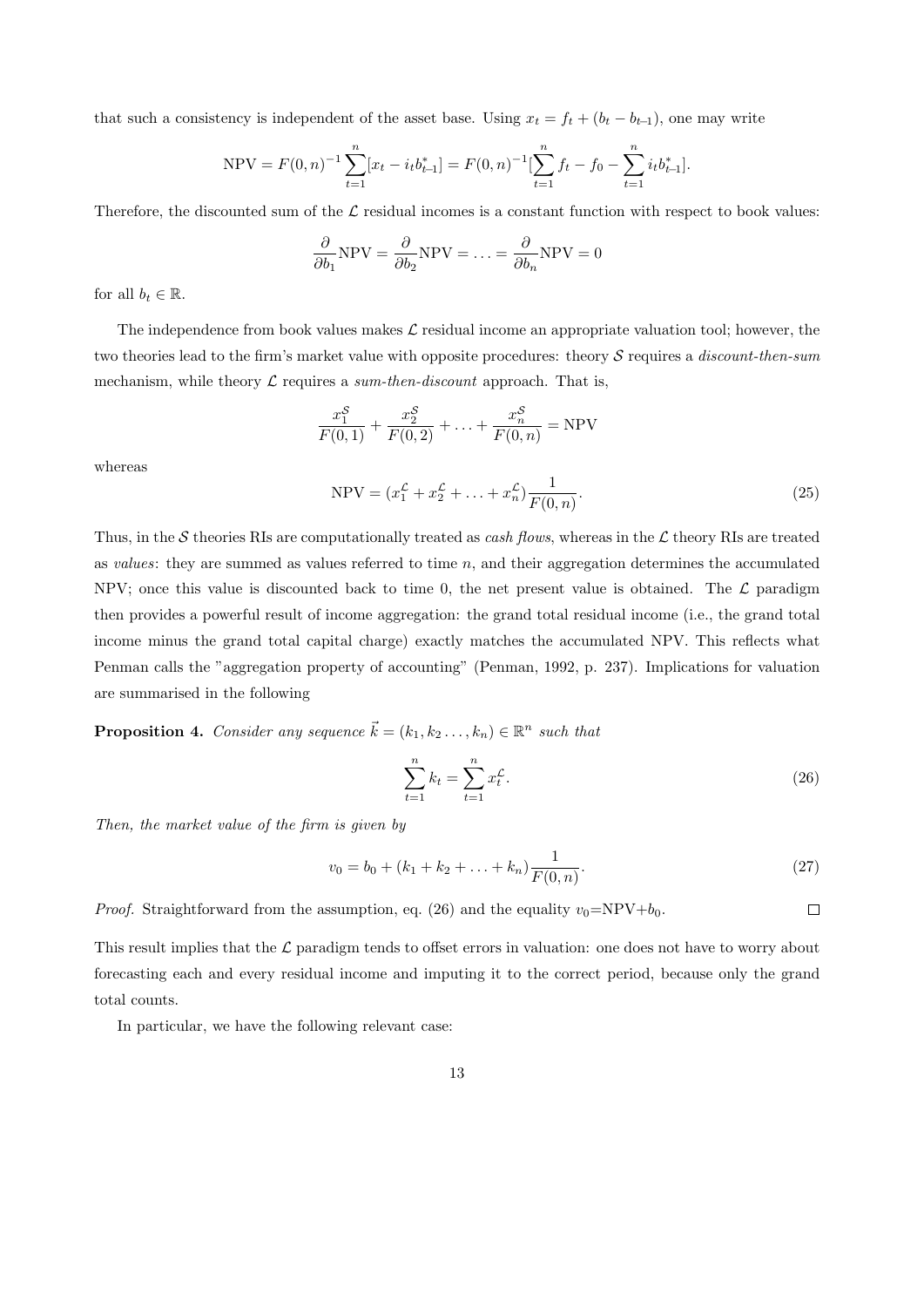**Corollary 1.** Let  $\vec{k} = (k, k, \ldots, k)$  be a sequence of residual incomes fulfilling condition (26). Then,

$$
v_0 = b_0 + nk \cdot [F(0, n)]^{-1}.
$$
\n(28)

It is worth noting that the simple arithmetic mean of residual incomes  $\bar{x}^{\mathcal{L}} = \sum_{t=1}^{n} x_t^{\mathcal{L}}/n$  satisfies the assumptions of Corollary 1, which implies

$$
v_0 = b_0 + n\overline{x}^{\mathcal{L}} \cdot [F(0, n)]^{-1}.
$$
 (29)

Therefore, we have proved the following important

**Proposition 5.** The value of a firm is a linear affine function of the simple arithmetic mean of  $\mathcal{L}$  residual incomes.

A practical consequence is that NPV may be calculated with no recourse to cash flows: one only needs forecast the average RI, or, equivalently, the average income and the average capital charge. Given the considerable amount of historic accounting data available to the investors, it may be easier, in some cases, to determine the average RI than each and every cash flow. Graham, Dodd, and Cottle's (1962) words fit particularly well in this context:

The most important single factor determining a stock's value is now held to be the *indicated average future earning power*, i.e., the estimated average earnings for a future span of years. Intrinsic value would then be found by first forecasting this earning power and then multiplying that prediction by an appropriate 'capitalization factor'" Graham, Dodd, and Cottle (1962, p. 28).

Equation (29) puts the above qualitative statement on a solid quantitative footing: once adjusted the average earnings with the capital charge, they are multiplied by the proper capitalization factor, which is,  $n [F(0, n)]^{-1}$ . Hence, the L theory seems to be a reliable tool for making project and firm evaluation.

# 5 Implications for capital budgeting

The shortcomings of using ARRs in place of economic rates of return has been the focus of several decades of academic research (e.g. Harcourt, 1965; Solomon, 1966; Kay, 1976; Peasnell, 1982; Brief and Lawson, 1992). Contrary to the IRR and the NPV, accounting measures are usually considered of little help for making capital budgeting decisions, because "it is widely presumed in the accounting and economic literatures that, for the most part in practice, ARRs are artifacts without economic significance" (Peasnell, 1982, p. 368) and the idea of comparing accounting rates of return with the cost of capital is "clearly like comparing apples with oranges" (Rappaport, 1986, p. 31). Likewise, neither income maximization nor residual income maximization is equivalent to NPV maximization (but see Anctil, 1996; Anctil, Jordan and Mukherji, 1998), which implies that accounting measures may not be used for project selection.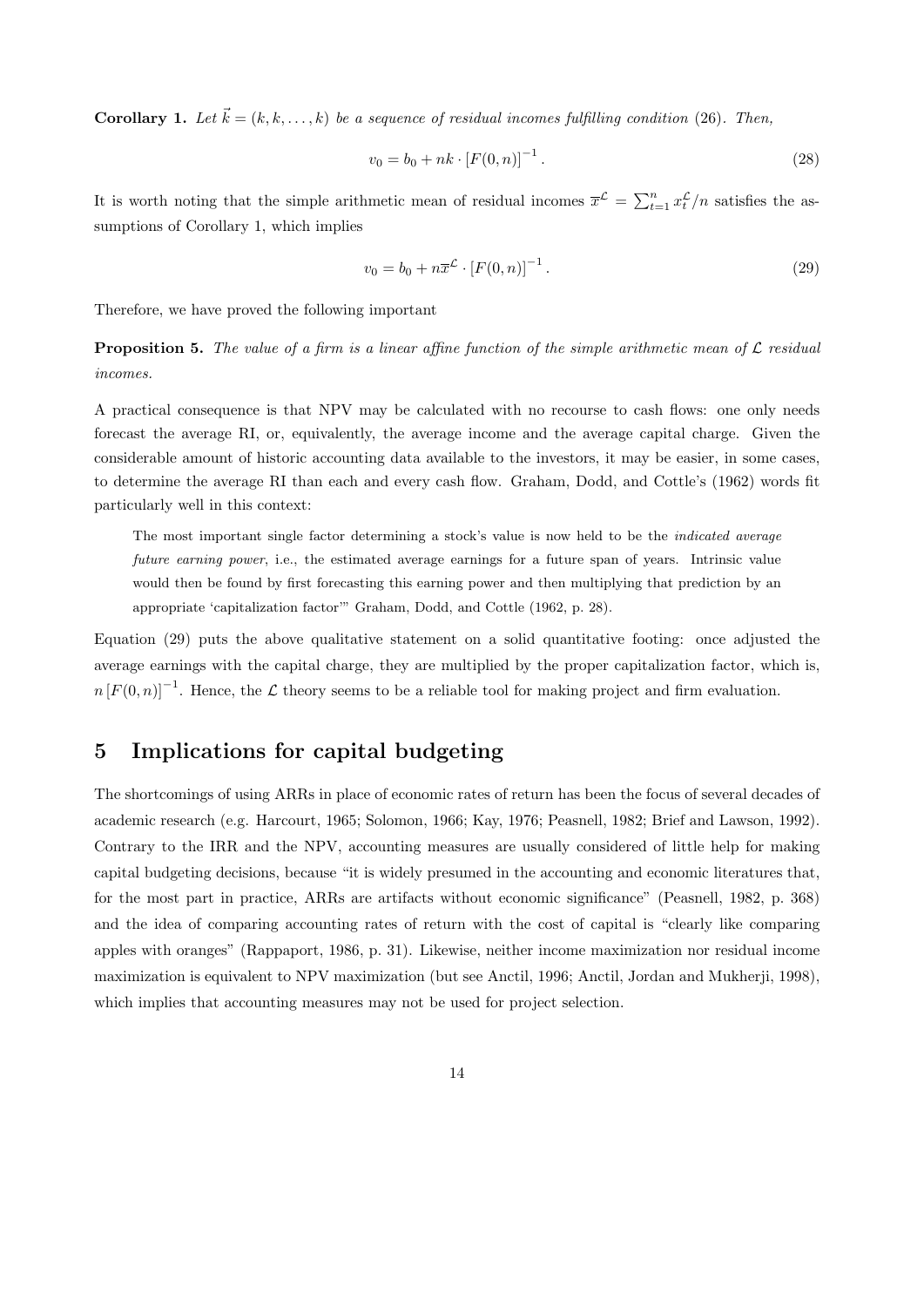Opposing this view, this section shows that the  $\mathcal L$  theory enables one to give a significant interpretation of the (weighted) average of accounting rates and that maximization of a simple average residual income is equivalent to maximization of NPV. As we have seen, the NPV is obtained as

$$
\text{NPV} = F(0, n)^{-1} \sum_{t=1}^{n} x_t^{\mathcal{L}} = F(0, n)^{-1} \sum_{t=1}^{n} (x_t - i_t^* \cdot b_{t-1}) = F(0, n)^{-1} \sum_{t=1}^{n} (a_t - i_t^*) b_{t-1}.
$$

Now, applying the notion of Chisini mean (see Chisini, 1929; Graziani and Veronese, 2009), we search for a constant rate  $\bar{a}$  such that

$$
F(0,n)^{-1} \sum_{t=1}^{n} (a_t - i_t^*) b_{t-1} = F(0,n)^{-1} \sum_{t=1}^{n} (\overline{a} - i_t^*) b_{t-1}.
$$
 (30)

One finds

$$
\overline{a} = \frac{\sum_{t=1}^{n} a_t b_{t-1}}{\sum_{t=1}^{n} b_{t-1}}.
$$
\n(31)

Unlike the IRR, its existence and uniqueness is guaranteed owing to the linearity of the equations, it is not circular and does not depend on costs of capital.

Now we prove that this Chisini mean may replace the IRR for accept/reject decisions:

Proposition 6. Project f is worth undertaking if and only if the average accounting rate is greater than the average comprehensive cost of capital:

$$
\overline{a} > \overline{\iota}^* \tag{32}
$$

where  $\bar{\iota}^* := \frac{\sum_{t=1}^n i_t^* b_{t-1}}{\sum_{t=1}^n b_{t-1}}$ .

*Proof.* Just consider that  $\overline{a} > \overline{\iota}^*$  if and only if  $\sum_{t=1}^n b_{t-1}(\overline{a}-\overline{\iota}^*) = \sum_{t=1}^n b_{t-1}(a_t - i_t^*) > 0$ , which is equivalent to  $NPV > 0.8$  $\Box$ 

Note that  $\bar{a}$  essentially represents the average income per unit of capital invested and  $(\bar{a} - \bar{\iota}^*)$  essentially measures the average RI per unit of capital invested. Eq. (32) states that a project is profitable if such a residual income is positive. Let  $g := \overline{a} - \overline{\iota}^*$ . We have  $g = g(b_1, b_2, \ldots b_{N-1})$ . It is easy to see that  $\frac{\partial}{\partial b_t} g(b_1, b_2, \ldots b_{n-1})$  is not identically zero for all  $t = 1, 2, \ldots, n$  and for all  $b_t \in \mathbb{R}$ . This means that the per-unit average RI changes if book value changes. However, for all  $t = 1, 2, ..., n$  and for all  $b_t \in \mathbb{R}$ , either  $g(b_1, b_2, \ldots b_{n-1}) > 0$  or  $g(b_1, b_2, \ldots b_{n-1}) < 0$ . This stems from the fact that  $g(b_1, b_2, \ldots b_{N-1}) =$  $\frac{\sum_{t=1}^{n}(x_t-i_t b_{t-1}^*)}{\sum_{t=1}^{n} b_{t-1}} = \frac{-f_0 + \sum_{t=1}^{n}(f_t-i_t b_{t-1}^*)}{\sum_{t=1}^{n} b_{t-1}}$ . The denominator is positive by assumption, so the sign of g depends on the numerator, which is a constant. Hence, the ARR rule above stated is robust under changes in the depreciation pattern: it holds for any book value depreciation.

Evidently, this rule is more reliable than the IRR rule, given that the latter is not necessarily compatible with the NPV rule.<sup>9</sup> The shortcomings of the IRR rule for ranking projects are also well-known. The IRR

<sup>&</sup>lt;sup>8</sup>If  $\sum_{t=1}^{n} b_{t-1} < 0$ , the ARR rule still holds with the sign reversed.

<sup>&</sup>lt;sup>9</sup>The IRR rule may be incompatible with the NPV rule even if the IRR is unique: this occurs whenever the NPV graph lies below the horizontal axis for all rates except in one point, where the graph is tangent to the horizontal axis.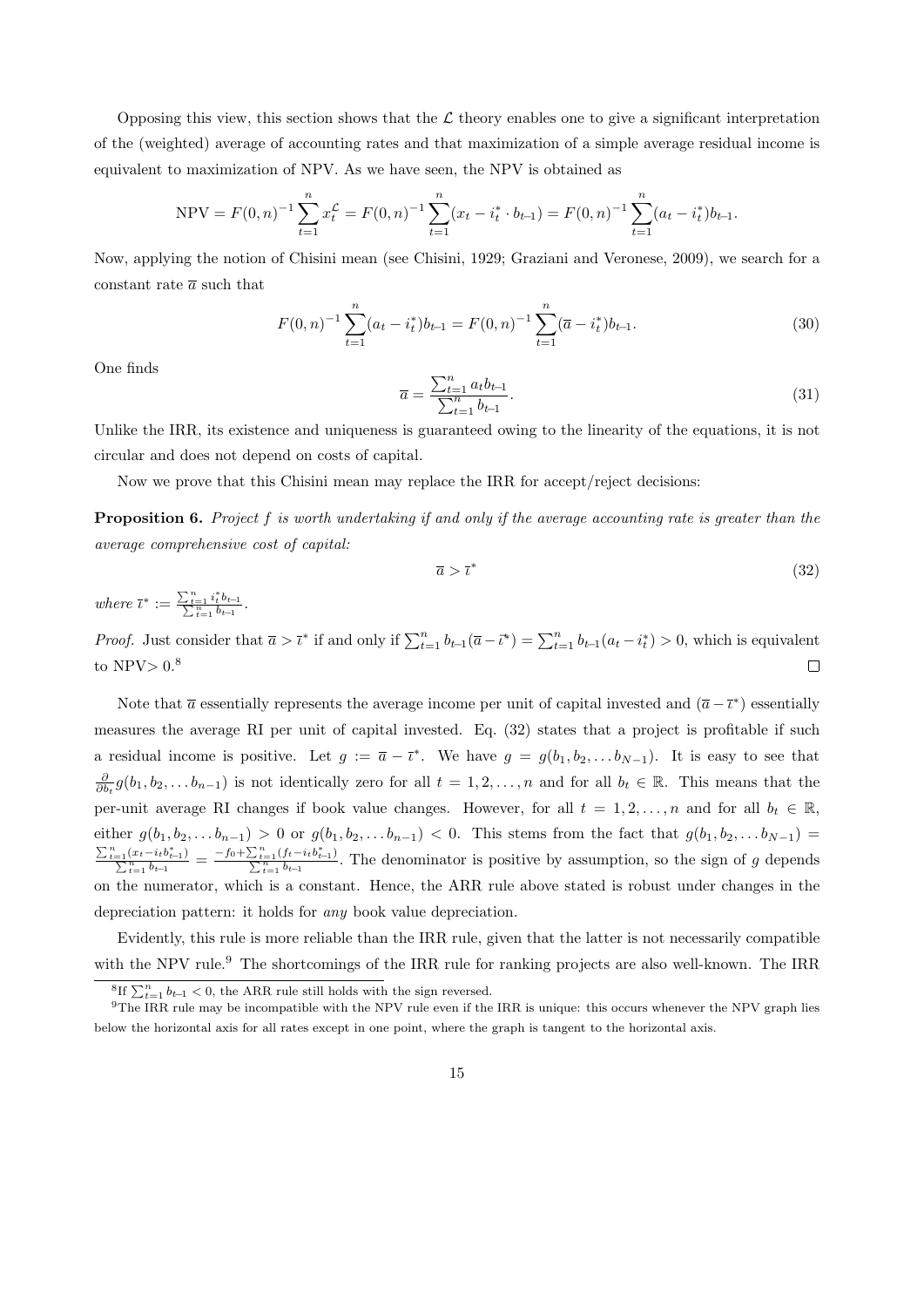rule suggests to undertake the project with the highest IRR or, equivalently, the project with the highest margin  $r - i$ . By contrast, the ARR margin  $(\bar{a} - \bar{t}^*)$  is the correct margin to maximize. To show it, we only note that the average ARR is invariant under changes in book value if the total book value remains unchanged. Given that one may always choose depreciation patterns such that the total book values of the projects coincide (even if they have different life), we have the following

**Proposition 7.** Consider a set of projects j whose length is  $n_j$ ,  $j = 2, ..., K$ . If book value depreciations are chosen so that the sum of book values coincide for all projects, maximization of the margin  $\bar{a} - \bar{\iota}^*$  is equivalent to NPV maximization if project have equal life. If projects have unequal life, maximization of the present value of  $\bar{a} - \bar{\iota}^*$  is equivalent to NPV maximization.

*Proof.* The equality  $\sum_{t=1}^{n_j} b_{j,t-1} = \sum_{t=1}^{n_k} b_{k,t-1}$  for  $j, k = 1, 2, ..., K$  implies that the problem  $\max_{1 \leq j \leq K}$  $NPV = \max_{1 \leq j \leq K} F(0, n_j)^{-1} \sum_{t=1}^{n_j} b_{j,t-1}(\overline{a}_j - \overline{t}_j^*)$  is equivalent to  $\max_{1 \leq j \leq K} F(0, n_j)^{-1}(\overline{a}_j - \overline{t}_j^*)$ . If projects have equal life,  $\max_{1 \leq j \leq K} F(0, n_j)^{-1} (\overline{a}_j - \overline{t}_j^*)$  is equivalent to  $\max_{1 \leq j \leq K} (\overline{a}_j - \overline{t}_j^*)$ .  $\Box$ 

Practically, one may for example consider the outlay  $f_0^j = b_0^j$  of any project j, and consider the following depreciation schedules:  $b_{k,1} = b_{j,0} - b_{k,0}, b_{k,t} = 0$  for  $t > 1$  and for all  $k = 1, 2, ..., K$ . This implies that the total book value for all projects is  $\sum_{t=1}^{n_k} b_{k,t} = b_{j,0}$  for all  $k = 1, 2, ..., K$ . Then, the corresponding margins are computed and the projects are correctly ranked.

Not only is the sign of  $g(\cdot)$  invariant under changes in book values; it is easy to show that the average residual income  $\bar{x}^{\mathcal{L}}$  is independent of book values, because we may rewrite it as  $\bar{x}^{\mathcal{L}} = (-f_0 + \sum_{t=1}^n (f_t (i_t b_{t-1}^*)/n$ , where book values  $b_t$  do not appear. This striking result means that the simple arithmetic mean of RIs may replace the NPV for capital budgeting valuation and decision. In particular, considering that  $NPV = (nF(0, n)^{-1}) \cdot \overline{x}^{\mathcal{L}}$  we have, for K projects of equal life,  $\max_{1 \leq j \leq K} NPV_j = \max_{1 \leq j \leq K} \overline{x}_j^{\mathcal{L}}$ , where the subscript j refers to project  $j=1, 2, ..., K$ . This means that the (average) RI ranking is equivalent to the NPV ranking.

The  $\mathcal L$  arithmetic mean of RI is then a perfect substitute of the NPV when decision makers deal with projects of equal life, because it correctly signals value creation. Evidently, this result does not hold in the S theory. As a simple counterexample, consider  $n=5, \vec{f} = (260, 460, 220, 80, 290), f_0=1000, i_t = 0.1$  for all t. We have NPV=16.53 > 0 and the sequence of residual incomes is  $(60, 170, -150, -60, -40)$  in the S paradigm and  $(60, 176, -126, -49, -34)$  in the  $\mathcal{L}$  paradigm. The simple arithmetic means are  $\overline{x}^{\mathcal{S}} = -4 < 0$ and  $\bar{x}^{\mathcal{L}} = 5.4 > 0$  respectively. The S paradigm erroneously signals value destruction.

More generally, consider project j,  $j = 1, 2, \ldots, K$ , and let  $n_j$  be its length. Denoting with  $Z :=$  $\max_{1 \leq j \leq K} n_j$  the maximum length, we may scale the project's length by considering the ratio  $n_j/Z$ , and construct the *time-scaled* residual income  $\alpha_j \overline{x}_j^{\mathcal{L}}$ , where  $\alpha_j = (n_j/Z)F(n_j, Z)$ . In this way, all projects may be considered of the same length  $(=Z)$ , and maximization of the time-scaled RI is equivalent of maximization of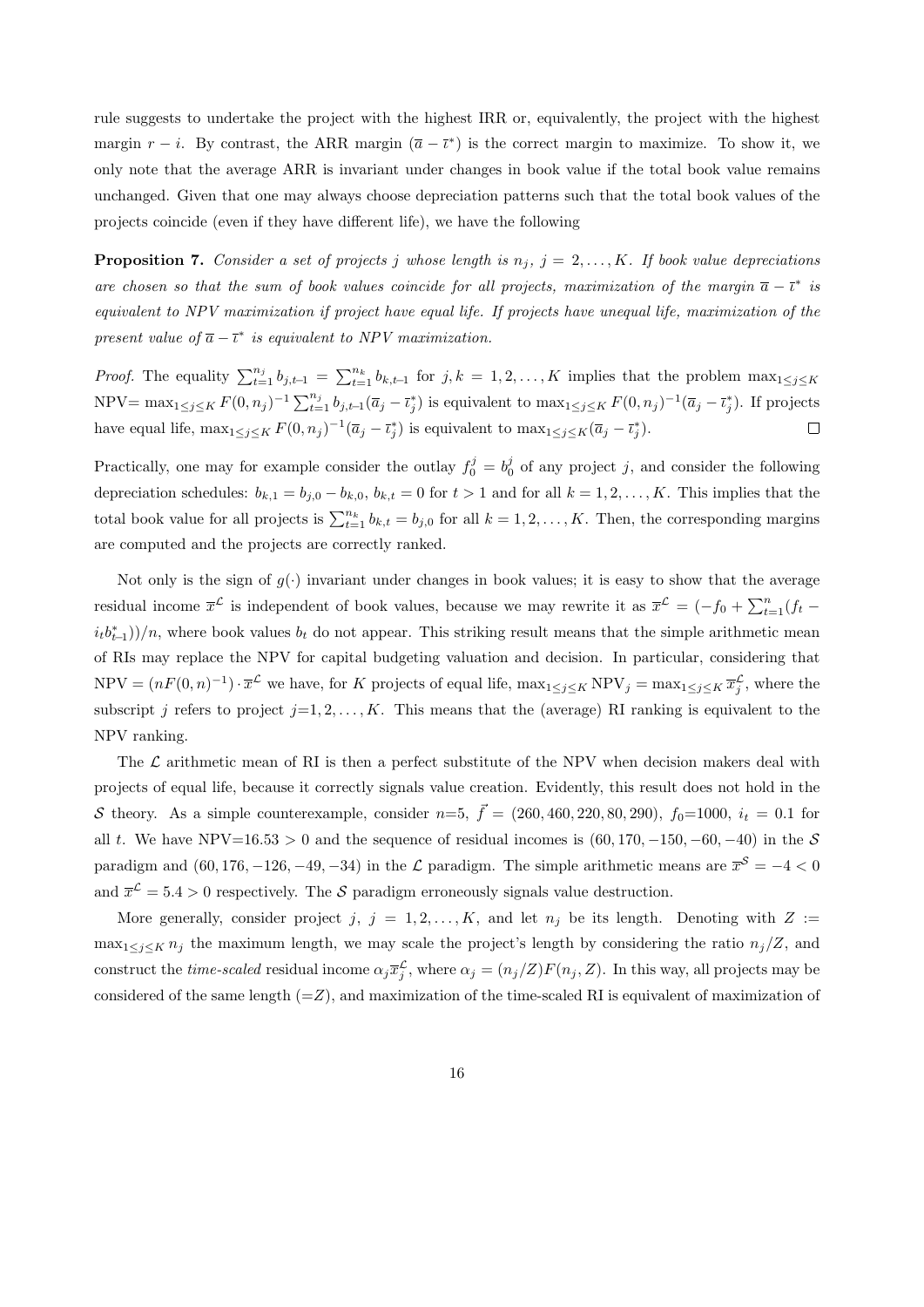NPV, given that  $NPV_1 > NPV_2$  if and only if  $\alpha_1 \bar{x}_1^{\mathcal{L}} > \alpha_2 \bar{x}_2^{\mathcal{L}}$ . The ranking of projects may thus be grounded on the average RI or on its time-scaled version. We have then the following

#### Proposition 8. Maximization of average RI (or time-scaled RI) is equivalent to NPV maximization.

The above proposition says that maximization of the average residual income is equivalent to maximization of NPV even for unequal-life projects, provided the average RIs is adjusted to take account of the different lifespan.

Remark 2. The time-scaled RI is a constant residual income which is scaled in order to account for the project life. Viceversa, the average RI may be defined as the accumulated NPV per unit of length:

$$
\overline{x}^{\mathcal{L}} = \frac{\text{NPV}}{n} F(0, n).
$$

Because  $\bar{x}^{\mathcal{L}} = \sum_{t=1}^{n} b_{t-1}(\bar{a} - \bar{t})/n$ , the relation between NPV and accounting rates is significant:

$$
\overline{a} = \overline{\iota} + \lambda \tag{33}
$$

with  $\lambda := \frac{NPV \cdot F(0,n)}{\sum_{t=1}^{n} b_{t-1}}$ . Thus, the accounting rate is the sum of the average comprehensive cost of capital and the ratio of accumulated NPV to the grand total capital invested. Hence, the ARR is decomposed into two parts: the first one represents interest foregone, the second one represents the accumulated NPV per unit of total capital invested. And the latter is just the average residual income per unit of capital invested:  $\lambda = \overline{x}_t^{\mathcal{L}}/\overline{b}$  where  $\overline{b} := \sum_{t=1}^n b_{t-1}/n$  is the average capital invested in a period.

Remark 3. An interesting relation between income and asset prices may be provided. Note that the value of any t-period asset may be written as a function of incomes:

$$
v_0^t(x_1, x_2, \dots, x_t) = b_0 + F(0, t)^{-1} \left( \sum_{j=1}^t x_j - \sum_{j=1}^t i_j^* b_{j-1} \right).
$$

Hence,  $\partial v_0^t/\partial x_k = F(0, t)^{-1}$  for all  $k = 1, 2, ..., t$  and all  $(x_1, x_2, ..., x_t) \in \mathbb{R}^t$ . This means that the impact of income on an asset is market-determined and, in particular, the market value of an additional euro available at time  $t$  is equal to the increase in value due to a unit income increase occurred in *any* period. In other words, to increase an investor's wealth by a euro at time t is financially equivalent to increasing income by a euro in the interval  $[0, t]$ . We stress that the equivalence holds no matter when the income increase occurs: it may be distributed in various ways over the span  $[0, t]$ . This enables one to write the value of any n-year asset as a linear combination:

$$
v_0^n = f_1 \frac{\partial v_0^1}{\partial x_{k_1}} + f_2 \frac{\partial v_0^2}{\partial x_{k_2}} + \dots f_n \frac{\partial v_0^n}{\partial x_{k_n}}
$$
(34)

where  $k_j$ , is an arbitrary natural number between 1 and j,  $j = 1, 2, \ldots, n$ . In other words, the derivatives of values with respect to income represent a system of unit prices: in case  $i_t$  is the risk-free rate, they describe the yield term structure.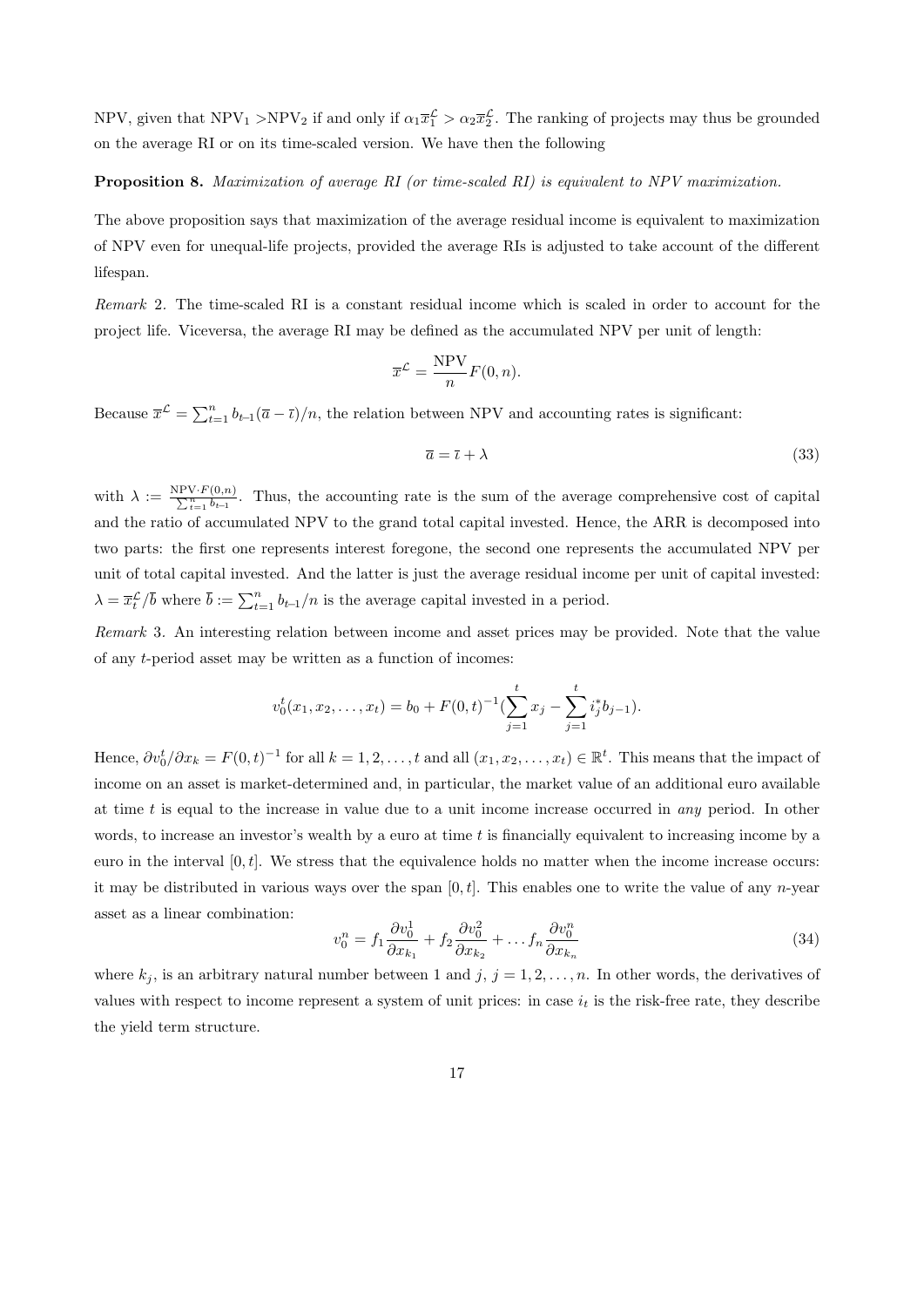# 6 Implications for performance measurement

## 6.1 A dual relation

Since Solomons's (1965) classical book, the notion of residual income has often been advocated as a measure of performance and as a tool for incentive compensation. The literature has grown dramatically since. Among many others, a special mention should be devoted to Rogerson's (1997) contribution regarding incentive compensation: the author copes with the situation where the principal delegates decisions on investment level to the agent who is better informed about the investment opportunities. The agent is assumed to be impatient and aims at maximizing a utility function which depends on RI via a reward contract that linearly links residual income to wages. Assuming positive operating cash flows governed by a specified stochastic path (of which only the distributional parameters are known to the principal), the author shows that there is a unique allocation rule (and thus a unique depreciation schedule), called the "Relative Marginal Benefit" rule, which is optimal in the sense that it maximizes both the principal's expected NPV and the manager's utility function. Reichelstein's (1997) paper shows that residual income in combination with Relative Marginal Benefit allocation rule is the unique linear performance metric that achieves strong goal congruence in this context (see also Bromwich and Walker, 1998). Under the same information structure of Rogerson (1997) and Reichelstein (1997), Mohnen (2003) and Mohnen and Bareket (2007) show that the Relative Marginal Benefit allocation rule is not optimal if exogenous capital constraints (or mutually exclusive projects) are introduced in the decision problem. Other significant contributions in this vein are Mohnen (2003), Mohnen and Bareket (2007), Pfeiffer and Velthuis (2009), Baldenius, Dutta, and Reichelstein (2006). Baldenius and Reichelstein (2005) examine efficient inventory management from an incentive and control perspective; Schultze and Weiler (2008) devise a bonus bank system where an internal market is created; the quitting manager may sell the bonus bank to the entering manager. The authors show that if the purchase price for the bonus bank is computed with the Nash bargaining solution, the quitting manager will choose the optimal investment level and will have no incentive to overstate value creation in his reporting. Grinyer and Walker (1990) and Stark (2000) take a dynamic perspective on investment decision-making: they focus on real-option frameworks where there is some flexibility for subsequent decisions; the authors find that a residual income-type performance measure can be designed which supports optimal investment and disinvestment decisions. Friedl (2007) analyses residual income as a performance measure for investments in flexible manufacturing systems showing the occurrence of underinvestment if residual income is used in a standard way, and providing some adjustment to achieve goal congruence. He also shows that, under the assumption of an existing waiting option, investment will be undertaken too early, unless proper adjustment is made to guarantee goal congruence (see also Antle, Bogetoft and Stark, 2001, 2007; Arya and Glover, 2001; Friedl, 2005). In applied corporate finance, the quest for an appropriate performance measure has triggered the popularization of many metrics, especially in the value-based management literature (see Stewart, 1991;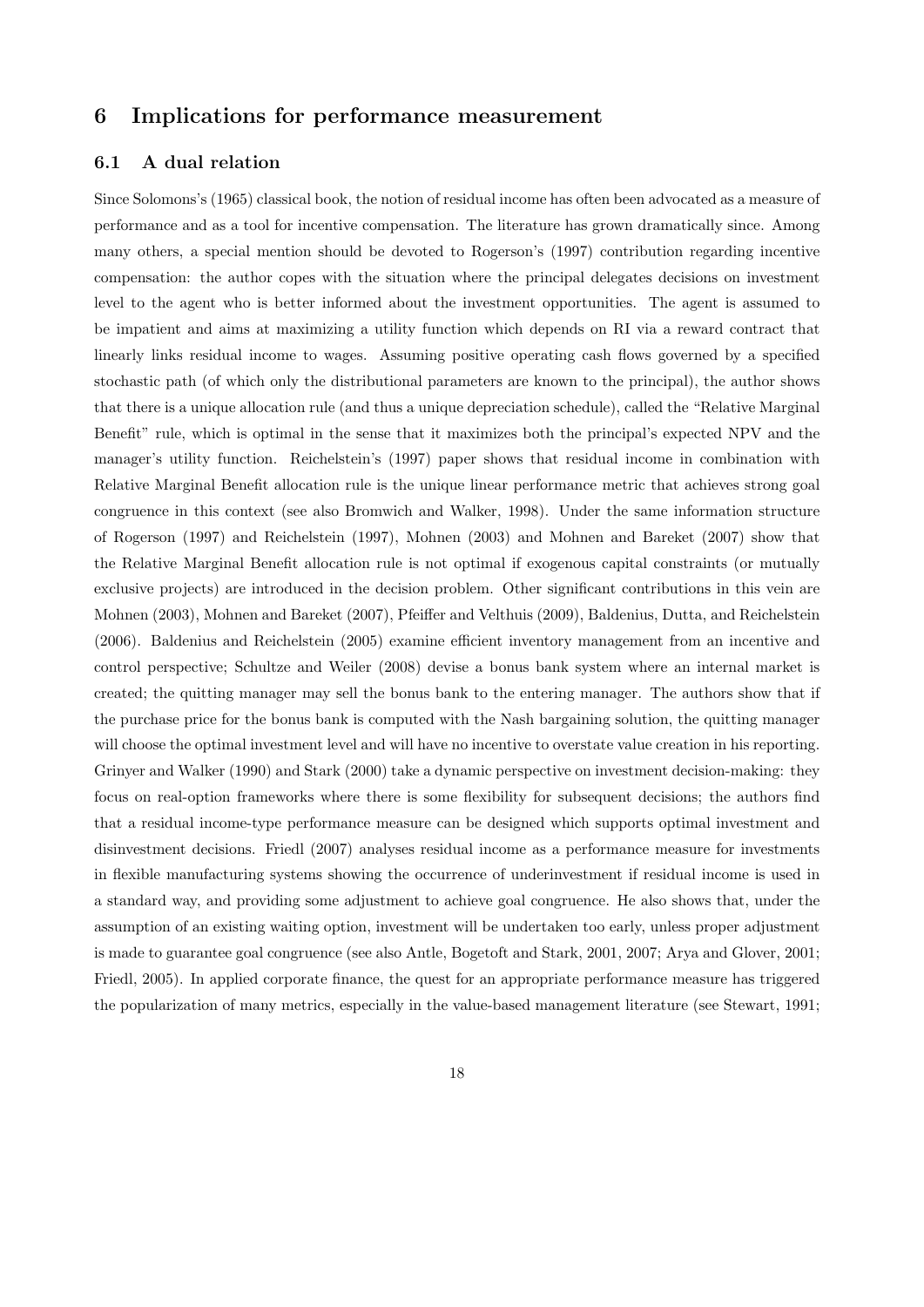Madden, 1999; Martin and Petty, 2000; Young and O'Byrne, 2001; Fernández, 2002; Martin, Petty and Rich, 2003; Fabozzi and Grant, 2000).

This section aims at illustrating the formal relations between the  $S$  residual income and the  $\mathcal L$  residual income. This analysis may contribute to a better understanding of the way the  $\mathcal L$  residual income works and hopefully arouse interest among management accounting scholars for possible use in incentive compensation as well as ex-post (and ex-ante) performance measurement.

We then ask: if performance is measured by the  $\mathcal L$  paradigm instead of the S paradigm, what is the discrepancy? Will the measure be greater or smaller? Will the two paradigms signal positive and negative performance in the same periods? The following proposition provides some hints.

**Proposition 9.** The spread between  $\mathcal{L}$  residual income and S residual income is given by the compounded value of past standard residual income

$$
x_t^{\mathcal{L}} - x_t^{\mathcal{S}} = i_t \sum_{k=1}^{t-1} x_k^{\mathcal{S}} F(k, t-1) \qquad t \ge 1
$$
 (35)

where we set  $\sum_{k=1}^{0} f_k F(k, 0) := 0$ .

*Proof.* Since  $b_t^* = b_0 F(0, t - 1) - \sum_{k=1}^{t-1} f_k F(k, t - 1)$  and  $f_k = b_{k-1}(1 + a_k) - b_k$ , we have

$$
b_{t-1}^* = b_0 F(0, t-1) - \sum_{k=1}^{t-1} [b_{k-1}(1 + a_k) - b_k] F(k, t-1).
$$

Upon rearranging terms, we find

$$
b_{t-1} - b_{t-1}^* = \sum_{k=1}^{t-1} b_{k-1}(a_k - i_k)F(k, t-1)
$$
\n(36)

$$
=\sum_{k=1}^{t-1} x_k^S F(k, t-1).
$$
\n(37)

Consequently,  $i_t \sum_{k=1}^{t-1} x_k^S F(k, t-1) = i_t(b_{t-1} - b_{t-1}^*)$ , so that the thesis is proved, given that  $x_t^{\mathcal{L}} - x_t^S =$  $i_t(b_{t-1}-b_{t-1}^*)$ .  $\Box$ 

The term  $i_t(b_{t-1} - b_{t-1}^*)$  reveals the formal nature of the conceptual difference between the two paradigms. It represents the interest on the excess capital invested  $(b_{t-1} - b_{t-1}^*)$ : as seen, the  $\mathcal L$  paradigm is concerned not only with the interest rate that could have been exploited by the investor, but also with the capital to which that interest rate could be applied. Thus, while  $a_t > i_t$  signals positive performance in the S paradigm, because it implies  $x_t^S > 0$  (as long as book value is positive), the capital lost by the investor may be greater than the actual capital invested (i.e  $b_{t-1}^* > b_{t-1}$ ), so that the L excess profit may signal a smaller performance with respect to the  $S$  paradigm's: the interest that could have been yielded by the surplus of capital may be so great as to offset the positive effect of the ARR: whenever  $0 < x_t^{\mathcal{S}} < i_t[b_{t-1}^* - b_{t-1}]$ , one gets  $x_t^{\mathcal{L}} < 0 < x_t^{\mathcal{S}}$ ,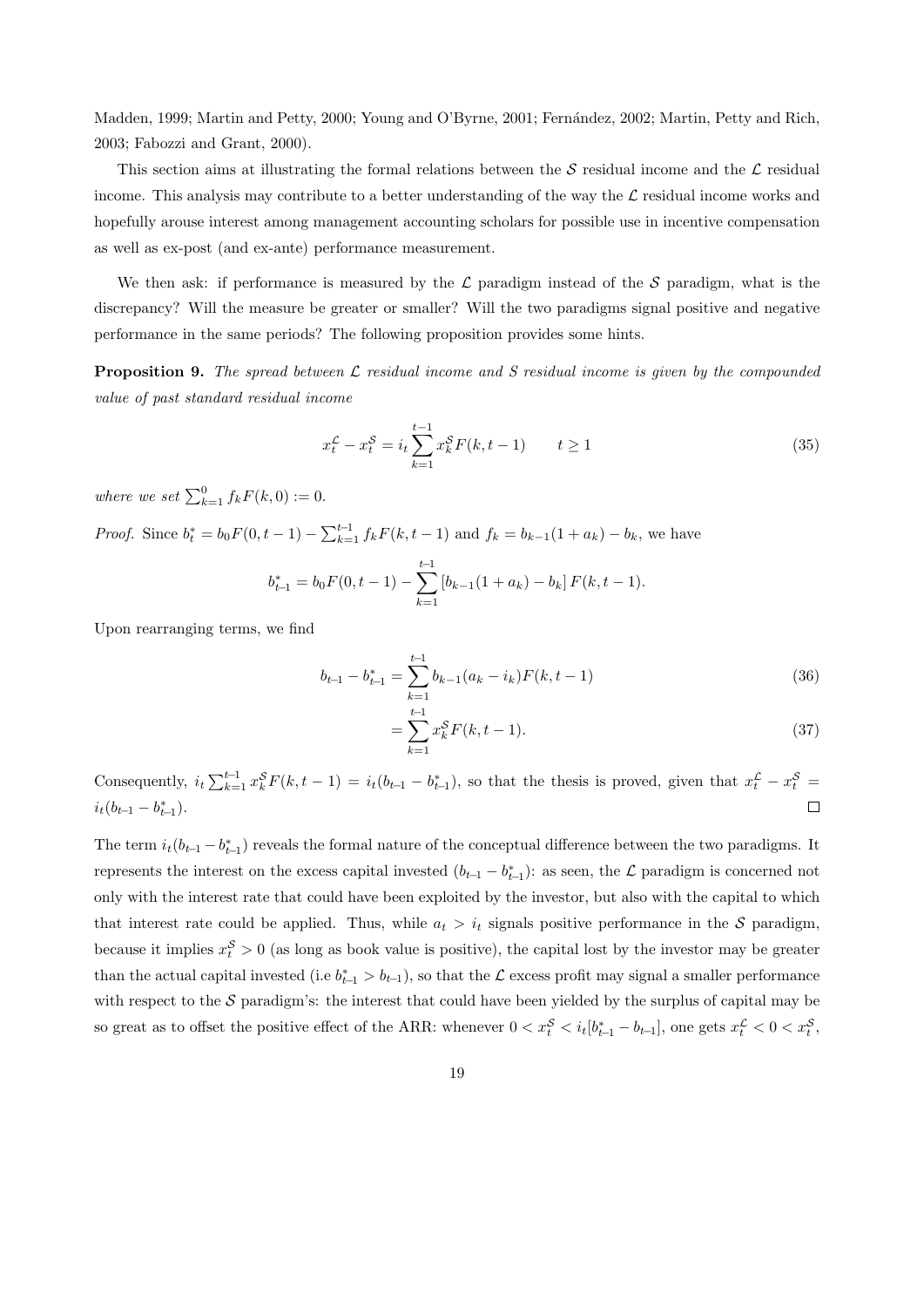which informs that a negative performance is measured by the  $\mathcal L$  paradigm. The additional component may symmetrically act as a sort of insurance bonus: if  $a_t < i_t$ , performance may still be regarded positive in the  $\mathcal{L}$  paradigm if  $b_{t-1}^* < b_{t-1}$ , which means that past performance has been so positive that the actual capital invested is greater than the capital lost by investors, and that the fact that the accounting rate is smaller than the cost of capital is more than compensated by the greater basis to which the accounting rates is applied:  $a_t b_{t-1} > i_t b_{t-1}^*$ .

To signal positive performance, the ARR must be greater than the comprehensive cost of capital  $i_t^*$  by an additional term: we have

$$
i_t^* = i_t + i_t \frac{b_{t-1}^* - b_{t-1}}{b_{t-1}}
$$

The second addend in the right-hand side is the product of the cost of capital and the relative increase (decrease) in capital due to acceptance of the project. For example, suppose  $i_t=0.1$ ,  $b_{t-1}=80$ ,  $b_{t-1}^*=100$ ; then, if project had been rejected, the capital invested would be higher than the the actual capital employed; in particular, it would be higher by a 25%=(100−80)/80. This means that investors could have invested a 25% more capital than they actually invest, and they could have earned a 10% on that 25%, so that an additional 2.5% would accrue to them. Therefore, for a positive performance to occur, the ARR must be greater than 10%; in particular, the threshold level is  $i^*=12.5\%=10\%+2.5\%$ . In general, the required cutoff rate  $i_t^*$  may be greater, equal or smaller than the cost of capital  $i_t$ . The latter case occurs whenever the additional-interest component is negative, which means that the actual capital  $b_{t-1}$  exceeds the lost capital  $b_{t-1}^*$  and therefore the investor forego (not a return but) a cost. To summarise: the S residual income tells us that, if the accounting rate  $a_t$  is greater than the cost of capital  $i_t$ , then a positive performance occurs; however, if  $a_t$  is greater than  $i_t$  but, at the same time, the basis to which  $a_t$  is applied is different (smaller or greater), then the final effect cannot be a priori established: return rate and capital are both fundamental elements to take account of in the capital charge.

The following proposition shows that either paradigm can be generated by the other.

**Proposition 10.** Theory S and theory  $\mathcal L$  are mutually generative. In particular,

$$
x_t^{\mathcal{L}} = x_t^{\mathcal{S}} + i_t \sum_{k=1}^{t-1} x_k^{\mathcal{S}} F(k, t-1) \qquad t \ge 1
$$
 (38)

and

$$
x_t^{\mathcal{S}} = x_t^{\mathcal{L}} - i_t \sum_{k=1}^{t-1} x_k^{\mathcal{L}} \qquad \qquad t \ge 1
$$
 (39)

where we set  $\sum_{k=1}^{0} x_k^S F(k, t-1) = \sum_{k=1}^{0} x_k^{\mathcal{L}} := 0.$ 

*Proof.* Equation  $(38)$  is just eq.  $(35)$ . To prove eq.  $(39)$  one just has to prove that

$$
\sum_{k=1}^{t-1} x_k^{\mathcal{L}} = \sum_{k=1}^{t-1} x_k^{\mathcal{S}} F(k, t-1).
$$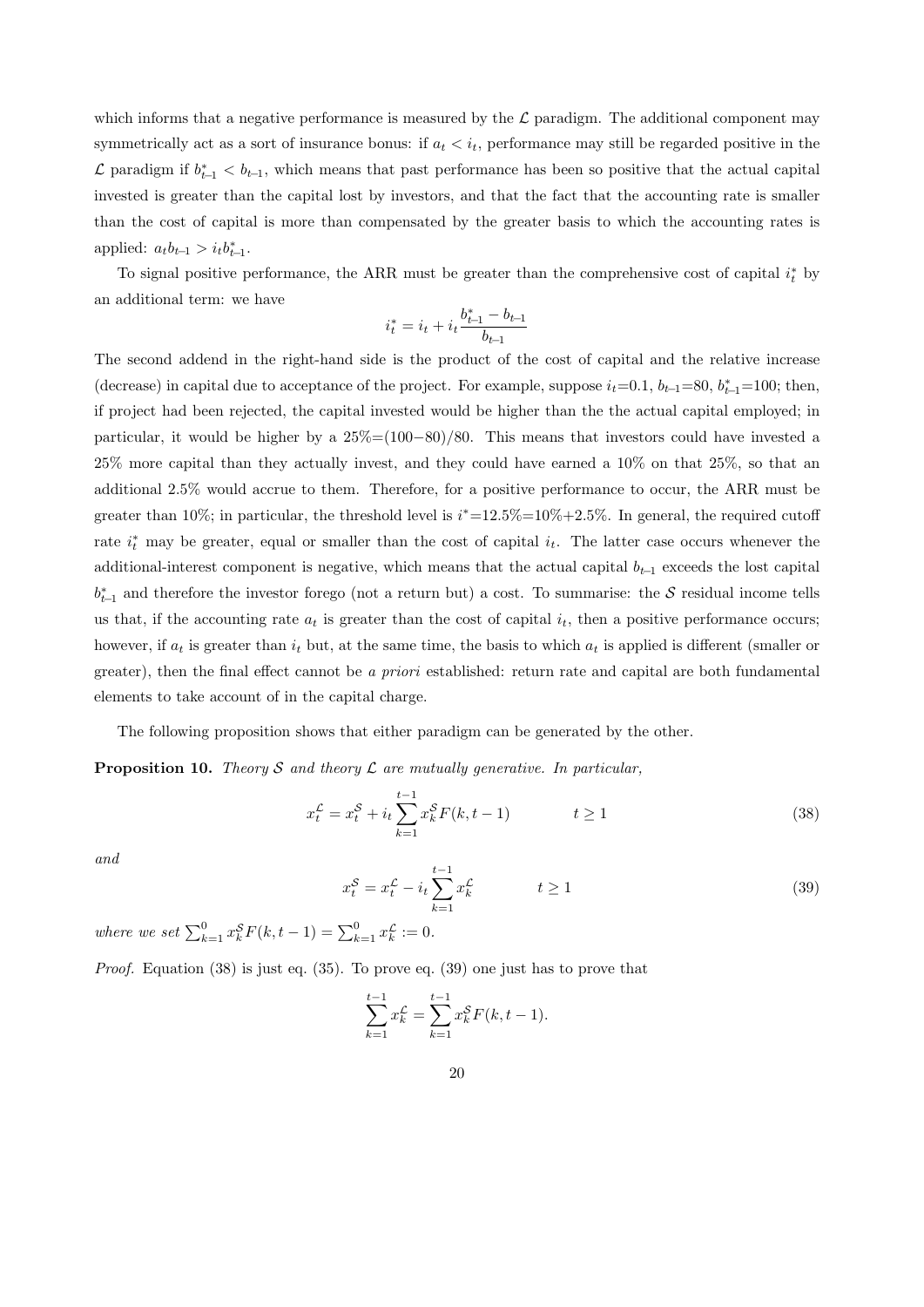Noting that  $x_1^S = x_1^{\mathcal{L}}$ , the latter equality is derived by induction.

**Corollary 2.** The surplus of capital  $b_{t-1} - b_{t-1}^*$  invested in the t-period is either a function of past S residual incomes and a function of past  $\mathcal L$  residual incomes:

$$
b_{t-1} - b_{t-1}^* = \sum_{k=1}^{t-1} x_k^S F(k, t-1)
$$
\n(40)

$$
b_{t-1} - b_{t-1}^* = \sum_{k=1}^{t-1} x_k^{\mathcal{L}} \tag{41}
$$

*Proof.* Use  $\sum_{k=1}^{t-1} x_k^{\mathcal{L}} = \sum_{k=1}^{t-1} x_k^{\mathcal{S}} F(k, t-1)$  and eq. (37).  $\Box$ 

Both paradigms may then be interpreted as providing performance measures that depend on the past performance measures of the alternative paradigms; this fact hints at a dual theory of residual income. For example, form the point of view of a standard-looking evaluator the  $\mathcal L$  theory may be interpreted as an accumulation system of standard residual incomes. Positive (negative) performances will positively (negatively) reverberate in the following periods, so tending to increase (decrease)  $x_t^{\mathcal{L}}$  with respect to  $x_t^{\mathcal{S}}$ . If performance is good in one year according to the  $S$  theory, next-year  $\mathcal L$  residual income will be positively affected regardless of whether  $a_t$  is greater or smaller than  $i_t$ . For example, if it should happen that  $a_t < i_t$ in some period, then, although  $x_t^{\mathcal{S}} < 0$ , the  $\mathcal{L}$  residual income benefits from the second addend of eq. (38), which acts as an insurance bonus. If, instead,  $a_t > i_t$ , the insurance part become an additional return. Evidently, the additional term works well if  $b_{t-1}^* < b_{t-1}$ . But this just depends on the past performances. If it occurs that  $b_{t-1}^* > b_{t-1}$ , the additional term is negative, which tends to lower residual income even if  $a_t > i_t$ . Again, this depends on the past performances. Symmetrically, the  $S$  paradigm is obtained as the current  $\mathcal L$  residual income minus a charge given by the past  $\mathcal L$  residual incomes, and positive (negative) lost-capital past performances negatively (positively) reverberate on current  $S$  residual incomes.

Remark 4. In terms of management compensation, the efficacy of the  $\mathcal L$  paradigm as opposed to the S paradigm also depends on the type of compensation plan selected. For example there are at least three ways of using a metric: the historical use, according to which the manager's bonus is a share of the residual income:

$$
_{\text{bonus}} = \alpha \% \,\text{RI};
$$

an  $\alpha\beta$  compensation plan, according to which bonus is tied to residual income variation:

$$
bonus = \alpha\% \ \mathrm{RI} + \beta\% \ \Delta \ \mathrm{RI};
$$

and the excess residual-income improvement plan, according to which the expected residual-income improvement (EI) plays a major role: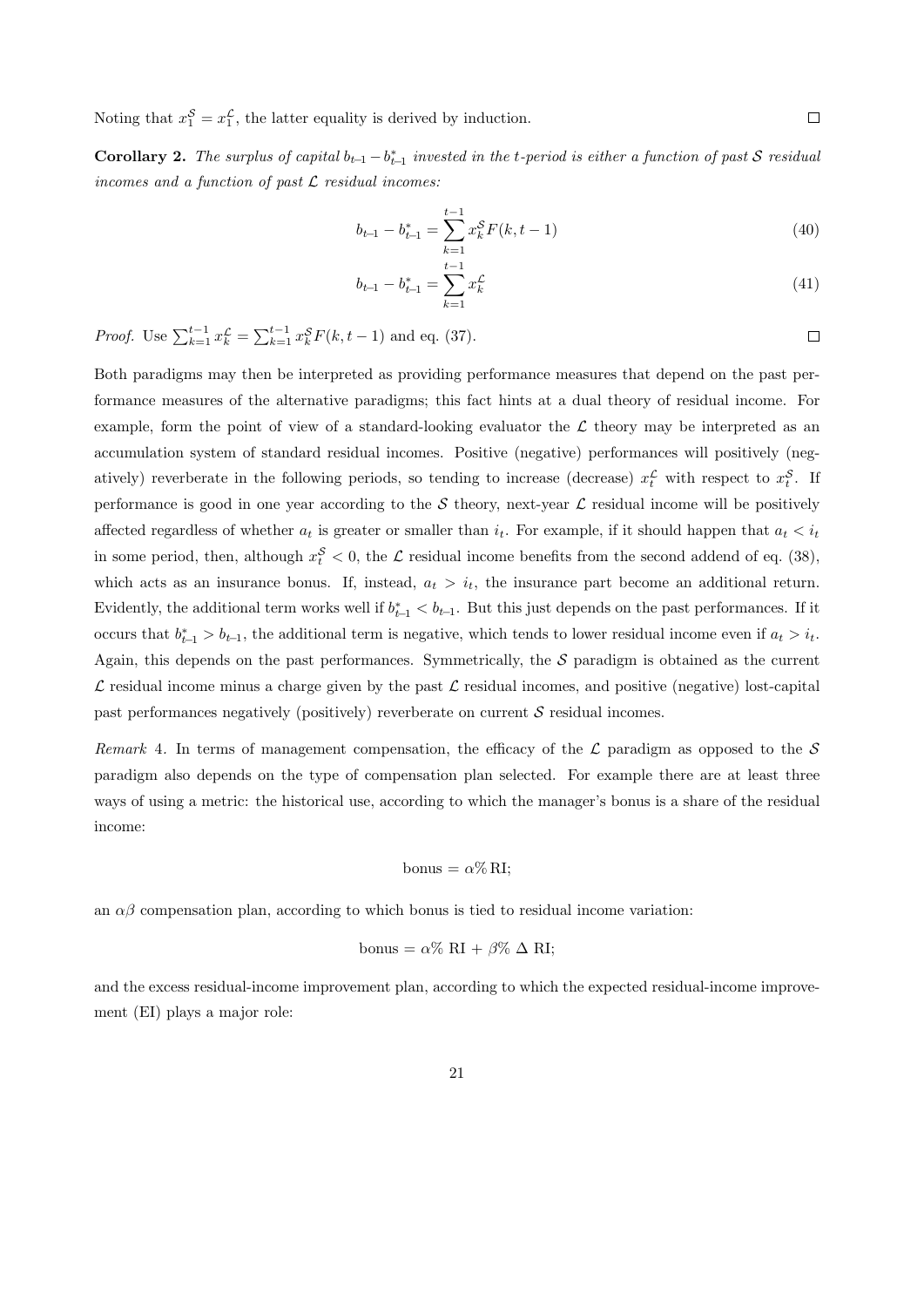#### bonus = target bonus + $\beta\%$  ( $\Delta$  RI−*EI*)

(see Young and O'Byrne, 2001). For positive-residual-income companies using either the historical plan or an  $\alpha\beta$  plan, we can say that the manager's bonuses computed with the lost-capital paradigm are greater than the ones computed in the standard paradigm, because in the former both RI and  $\Delta$  RI are greater than the corresponding ones in the latter (proof is straightforward using eqs. (38) and (39)). However, things are complicated by the fact that comparisons may be made along two dimensions: the type of metric selected and the paradigm chosen. That is, a metric in a paradigm may be compared with the same metric in the alternative paradigm, or with an alternative metric in the same paradigm, or with an alternative metric in the alternative paradigm. Having two paradigms and a wide set of metrics it may be the case that a metric in one paradigm is more incentive than a different metric in the alternative paradigm.

Remark 5. Compensating managers with the  $S$  residual income boils down to forgetting that choice affects capital. To invest funds at a determined rate of return makes capital change in time. This implies in turn that managers' compensation is not entirely tied to the alternative return stemming from the choice of investing at the rate  $i_t$ . An example may be of some help. Two firms, A and B, are incorporated with 10000 euros each and managers are compensated on the basis of the standard residual income. Firm A's managers use the amount to purchase a piece of land. The land is sold after three years at a price of 12947 and there is no intermediate cash flow. Suppose the book value is  $b_0 = 10000$ ,  $b_1=10700$ ,  $b_2=11770$ . Firm B's managers purchase a piece of land in a different place and sell the land after three years at a price of 13310 (with no intermediate cash flow). Assume firm B's book values are  $b_0 = 10000$ ,  $b_1 = 11000$ ,  $b_2 = 12100$ . Hence, incomes are 700, 1070, 1177 in firm A and 1000, 1100, 1210 in firm B. Assuming a cost of capital equal to 10% in all periods, firm B's residual incomes are zero in each period, because the firm just replicates a financial investment with a 10% return; in other words, managers of firm B behave in a value-neutral way. The RIs in firm A are zero in the second and third period, but in the first period RI is equal to  $700 - 0.1 \cdot 10000 = -300$ . The difference between the two firms lies in the first period performance: firm A's managers employ funds at a  $7\%$  (10700/10000-1), firm B's managers invests funds at 10% on the same capital (11000/10000−1). However, in the second period, while in both firms funds are employed at 10%, firm B's shareholders can benefit from investing a greater capital (11000>10700), which has been created thanks to a better performance in the first period. Firm A's shareholders then lose (i.e., forego) 300 euros capital with respect to the shareholders of firm B, and thus forego a 30 euros return  $(=0.1 \cdot 300)$  in the second period. This negative performance reverberates in the third period as well: firm A's shareholders lose 330 euros ( $=300+30$ ) capital with respect to firm B's, and so they forego a 33 return ( $=0.1.330$ ). These figures  $(-30 \text{ and } -33)$  are just the L residual incomes of firm A in the second and third year respectively. That is, contrary to the S residual income, the  $\mathcal L$  theory ties (performance and) reward to the real alternative income that would have been generated in each period if funds were invested at the cost of capital. Shareholders of firm B then better off than shareholders of firm A not only in the first period, but in the second and third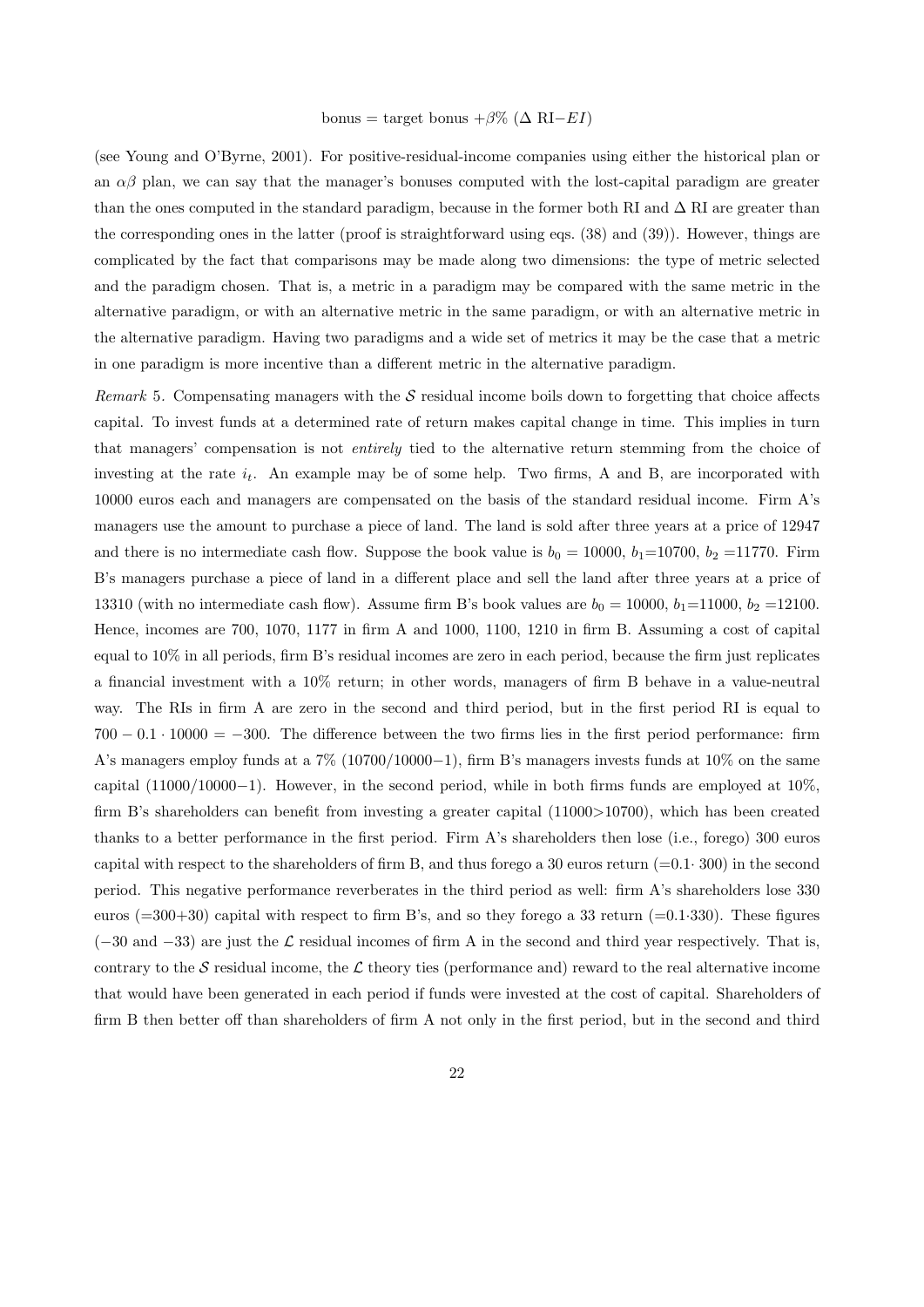period as well. The use of the  $\mathcal L$  paradigm in compensation plans means that managers are rewarded by taking account not only what the return rate would be, but also what the capital would be if they acted in a value-neutral way.

#### 6.2 Goal-congruence and periodic consistency

If residual income is aligned in sign with the NPV in each period, then it is said to enjoy goal congruence; if, in addition, goal congruence is such that the RI ranking of projects provides in each period the same ranking as the NPV, then robust goal congruence holds (see Reichelstein, 1997; Mohnen and Bareket, 2007). In order to align managers' behaviors to shareholders' objectives, compensation should be tied to value creation, that is, to the NPV. A mystifying problem in value-based management is just that RI is not, in general, goal congruent. To circumvent the problem, a possible route is to make some adjustments to residual income itself or to devise compensation plans so as to tie residual income to value creation (Ehrbar, 1998; Stewart, 1991; O'Hanlon and Peasnell, 2000; Young and O'Byrne, 2001; Martin, Petty and Rich, 2003). Grinyer (1985, 1987) proposes an index labelled Earned Economic Income, which has the goal congruence property, given that it is aligned with the Net Present Value. This index is exactly equal to the above-mentioned Rogerson's (1997) metric. However, such a metric is equal in sign to the NPV only if the project's cash flows are all of the same sign (Martin, Petty and Rich, 2003; Peasnell, 1995; Grinyer, 1995).

Converting Fernández's (2002) Created Shareholder Value (CSV) into the corresponding lost-capital metric, one obtains a metric which is robustly goal congruent *irrespective* of the sign of the cash flows. The CSV belongs to the class of standard residual income models. It is computed by picking  $f_t = ECF_t$ ,  $b_{E_t} := E_t$ for every  $t\geq 1$ , and  $i_t=k_{e_t}$ . In other words, market values are chosen as the equity's book value (except at time 0, when the usual initial condition  $b_{E,0}:=f_0$  holds). Given that  $a_1=(E_1+f_1-f_0)/f_0$  (see Fernández, 2002, p. 281), and (owing to the choice of market values as book values)  $a_t = k_{e_t}$  for  $t > 1$ , the resulting residual income is

$$
CSV_1 = f_0(a_1 - k_{e_1}) = E_1 + f_1 - f_0(1 + k_{e_1})
$$
\n(42)

and

$$
CSV_t = E_{t-1}(k_{e_t} - k_{e_t}) = 0 \qquad t > 1.
$$
\n(43)

In order to convert the standard CSV into its L companion, the capital charge  $k_{e_t}b_{E,t-1}$  must be replaced by  $k_{e_t} b_{E,t-1}^*$  so that residual income becomes

$$
\mathcal{L}\text{-CSV}_1 = f_0(a_1 - k_{e_1}) = \mathcal{E}_1 + f_1 - f_0(1 + k_{e_1})\tag{44}
$$

and

$$
\mathcal{L}\text{-CSV}_t = k_{e_t} (E_{t-1} - b_{E,t-1}^*) \qquad t > 1. \tag{45}
$$

It is noteworthy that

$$
\mathcal{L}\text{-CSV}_1 = \left(\frac{E_1 + f_1}{1 + k_{e_1}} - f_0\right)(1 + k_{e_1}) = \text{NPV}(1 + k_{e_1}).
$$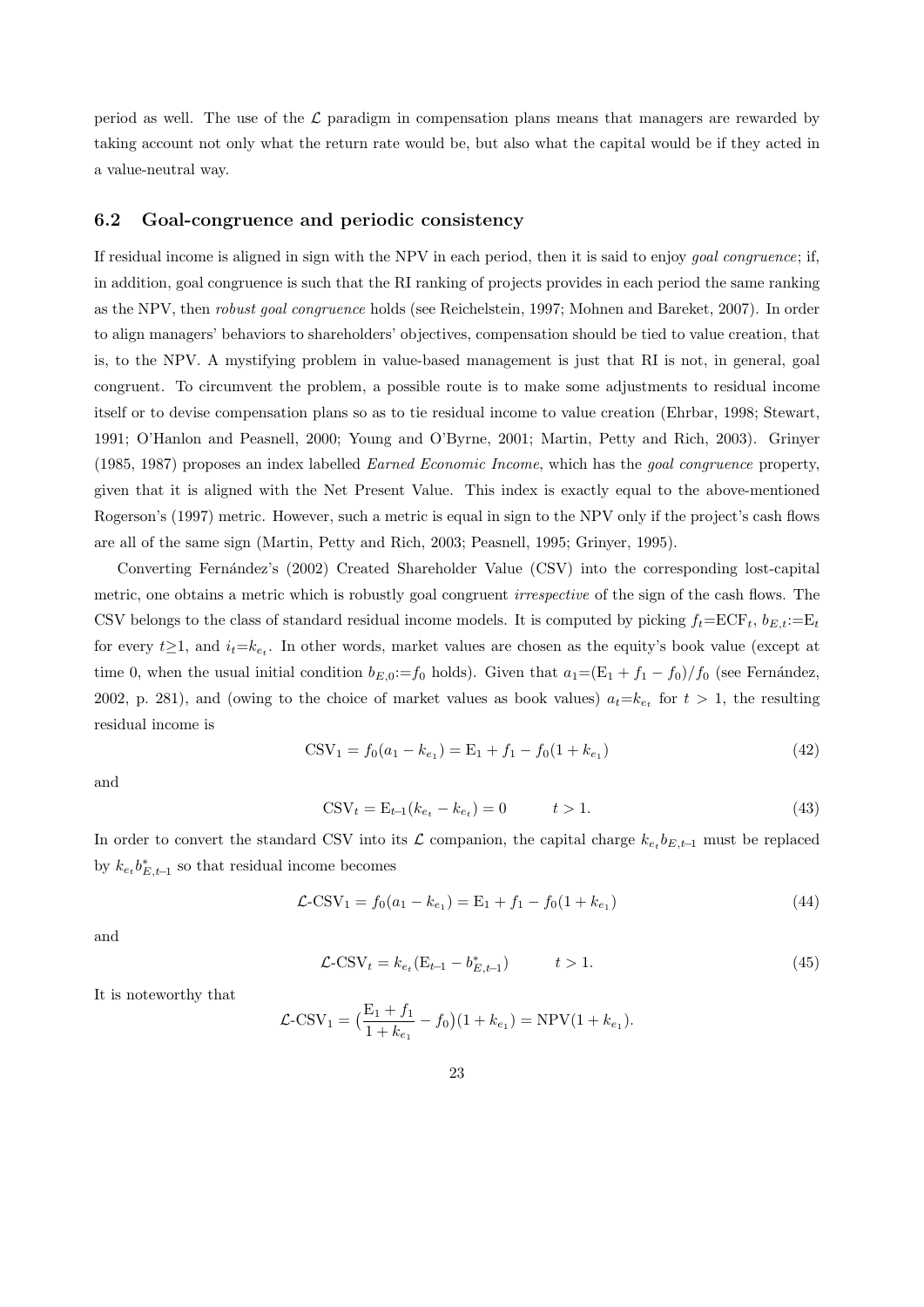As for  $t > 1$ , remind that

$$
E_t = \sum_{j=t+1}^n \frac{f_j}{F_{k_e}(t,j)},
$$

where  $F_{k_e}(t, j) := \prod_{h=t+1}^{j} (1 + k_{e_h})$ , and

$$
b_{E,t}^* = \sum_{j=t+1}^n \frac{f_j}{F_{k_e}(t,j)} + b_{E,n}^* \frac{1}{F_{k_e}(t,n)}.
$$

Also,

$$
b_{E,n}^* = f_0 F_{k_e}(0, n) - \sum_{j=1}^n f_j F_{k_e}(j, n) = -\text{NPV} \cdot F_{k_e}(0, n).
$$

Therefore,

$$
\mathbf{E}_t - b_{E,t}^* = -b_{E,n}^* \frac{1}{F_{k_e}(t,n)} = \text{NPV} \cdot F_{k_e}(0,t)
$$

whence

$$
\mathcal{L}\text{-CSV}_t = k_{e_t}(\mathbf{E}_{t-1} - b_{E,t-1}^*) = k_{e_t} \cdot \text{NPV} \cdot F_{k_e}(0, t-1).
$$

This robust goal congruence holds, unlike Grinyer's proposal, for any sequence of cash flows, with no restraint on their sign.<sup>10</sup> Note also that the  $\mathcal L$  companion of CSV measures the increase of Net Present Value period by period, because

$$
k_{e_t} \cdot \text{NPV} \cdot F_{k_e}(0, t-1) = \text{NPV} \cdot F_{k_e}(0, t) - \text{NPV} \cdot F_{k_e}(0, t-1).
$$

Egginton (1995) invokes a notion of periodic consistency for RI to be a legitimate tool for performance appraisal and control. According to the author, a RI metric is said to enjoy periodic consistency if it fulfills two requirements: (A) ex ante RIs should reflect the NPV ranking between different projects, so that if project 1 has a higher NPV than project 2, the ex ante RIs of project 1 exceed those of project 2 in every period (i.e. robust goal congruence must hold); (B) the ex ante RI sequence should be constant or increasing, to prevent manager from adopting less profitable project with good early rewards. The author finds a (standard) RI that fulfills both requirements for projects of equal life. He calls it the maintainable RI. It is found by choosing an asset base so that residual income will be constant over years: solving  $\sum_{t=1}^{n} N \cdot F(0,t)^{-1} = \sum_{t=1}^{n} f_t F(0,t)^{-1} - f_0$ , the author finds  $N = (\sum_{t=1}^{n} f_t F(0,t)^{-1} - f_0) / (\sum_{t=1}^{n} F(0,t)^{-1} - f_0)$ (Egginton, 1995, eq. (17)). Charging depreciation as  $\text{Dep}_t(b_{t-1}, b_t) = f_t - N - ib_{t-1}$  the book value for each period is computed, and the resulting RI is  $x_t^S = f_t - (f_t - N - i_t b_{t-1}) - i b_{t-1} = N$ , where  $N + i_t b_{t-1}$ represents income (Egginton, 1995, eqs. (18)-(19)). We may use the same approach and find that asset base that guarantees constant  $\mathcal L$  residual incomes. Solving  $\sum_{t=1}^n M \cdot F(0, n)^{-1} = \sum_{t=1}^n f_t F(0, t)^{-1} - f_0$  we find  $M = (\sum_{t=1}^{n} f_t F(0, t)^{-1} - f_0)/(n \cdot F(0, n)^{-1})$ . Charging depreciation as  $\text{Dep}_t(b_{t-1}^*, b_t^*) = f_t - M - ib_{t-1}^*$ , where  $(M+ib_{t-1}^*)$  is the income, one finds  $x_t^{\mathcal{L}} = (M+i_t b_{t-1}^*)-i_t b_{t-1}^* = M$ . It is worth noting that the depreciation

<sup>&</sup>lt;sup>10</sup>If an entity approach is taken, rather than a proprietary approach, then  $\mathcal{L}\text{-CSV}$  becomes Drukarczyk and Schüler's (2000) Net Economic Income.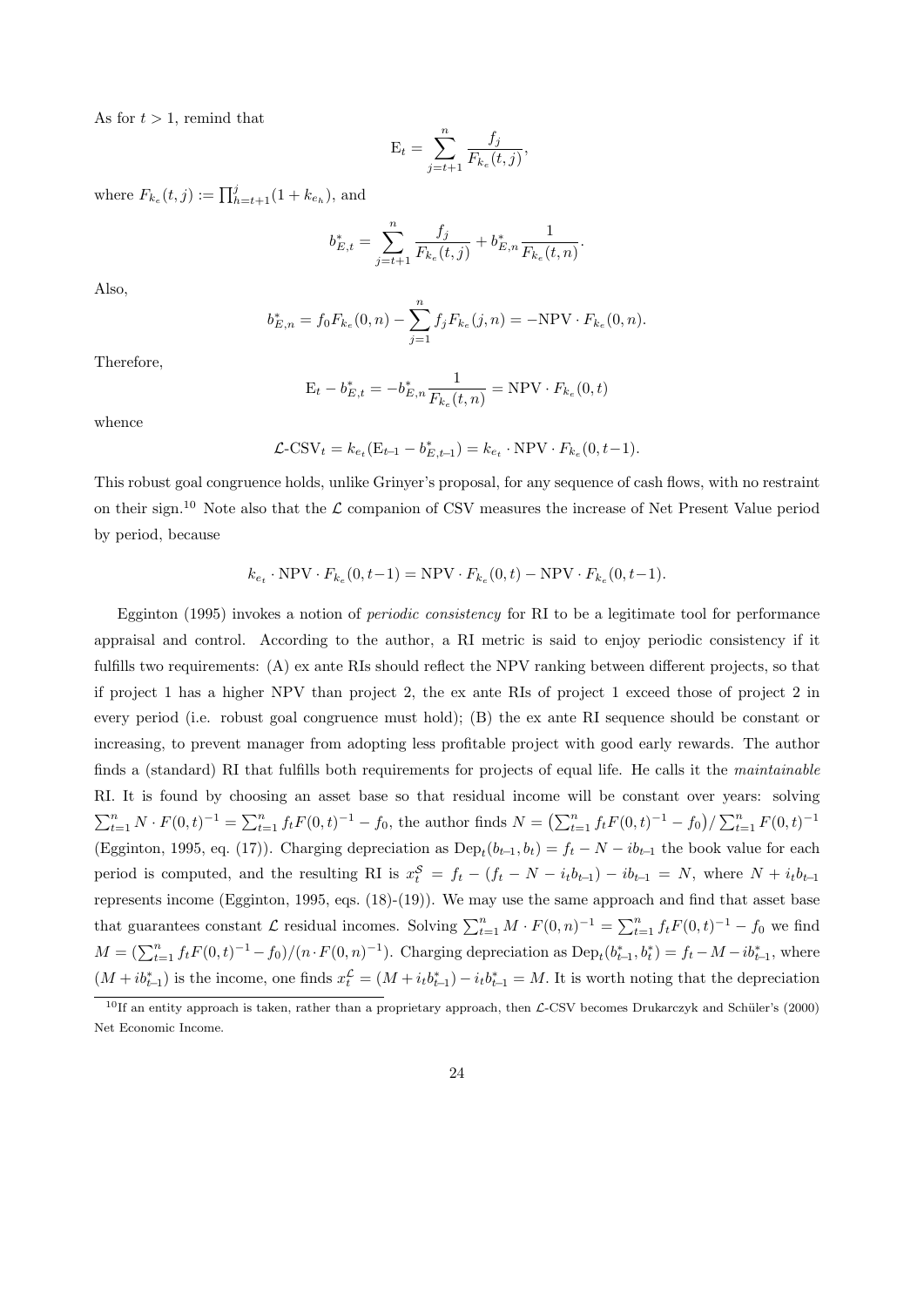charge selected is such that  $b_t = b_{t-1} + M + ib_{t-1}^*$  which simply goes to  $b_t = b_t^* + tM$  for all  $t = 1, 2, ..., n$ . Hence, M is the arithmetic mean of the surplus of capital  $M = (b_t - b_t^*)/t$  for period. But Corollary 2 informs that, whatever the asset base,  $b_t - b_t^* = \sum_{k=1}^{t-1} x_k^{\mathcal{L}}$  for all t. Picking  $t=n$ , we find

$$
M = \frac{1}{n} \sum_{k=1}^{n} x_k^{\mathcal{L}} = \overline{x}^{\mathcal{L}}.
$$
\n(46)

In other words, if the book value depreciation is such that the surplus of capital is constant, then the resulting RI is equal to the average residual income resulting from *any* book value depreciation. We name  $M$  this measure maintainable RI, in analogy with Egginton's. Obviously, if the  $\mathcal L$  maintainable RI is scaled for time it coincides with the time-scaled RI previously introduced. By Proposition 8, this time-scaled RI fulfills both requirements (A) and (B), even for unequal-life projects. Actually, the reason is that, by scaling RIs, a bundle of projects may be compared in terms of residual income as if the projects' life were equal: it is as if projects gave their respective owners constant (maintainable) RIs for the same length of time.

## 7 Conclusions

This paper aims at providing a theoretical foundation for a new notion of residual income, whose features suggest a fruitful use in valuation, capital budgeting, performance measurement. Originally introduced with the name of Systemic Value Added (Magni, 2000, 2001, 2003), the new paradigm translates the notion of opportunity cost (capital charge) in a nonstandard way. The different capital charge derives from the fact that account is taken not only of the return rate foregone by the investors, but also of the capital foregone by the investors. In other words, if the investors invested in the alternative asset, they would own, at the beginning of each period, a different capital than the actual one. This capital would generate additional return at the opportunity cost of capital. By undertaking the project investors definitely lose this capital, which is then "unrecovered", as O'Hanlon and Peasnell (2002) put it.

This paper presents four theoretical frameworks that generate the paradigm: (i) an arbitrage-based perspective whereby the project's (firm's) cash-flow stream may be replicated by investing funds at the cost of capital; (ii) a microeconomic-based outlook, where the investors' wealth is seen to evolve through time depending on the course of action selected; (iii) an axiomatic approach where residual income is required to equal investors' excess wealth increase and be npv-consistent; (iv) an accounting approach based on two alternative book value depreciation charges, one of which is the depreciation charge of Egginton's (1995) Adjusted RI and the other is any depreciation. In these four perspectives the capital charge is given different (equivalent) meanings: it represents (i) interest on the short position of an arbitrage strategy, (ii) interest on the investor's alternative wealth, (iii) an additive-coherence-fulfilling opportunity cost, (iv) the sum of the project's cash flow and the depreciation for Adjusted RI.

Some important theoretical features are discussed alongside implications for valuation, capital budgeting, performance measurement: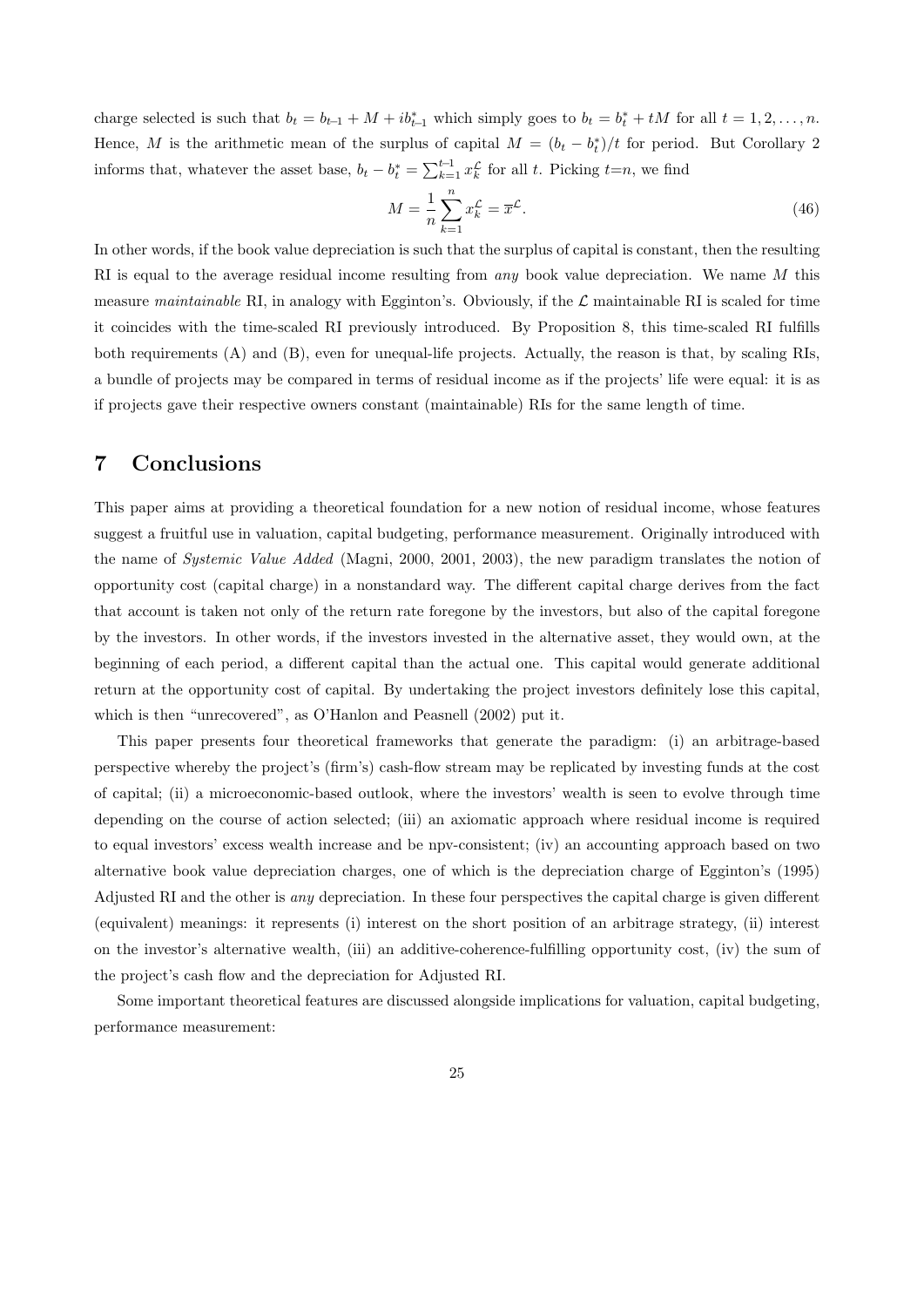- the lost-capital residual income enjoys an aggregation result: residual income are additively coherent in the sense that their sum equals the project's accumulated NPV. This implies that this paradigm tends to offset forecasting errors: single periods do not count, only the average residual income is relevant for valuation. Hence, to value an asset the fundamental step is to determine the future average residual income (simple arithmetic mean). This result gives a quantitative foundation to Graham, Dodd, and Cottle's (1962) words: "Intrinsic value would then be found by first forecasting this earning power and then multiplying that prediction by an appropriate 'capitalization factor'" (p. 28)
- unlike the standard theory, the new theory allows one to give a significant role to accounting rates. In particular, the weighted average of accounting rates, unanimously considered nonsignificant and unhelpful for decision-making, turns out to be a reliable indicator of profitability. This average, which is a Chisini (1929) mean, gives no problem of existence nor multiplicity and may well replace the IRR rule: a project is worth undertaking if and only if the average accounting rate is greater than the average comprehensive cost of capital, and the discounted difference between the average ARR and the average comprehensive cost of capital provides the same ranking as the NPV ranking. The simple average of residual incomes may also be used for accept/reject decision and for ranking project of equal lives, because the NPV is a multiple of the average residual income, which implies maximization of NPV is equivalent of maximization of the average residual income. In case of unequal lives, it is possible to make use of the time-scaled RI. These results gives accounting as a scientific discipline a major role for capital budgeting decision-making
- periodic performance in the two theories differs in size and, possibly, in sign; the formal relations the two residual incomes bear are condensed in a dual relation, which shows that either theory can be generated by the other. Compensating managers with the new paradigm means that managers are rewarded taking account of the entire return that would accrue to shareholders if funds were invested at the cost of capital; that is, taking account that shareholders not only forego a return rate on the actual capital, but they also forego an additional capital on which the cost of capital could be applied. This implies that the new paradigm is a path-dependent residual income that keeps memory of the capital lost by the investors. Quantitatively, this implies that the lost-capital paradigm tends to amplify results with respect to the standard paradigm, both in positive and negative sense. For example, if the  $\alpha\beta$  compensation plan is used (where bonus =  $\alpha\%$  RI+ $\beta\%$  $\Delta$  RI), the lost-capital paradigm is more incentive for positive-residual-income companies, because both residual income and its variations  $(\Delta)$ are greater in the lost-capital paradigm than in the standard one
- particular metrics can be generated in the lost-capital paradigm that are goal congruent: adopting a proprietary approach, the lost-capital companion of Fernández's (2002) Created Shareholder Value is shown to enjoy robust goal congruence, irrespective of the sign of the cash flows; in this case,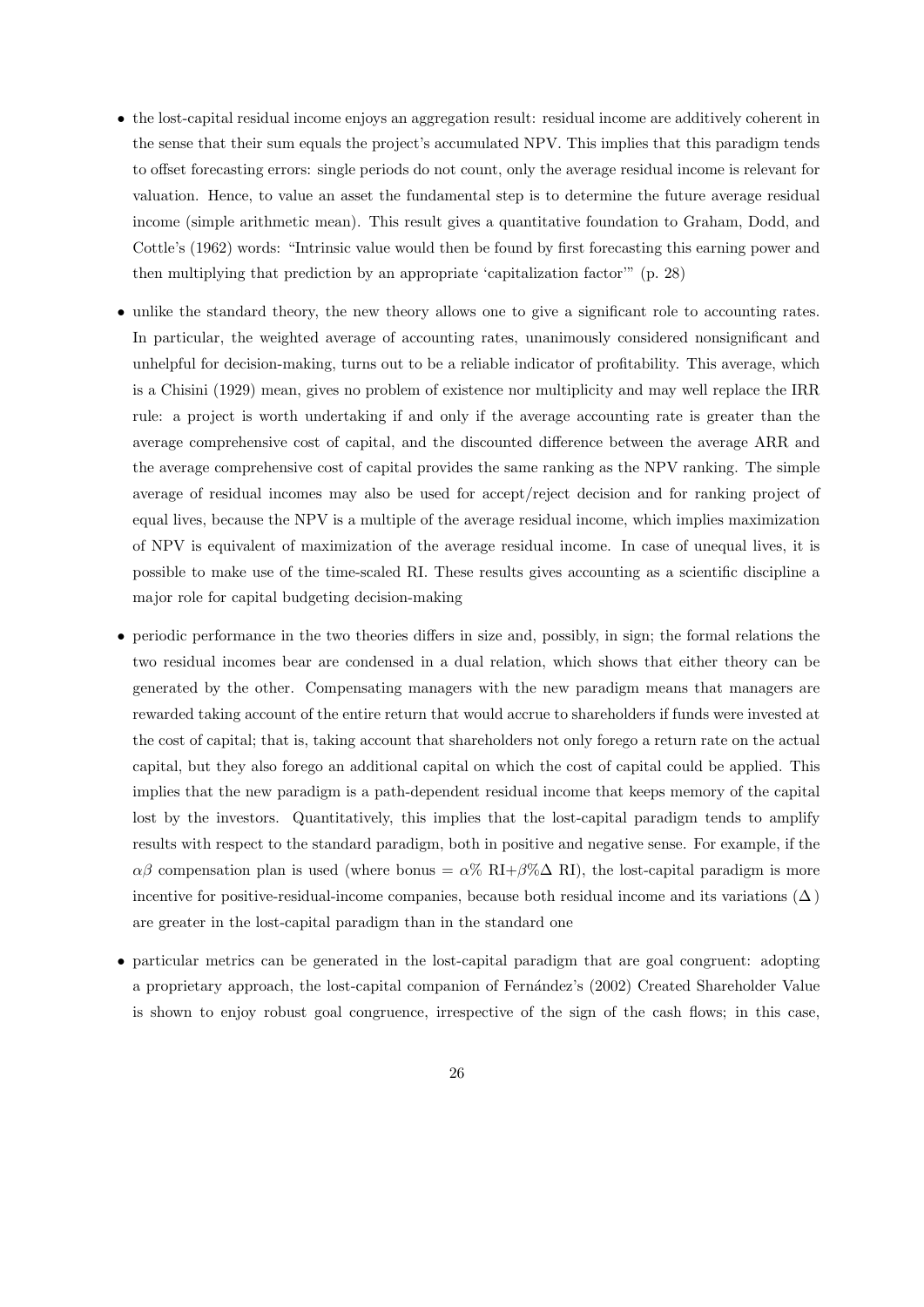residual income does measure value creation. The average lost-capital income is shown to equal a maintainable RI with specified book value depreciation such that the surplus of capital per period is constant over time. The time-scaled RI (=maintainable RI) fulfills Egginton's (1995) requirements of periodic consistency.

The paper aims at attracting scholars' interests for further investigations, both in a theoretical sense and in an applicative sense. As for the latter, this work gives some specific clues for asset valuation and capital budgeting decisions, and investigates the source of differences in performance measurement. It does not give practical guides for incentive compensation, and future researches should be devoted to verifying whether and how the paradigm may be specifically used for devising compensation plans capable of coping with the principal-agent problem. It may well be the case that the search for a satisfying compensation plan will lead to an index based on multiple metrics, possibly involving the use of both paradigms. Other important situations may be coped with in the future, such as real options. It is widely known that the option value may be computed via stochastic dynamic programming as a generalised NPV (see Dixit and Pindyck, 1994): the procedure is formally equivalent to options pricing. Given the equivalence of NPV and the average lost-capital RI, interesting results may be expected if the lost-capital theory is used for valuing a real option.

Acknowledgements. The author wishes to thank an anonymous reviewer for fruitful remarks in the revision process.

# Appendix

Conversion is made by replacing the capital charge of the S theory with the comprehensive capital charge of the  $\mathcal L$ residual income. For illustrative purposes, we focus on Stewart's (1991) Economic Value Added (EVA) and on the Edwards-Bell-Ohlson (EBO) model (Edwards and Bell, 1961; Ohlson, 1995).<sup>11</sup> The two metrics belong to the set of standard residual income models, and are complementary: EVA adopts an entity (claimholders) approach; EBO adopts a proprietary (shareholder) approach.

#### EVA

Assume that (i) the book value of the firm's assets  $b_{A,t}$  is chosen as the capital invested outstanding capital, (ii) the free cash flows (FCF) are taken as the relevant cash flows (iii) the Return On Net Assets (RONA) is taken as the accounting rate of return, and (iv) the Weighted Average Cost of Capital (WACC) is taken as the opportunity cost of capital. Then, clean surplus becomes

$$
b_{A,t} = b_{A,t-1} \cdot (1 + \text{RONA}_t) - \text{FCF}_t
$$

for t>0, and  $b_{A,0}:=f_0$ . Reminding that  $b_{A,t-1} \cdot \text{RONA}_t=\text{NOPAT}_t$ , the standard performance measure becomes

$$
x_t^S = \text{NOPAT}_t - \text{WACC}_t \cdot b_{A, t-1}.\tag{47}
$$

<sup>11</sup>Abusing notation, we will henceforth use the acronym EBO to refer to the corresponding residual income as well.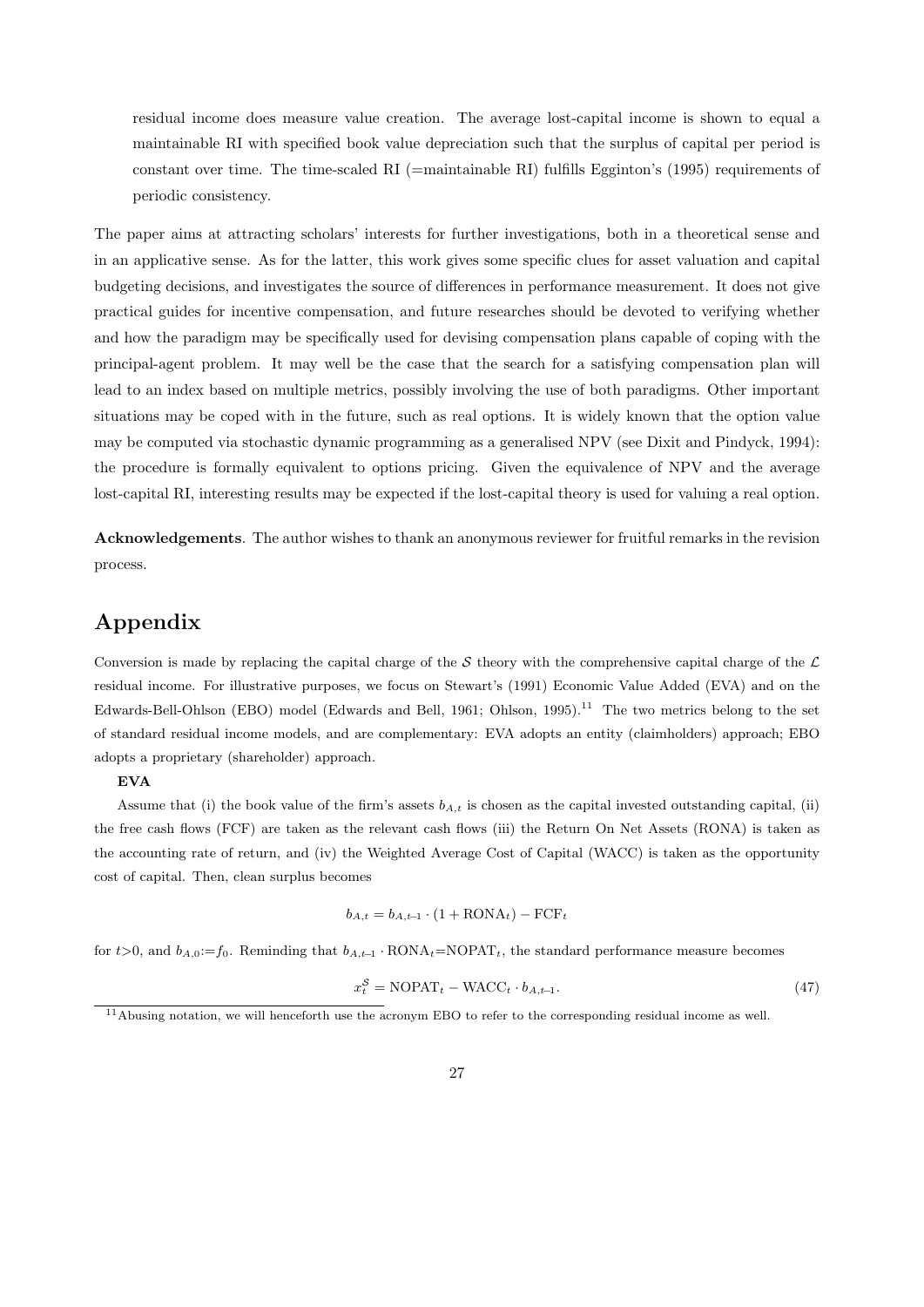If, instead, theory  $\mathcal L$  is applied, one gets

$$
b_{A,t}^* = b_{A,t-1}^* \cdot (1 + \text{WACC}_t) - \text{FCF}_t
$$

for  $t>0$ , with  $b_{A,0}^*:=f_0$  and  $b_{A,t}^*$  is the lost capital. Thus, the lost-capital metric is

$$
x_t^{\mathcal{L}} = \text{NOPAT}_t - \text{WACC}_t \cdot b_{A, t-1}^*.
$$
\n
$$
(48)
$$

The metrics in eqs. (47) and (48) represent the original Economic Value Added and its lost-capital companion, respectively.

#### EBO

A different metric is generated when (i) the book value of equity  $b_{E,t}$  is taken as the outstanding capital, (ii) the equity cash flows (ECF) are taken as the relevant cash flows, (iii) the Return On Equity (ROE) is taken as the periodic rate of return, and (iv) the cost of equity  $(k_e)$  is taken as the opportunity cost of capital. We have

$$
b_{E,t} = b_{E,t-1} \cdot (1 + \text{ROE}_t) - \text{ECF}_t
$$

for t>0, with  $b_{E,0}:=f_0$ . Therefore, reminding that  $b_{E,t-1} \cdot \text{ROE}_t=\text{PAT}_t$ , the standard measure becomes

$$
x_t^{\mathcal{S}} = \text{PAT}_t - k_{e_t} \cdot b_{E, t-1}.\tag{49}
$$

If one applies theory  $\mathcal{L}$ , one gets

$$
b_{E,t}^* = b_{E,t-1}^* \cdot (1 + k_{e_t}) - \text{ECF}_t
$$

for  $t > 0$ , with  $b_{E,0}^* := f_0$ . Thus, the lost-capital measure results in

$$
x_t^{\mathcal{L}} = \text{PAT}_t - k_{e_t} \cdot b_{E, t-1}^*.
$$
\n
$$
(50)
$$

The metrics in eqs. (49) and (50) represent EBO as originally conceived and its lost-capital companion, respectively (see Table 5).

We apply the two paradigms to a firm created to undertake a project that requires an initial investment of 13 800, of which 12 000 are spent in fixed assets and 1 800 in working capital requirements. Straight-line depreciation is assumed for the fixed assets. It is also assumed that the required return on assets is 12% and the book value of debt equals the market value of debt (i.e. debt rate=required return to debt). Other input data are collected in Table 6; Table 7 gives the firm's accounting statements and the resulting cash flows, and Table 8 focusses on equity and firm valuation. The market value of equity is first found by using three different discounted-cash-flow methods: the Adjusted Present Value (APV) method, introduced by Myers (1974), the ECF- $k_e$  method (equity approach), and the FCF-WACC method (entity approach). Logically, they all give the same result (see Fernández, 2002).

Afterwards, a residual-income perspective is used to obtain the market value: Tables 9-13 show the application of the two paradigms to the EVA model and the EBO model. Obviously, both residual income paradigms supply the same market values as the discounted-cash-flow technique's and the same NPV. The average RI (=maintainabale RI) is also computed for each case: it is positive in both equity and entity perspective (see Tables 9-10), consistently with the NPV. Value creation is also signalled by the average ARR, which is contrasted with the comprehensive cost of equity: the average ROE is 27.47%, which is greater than the average comprehensive cost of equity: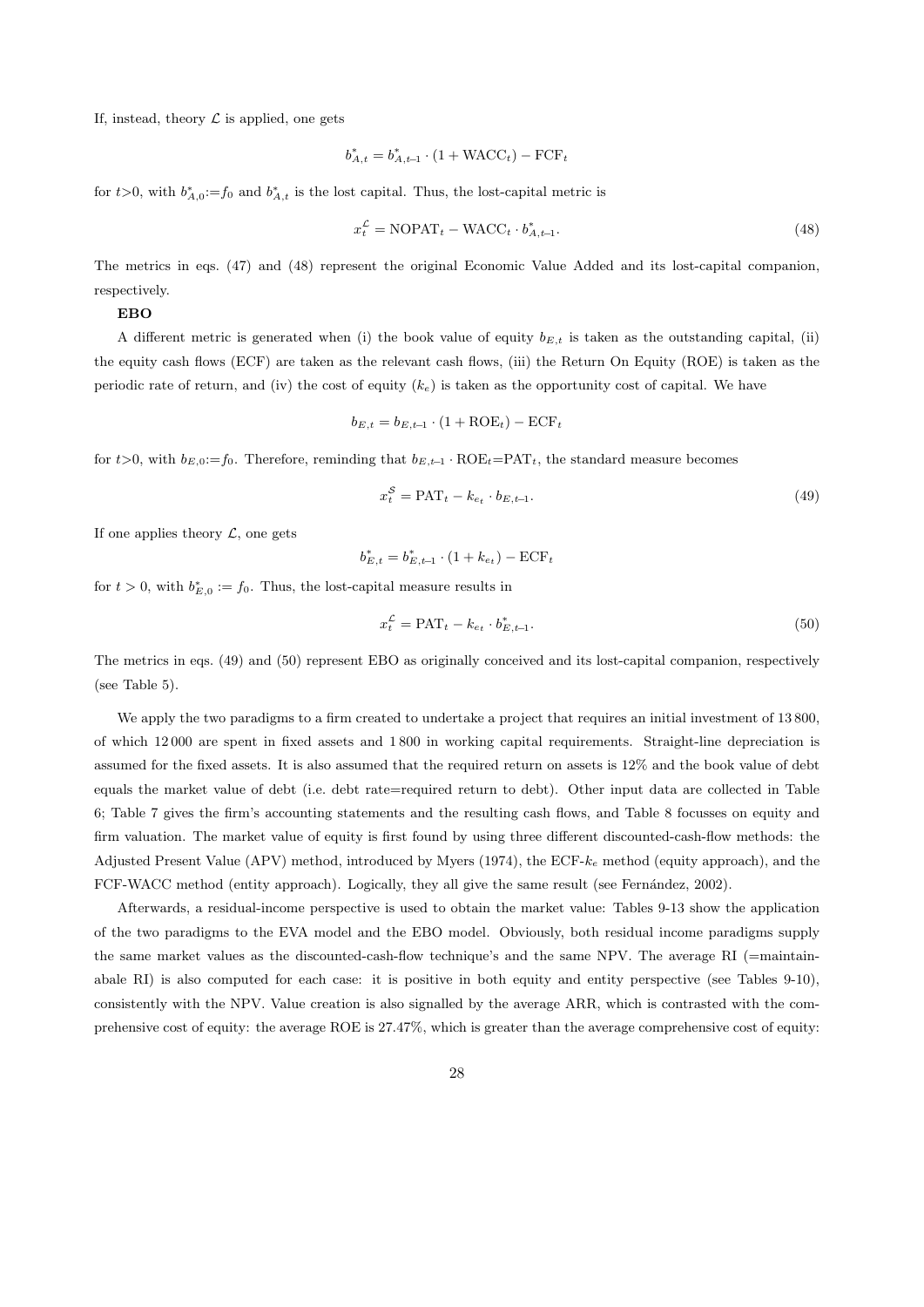$\left(\sum_{t=1}^{5} k_{e_t} b_{E,t-1}^* / \sum_{t=1}^{5} b_{E,t-1}\right) = 10.86\%$ . The difference between the two rates is 16.61; applying it to the total book value  $\sum_{t=1}^{5} b_{E,t-1} = 25000$  and discounting to time 0 one gets back the NPV.

The examples show a situation of positive EVAs and EBOs in each period. First of all, note that in the first period the two paradigms give the same answer, because the initial capital invested is the same  $(b_0 = b_0^*)$ . In the next periods, the lost-capital metrics are constantly greater than the standard metrics. Also, the periodic variation in the lostcapital metrics are greater. For example, in Table 9 the standard EVA's variations are given by (281, 282, 283, 286), the lost-capital EVA's variations are (282, 313, 347, 376). In Table 10 we have, consistently, that the EBO's variations are (296, 298, 306, 372) and (302, 350, 427, 811), respectively.

As anticipated, the  $\mathcal L$  residual income has an insurance component for negative situations. Suppose the fourth-year sales amount to 8 000 instead of 10 000 (Table 11), other things equal. Both paradigms report negative performance in the fourth year.<sup>12</sup> Yet, the lost-capital paradigm smoothes the negativeness, because it takes account of the fact that the past year's results were better, which implies that the lost capital at the beginning of the fourth year is smaller than the actual capital employed:  $b_{A,3} > b_{A,3}^*$  and  $b_{E,3} > b_{E,3}^*$ . It is easy to see that if the fourth-year sales are equal to 8600 instead of 10000 (other things unvaried), the corresponding  $S$  metrics become negative, whereas the  $\mathcal L$  metrics keep positive (Table 12). In this case, while the RONA (respectively, ROE) is indeed smaller than the WACC (respectively,  $k_e$ ) in the fourth year, the bonus given by the additional amount WACC<sub>4</sub>· $(b_{A,3} - b_{A,3}^*) = 96$ (respectively,  $k_{e_4} \cdot (b_{E,3} - b_{E,3}^*) = 185$ ) is so high as to more than compensate the negative standard EVA (respectively, EBO): we have 16=−80+96, and 164=−21+185.

Evidently, the bonus may symmetrically act a penalty role if past performance is negative. For example, consider the case where in the third year sales amount to 8 000 (other things unvaried). This makes the third-year residual incomes negative for both paradigms (Table 13). Due to insurance bonus for positive past performances, the lostcapital residual incomes are less negative than the standard ones. Yet, the third-year negative performance penalizes the fourth-year performance, which is smaller than that reported by the standard residual incomes. Note that in the fifth year, performance recorded by the  $\mathcal L$  paradigm is again higher than the standard one's, due to the renewed recent positive performance of the fourth year. In other words, as compared to the  $S$  metric, performance is amplified in negative and in positive sense (bonus and penalty roles).

If maintainable RI is used, performance is always positive, consistently with the sign of the NPV. This means that the surplus of capital invested per period is constant and equal to the maintainable RI (which is in turn equal to the average RI). Table 10 tells us that the  $\mathcal L$  maintainable RI is 830.6: it is greater than 464.2, which is found in Table 11; this means that (profitability) and performance diminishes (this is obvious, given that Table 11 refers to the case of fourth-year sales equal to 8000.). Analogously, the case treated in Table 12 is halfway between the former two. Table 13 deals with the case where third-year sales are equal to 8000<10000; the maintainable RI is 412.2, which means that the NPV will be smaller than the case described in Table 11 (fourth-year sales equal to 8000). This is intuitive: while the total sales over the time span [0,5] coincide, the distribution of income in Table 11 is more favourable; which implies that the NPV will be greater than Table 13's.

 $12$ The reader should not be discomforted by the fact that each period's residual income changes. If one period's sales change, the corresponding ECF and FCF change, so that the market value of equity is changed in every year, which implies that both  $k_e$  and WACC change in every year, which in turn induces a change in the capital charge of every period.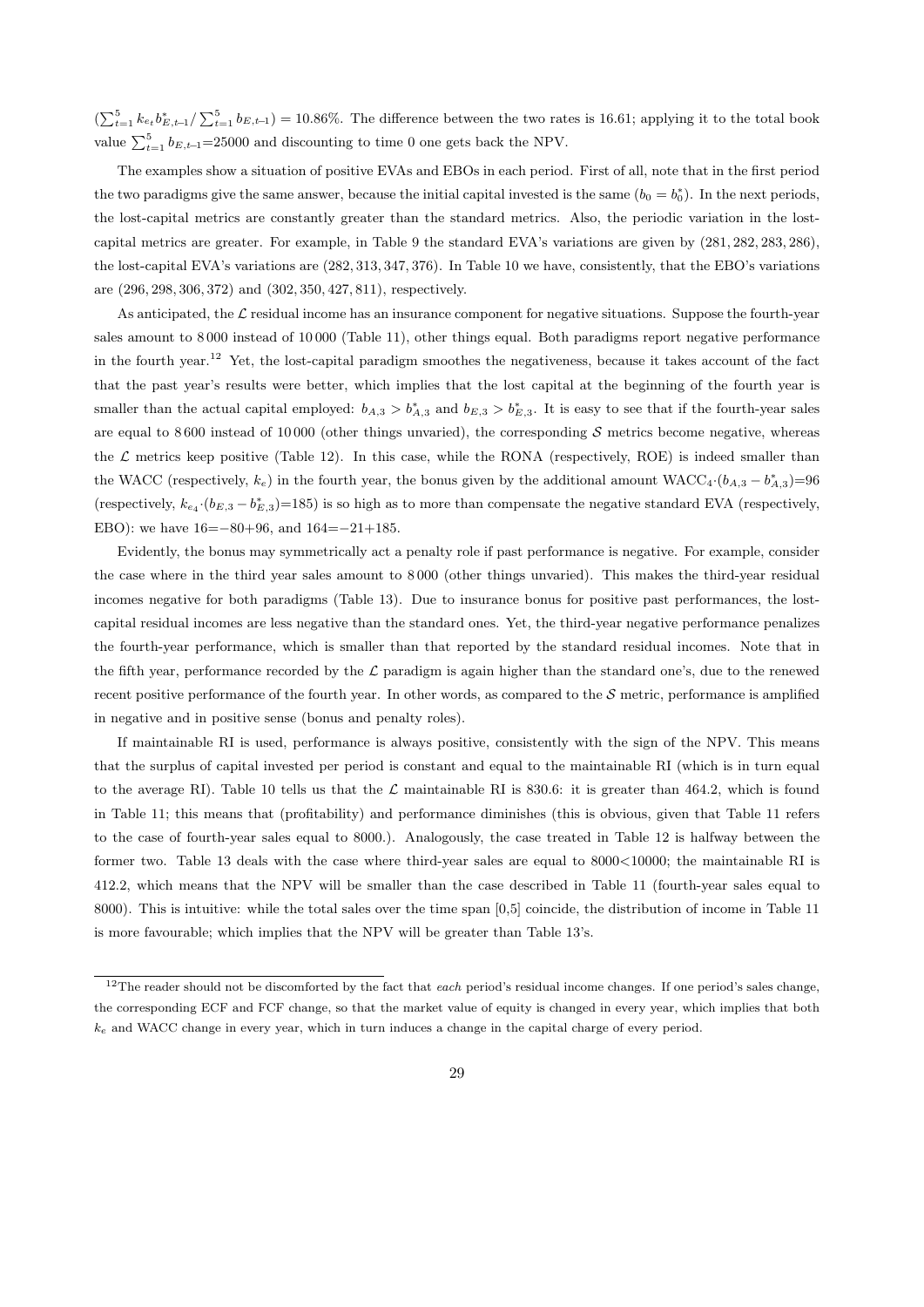# References

- Anctil, R. 1996. Capital budgeting using residual income maximization. *Review of Accounting Studies*, 1(1), 297–229.
- Anctil, R., J.S. Jordan, A. Mukherji 1998. The asymptotic optimality of residual income maximization. *Review of Accounting Studies*, 2, 207–229.
- Anthony, R.N. 1975. *Accounting for the Cost of Interest*. Lexington, MA: D. C. Heath and Company.
- Antle, R., P. Bogetoft, A. Stark 2001. Information systems, incentives and the timing of investments. *Journal of Accounting and Public Policy*, 20, 267–294.
- Antle, R., P. Bogetoft, A. Stark 2007. Incentive problems and investment timing. In R. Antle, F. Gjesdal, P. J. Liang. (Eds.)*Essays in Accounting in Honour of Joel S. Demski*. New York: Springer. options, Working Paper, Yale University.
- Armitage, S. 2005. *The cost of capital*. Cambridge, UK: Cambridge University Press.
- Arya, A., J. Glover 2001. Option value to waiting created by a control problem. *Journal of Accounting Research*, 39, 405-415.
- Arnold, G. 2005. *Corporate Financial Management*. Harlow, UK: Pearson Education.
- Arnold, G. and M. Davies (Eds.) 2000. *Value-based Management: Context and Application*. Chichester, UK: John Wiley & Sons.
- Arzac, E.R., L.R. Glosten 2005. A reconsideration of tax shield valuation, *European Financial Management*, 11(4), 453–461.
- Baldenius, T., S. Dutta, S. Reichelstein 2006. Cost allocation for capital budgeting decisions. Available at SSRN:  $\langle \text{http://ssrn.com/abstract=938509>}.$
- Baldenius, T., S. Reichelstein 2005. Incentives for efficient inventory management: The role of historical cost. *Management Science*, 51(7) (July), 1032–1045. Barniv, R., Myring, M. 2006. An international analysis
- Bodenhorn, D. 1964. A Cash-flow concept of profit. *Journal of Finance*, 19(1), 16–31, March.
- Bøssaerts P.L., B.A. Odegaard 2006. *Lectures on Corporate Finance*, second edition. Singapore: World Scientific Publishing.
- Brealey, R.A., S.C. Myers 2000. *Principles of Corporate Finance*, Irwin McGraw-Hill.
- Brief, R. 2007. Accounting valuation models: A short primer. *Abacus*, 43(4), 429–437.
- Brief, R.P., R.A. Lawson 1992. The role of the accounting rate of return in financial statement analysis. *The Acc. Rev.* Reprinted in R. Brief & K. V. Peasnell (Eds.), *Cleans Surplus. A Link Between Accounting and Finance*. New York: Garland, 1996.
- Brief, R.P., K.V. Peasnell (Eds.) 1996. *Clean Surplus: A Link Between Accounting and Finance*. New York and London: Garland Publishing.
- Bromwich, M., M. Walker 1998. Residual income past and future, *Management Accounting Research*, 9(4), 391-419.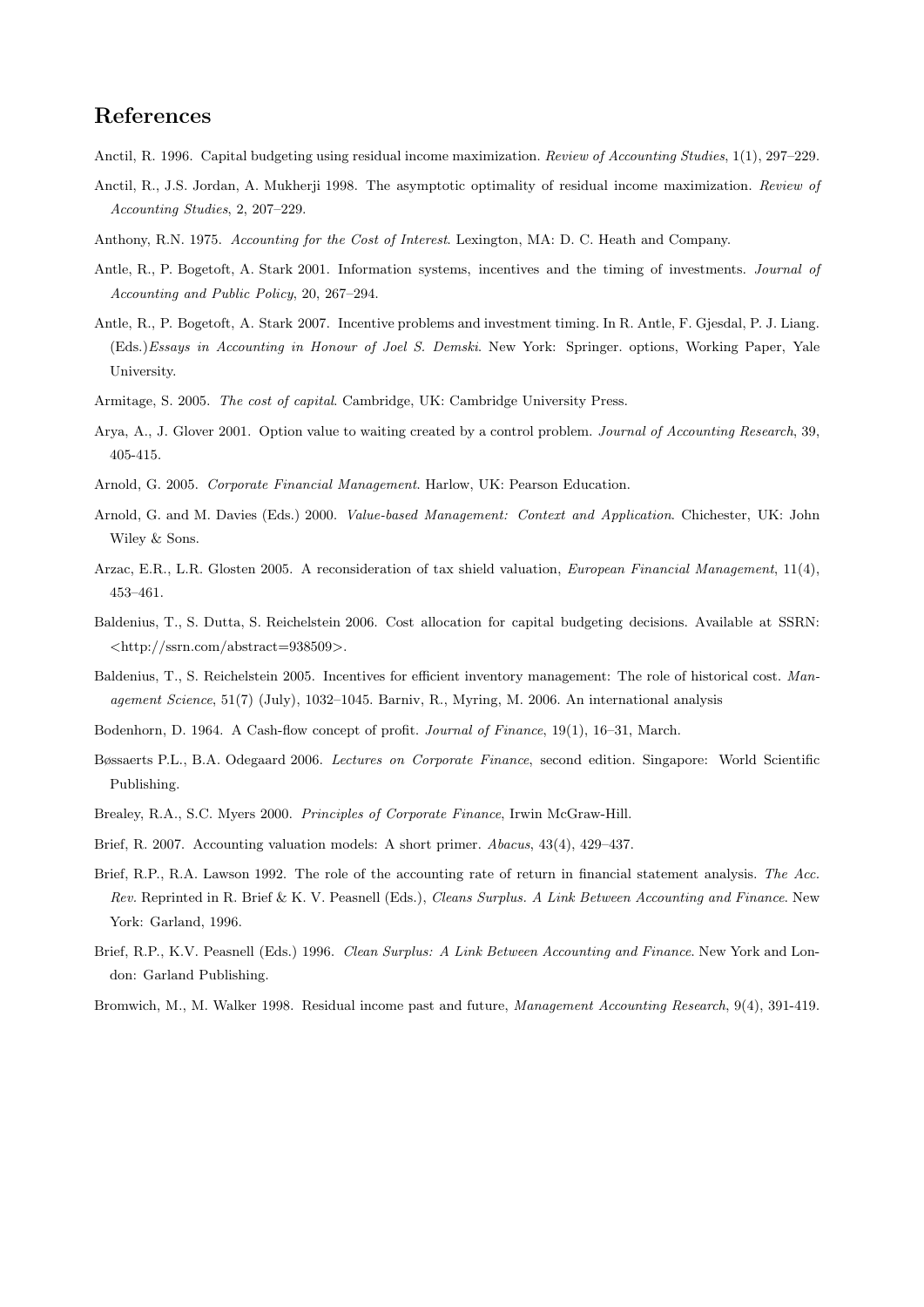- Carsberg, B.V. 1966. The contribution of P.D. Leake to the theory of Goodwill valuation. *Journal of Accounting Research*, 4(1) Spring, 1–15.
- Castagnoli, E., L. Peccati 2002. *Financial Calculus with Applications*. Milano: EGEA.
- Chisini, O. 1929. Sul concetto di media [On the concept of mean]. *Periodico di Matematiche*, 4, 106–116.
- Cooper, I.A., K.G. Nyborg 2006. The value of tax shields IS equal to the present value of tax shields, *Journal of Financial Economics*, 81, 215–225.
- Copeland, T., T. Koller, J. Murrin 2000. *Valuation. Measuring and Managing the Value of Companies*. New York: John Wiley & Sons.
- Copeland, T.E., J.F. Weston 1988. *Financial Theory and Corporate Finance*. Addison-Wesley Publishing Company.
- Damodaran, A. 2005. Valuation approaches and metrics: a survey of the theory and evidence. *Foundations and Trends in Finance*, 1(8), 693–784.
- Damodaran, A. 2006. *Damodaran on Valuation. Security Analysis for Investment and Corporate Finance*. Hoboken, NJ: John Wiley & Sons.
- Dixit, A., R. Pindyck 1994. *Investment under uncertainty*. Princeton NJ: Princeton University Press.
- Drukarczyk, J. and A. Sch¨uler (2000). *Approaches to value-based performance measurement*. In G. Arnold & M. Davies (Eds.), *Value-based Management: Context and Application*. Chichester, UK: John Wiley & Sons
- Dutta, S., S. Reichelstein 2005. Accrual accounting for performance evaluation. *Review of Accounting Studies* , 10, 527–552.
- Edey, H.C. 1957. Business valuation, goodwill and the super-profit method. *Accountancy*, January/February. Reprinted in W.T. Baxter & S. Davidson (1962) (Eds.), *Studies in Accounting Theory*. London: Sweet & Maxwell, pp. 201–217.
- Edwards, E., P. Bell. 1961. *The Theory and Measurement of Business Income.* Berkeley University of California Press.
- Egginton, D. 1995. Divisional perfomance measurement: residual income and the asset base. *Journal of Business Finance & Accounting*, 6, 201-222.
- Ehrbar, A. 1998. *Eva: The Real Key to Creating Value*. New York: John Wiley & Sons.
- Fabozzi, F.J., J. L. Grant (Eds.) 2000. *Value-Based Metrics: Foundations and Practice*. New Hope, PA: Frank J. Fabozzi Associates.
- Fama, E. 1977 Risk-adjusted discount rates and capital budgeting under certainty. *Journal of Financial Economics*, 5, 3–24.
- Feltham, G.A., J.A. Ohlson 1995. Valuation and clean surplus accounting for operating and financial activities, *Contemporary Accounting Research* 11, 689–731.
- Fern´andez, P. 2002. *Valuation Methods and Shareholder Value Creation.* Elsevier Science, San Diego, CA.
- Fernández, P. 2005. Reply to "Comment on The value of Tax Shields is NOT equal to the present value of tax shields". *Quarterly Review of Economics and Finance*, 45(1), 188–192.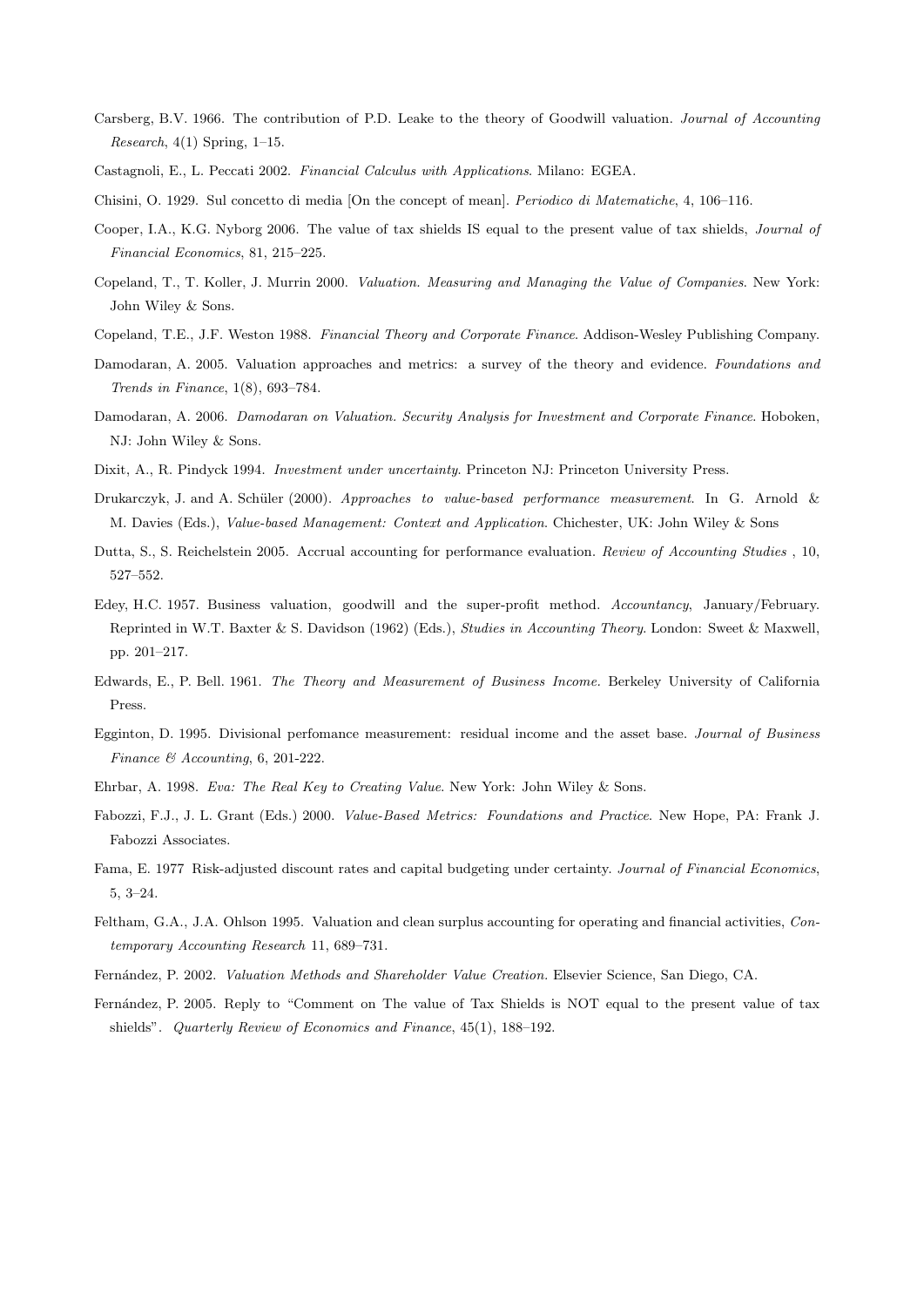- Fetter, F.A. 1937. Reformulation of the concepts of capital and income in economics and accounting. *The Accounting Review*, 12(1) (March), 3–12.
- Franks, J.R., S.D. Hodges 1984. The meaning of accounting numbers in target setting and performance measurement: implications for managers and regulators. In R. Brief and K. V. Peasnell (Eds.) (1996). *Clean Surplus: A Link Between Accounting and Finance*. New York and London: Garland Publishing.
- Friedl, G. 2005. Incentive properties of residual income when there is an option to wait. *Schmalenbach Business Review*, 57(1) (January), 3-21.
- Friedl, G. 2007. *Real Options and Investment Incentives*. Berlin; New York: Springer.
- Gallo, P., L. Peccati 1993. The appraisal of industrial investments: a new method and a case study. *International Journal of Production Economics*, 465–476.
- Graham, B., D. Dodd, S.Cottle 1962. Security Analysis: Principles and Techniques. 4th edition. New York: McGraw-Hill.
- Grinblatt, M., S. Titman 2002. *Financial Management and Corporate Strategy*, second edition. Boston, MA: Irwin/McGraw-Hill.
- Graziani, R., P. Veronese 2009. . How to Compute a Mean? The Chisini Approach and Its Applications. *The American Statistician*, 63(1) (February), 33–36,
- Grinyer, J.R. 1985. Earned Economic Income A theory of matching. *Abacus*, 21(2), 130–148.
- Grinyer, J.R. 1987. A new approach to depreciation. *Abacus*, 23(2), 43–54.
- Grinyer, J.R. 1995. Analytical Properties of Earned Economic Income a response and extension *British Accounting Revew*, 27,211–228.
- Grinyer, J.R., M. Walker 1990. Deprival value accounting rates of return. *Economic Journal*, 100(3) (September), 918–922.
- Gronchi, S. 1984. *Tasso di rendimento e valutazione dei progetti: una analisi teorica [Return Rate and Project Evaluation: A Theoretical Analysis*]. Siena: Universit`a degli Studi di Siena, Collana dell'Istituto di Economia. Reprinted 1987 by Franco Angeli, Milano.
- Haley, C.W. 1984. Valuation and risk-adjusted discount rates. *Journal of Business Finance & Accounting*, 11(3) (Autumn), 347–353.
- Hamada, R.S. 1972. The effect of the firm's capital structure on the systematic risk of common stocks. *Journal of Finance*, 27(2) (May), 435–452.
- Hansen, P. 1972 *The Accounting Concept of Profit*, second edition. Amsterdam: North-Holland.
- Harcourt, G.C. 1965. The accountant in a golden age. *Oxford Economic Papers*, 5(March), 66-80.
- Kay, J.A. 1976. Accountants, too, could be happy in the golden age: The accountants rate of profit and the internal rate of return. *Oxford Economic Papers*, 28 (3), 447-460.
- Kellison, S.G. 1991. *The Theory of Interest*, second edition. Homewood, IL: Irwin/McGraw-Hill.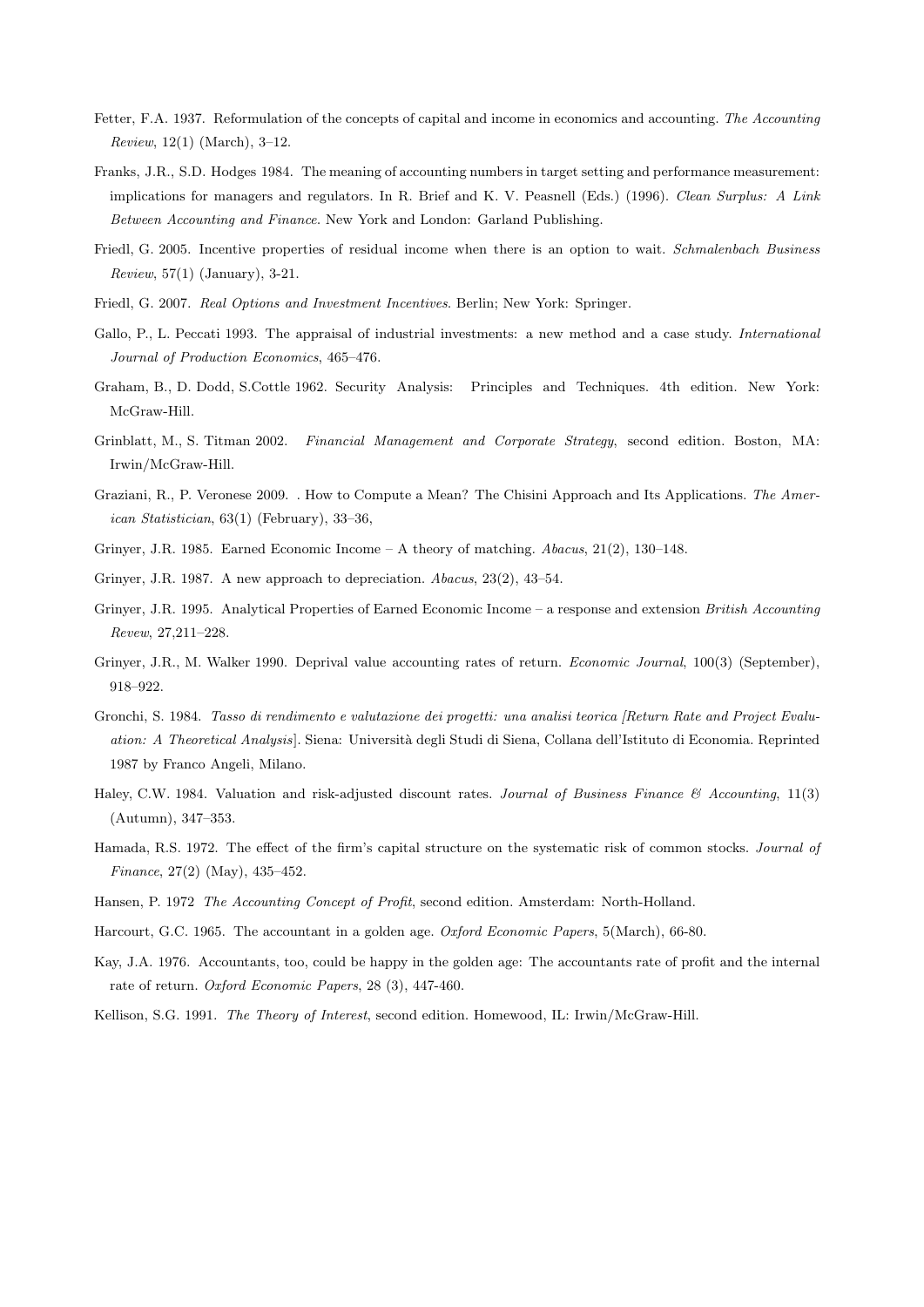Leake, P.D. 1921. *Goodwill. Its History, Value and Treatment in Accounts*. London: Pitman and Sons Ltd.

- Lewellen, W.G. 1977. Some observations on risk-adjusted discount rates, *Journal of Finance*, 32(4) (September), 13311337.
- Lücke, W. 1955. Investitionsrechnungen auf der Grundlage von Ausgaben oder Kosten. Zeitschrift für betriebswirth*schaftliche Forschung*, 7, 310–324.
- Lundholm, R., T. O'Keefe. 2001. Reconciling value estimates from the discounted cash flow model and the residual income model. *Contemporary Acc. Res.* 18(2) (Summer), 311–335.
- Madden, B.J. 1999. *Cash Flow Return On Investment: A Total System Approach to Valuing the Firm*. Oxford, UK: Butterworth-Heinemann.
- Magni, C.A. 2000a. Tir, Roe e Van: convergenze formali e concettuali in un approccio sistemico [IRR, ROE and NPV: formal and conceptual convergences in a systemic approach]. *Finanza Marketing e Produzione*, 18(4), 31–59, December. Available at SSRN: <http://ssrn.com/abstract=1104597>.
- Magni, C.A. 2000b. Systemic Value Added, residual income and decomposition of a cash flow stream. Working paper, 317, *Department of Political Economy, University of Modena and Reggio Emilia*. Available at <http://ssrn.com/abstract=1032011>.
- Magni, C.A. 2000c. Decomposition of a certain cash flow stream: differential systemic value and net final value, *Proceedings of XXIV AMASES Conference* (Association for Mathematics Applied to Economic and Social Sciences), Padenghe, September 6-9. Available at SSRN: <http://ssrn.com/abstract=1029244>.
- Magni, C.A. 2001. Valore aggiunto sistemico: un'alternativa all'EVA quale indice di sovraprofitto periodale [Systemic Value Added: an alternative to EVA as a residual income model]. *Budget*, 25(1), 63–71. Available in bilingual version at SSRN: <http://ssrn.com/abstract=1103492>.
- Magni, C.A. 2003. Decomposition of net final values: Systemic Value Added and residual income, *Bulletin of Economic Research* 55(2), 149–176.
- Magni, C.A. 2004. Modelling excess profit, *Economic Modelling*, 21, 595–617.
- Magni, C.A. 2005. On decomposing net final values: EVA, SVA and shadow project. *Theory and Decision.* 59, 51–95.
- Magni, C.A. 2006. Zelig and the art of measuring excess profit, *Frontiers in Finance and Economics*, 3(1) June, 103–129.
- Magni, C.A. 2009. Correct or incorrect application of CAPM? Correct or incrrect decisions with CAPM? *European Journal of Operational Research*, 192(2) (January), 549–560.
- Manca, P. 1989. The splitting up of a financial project into uniperiodic consecutive projects. *Decisions in Economics and Finance*, 12(1) (March), 107–117.
- Martin, J.D., J.W. Petty 2000. *Value Based Management*. Boston, MA: Harvard Business School Press
- Martin, J.D., J.W. Petty, S. Rich 2003. An Analysis of EVA and Other Measures of Firm Performance Based on Residual Income, *Working paper*, <http://ssrn.com/abstract=412122>.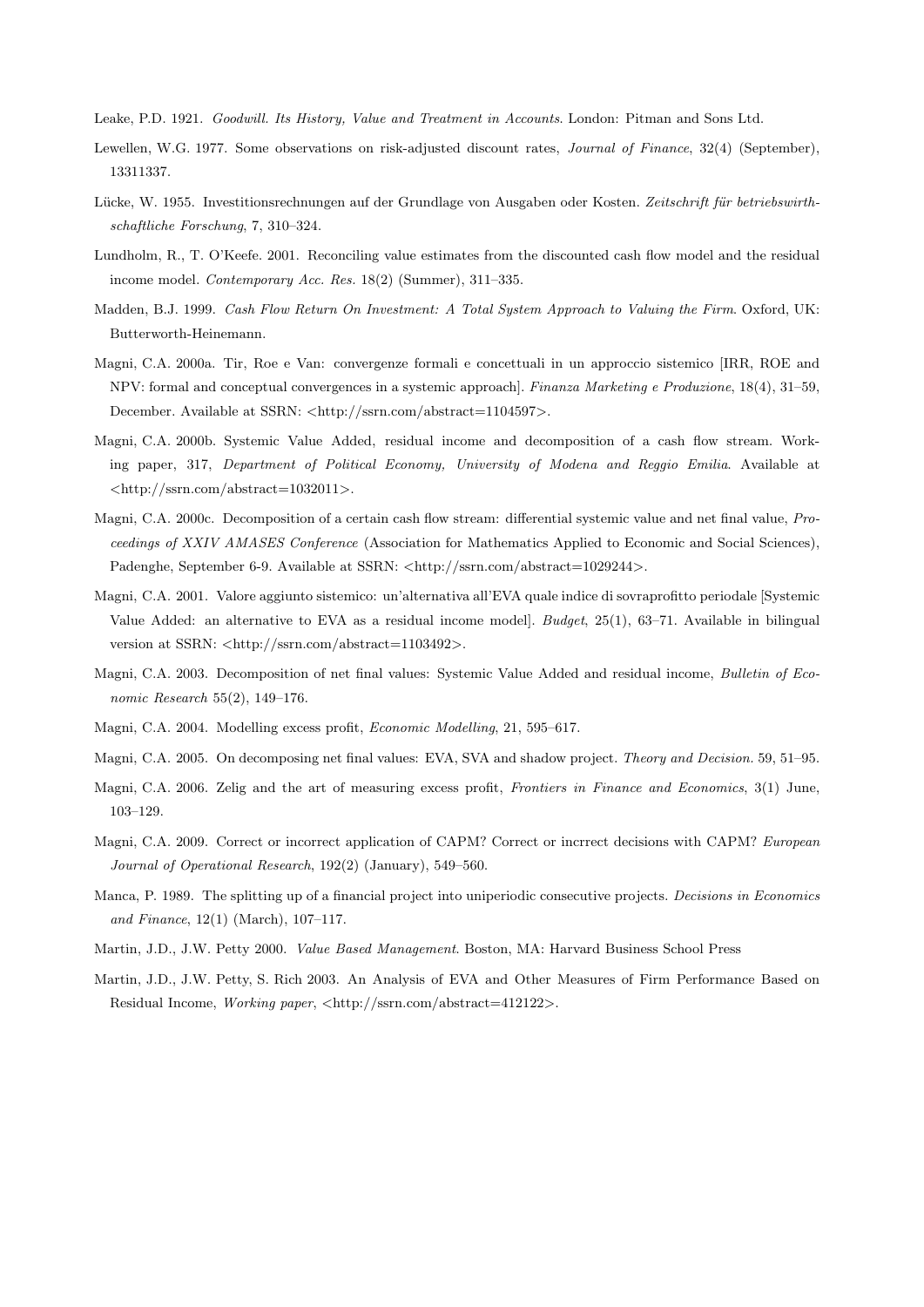- Mohnen, A. 2003. Managerial performance evaluation with residual income limited investment b budget and NPVmaximization. Available at SSRN: <http://ssrn.com/abstract=481203>.
- Mohnen, A., M. Bareket 2007. Performance measurement for investment decisions under capital constraints. *Review of Accounting Studies*, 12(1) (March), 1–22.
- Morana, C. 2007. Estimating, filtering and forecasting realized betas. *Journal of Financial Forecasting*, 1, 83–111.
- Myers, S.C. 1974. Interactions of corporate financing and investment decisions Implications for capital budgeting. *Journal of Finance*, 29(1) (March), 1–25.
- O'Byrne. S.F., D.S. Young 2006. Incentives and investor expectations. *Journal of Applied Corporate Finance*, 18(2) (Spring) 98–105.
- Ogier, T., J. Rugman, L. Spicer 2004. *The Real Cost of Capital*. London, UK: Prentice Hall.
- O'Hanlon, J., K.V. Peasnell 2000. Residual income and EVA. *Economic and Financial Computing*, Summer, 53–95.
- O'Hanlon, J., K.V. Peasnell 2002. Residual income and value creation: the 'missing link', *Review of Accounting Studies*, 7(2/3), 229–245.
- O'Hanlon, J., A. Steele 1997. Estimating the Equity Risk Premium Using Accounting Fundamentals. *SSRN Working paper*. Available at: <http://ssrn.com/abstract=32149>.
- Ohlson, J.A. 1989. Accounting earnings, book values, and dividends: The theory of the clean surplus equation in equity valuation. Unpublished paper, Columbia University. Reprinted in R. Brief & K.V. Peasnell (Eds.), *Clean Surplus. A Link Between Accounting and Finance*. New York: Garland, 1996.
- Ohlson. J.A. 1995. Earnings, book values, and dividends in equity valuation. *Contemporary Accounting Research*, 11(2) Spring, 661–687.
- Palepu, K.G., P.M. Healey, V.L. Bernard (2000). *Business Analysis and Valuation Using Financial Statements*. Cincinnati: South-Western College Publishing.
- Peasnell, K.V. 1981. On capital budgeting and income measurement. *Abacus* 17(1) 52–67.
- Peasnell, K.V. 1982. Some formal connnections between economic values and yields and accounting numbers. *Journal of Business Finance & Accounting* 9(3) 361–381.
- Peasnell, K.V. 1995. Second thoughts on the analytical properties of earned economic income. *British Acc. Rev.*, 27, 229–239.
- Peccati, L. 1987. DCF e risultati di periodo. *Proceedings of the XI AMASES Conference* (Association for Mathematics Applied to Economic and Social Sciences), Torino-Aosta, Italy.
- Peccati, L. 1989. Multiperiod analysis of a levered portfolio. *Decisions in Economics and Finance*, 12(1) (March), 157–166. Reprinted in J. Spronk and B. Matarazzo (Eds.) (1992), *Modelling for Financial Decisions*. Berlin: Springer-Verlag.
- Peccati, L. 1991. *Valutazione analitica e sintetica di attività finanziarie*. Supplement to *Rivista milanese di economia*, 39, Lug-Set, serie quaderni n. 21. Milano: Laterza.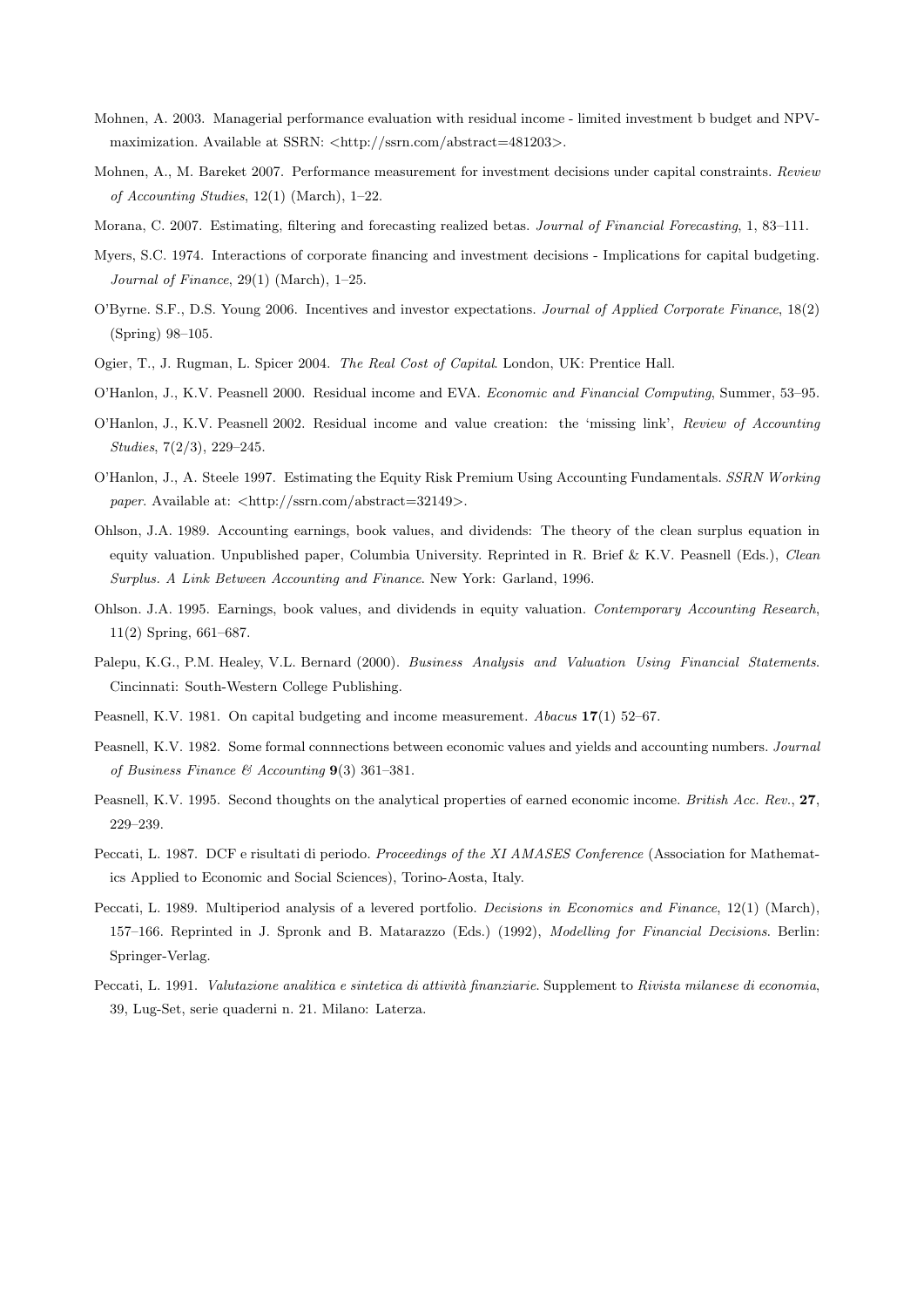- Penman, S.H. 1992. Return to fundamentals. *Journal of Accounting, Auditing and Finance.* Reprinted in R. Brief and K. V. Peasnell (Eds.) (1996). *Clean Surplus: A Link Between Accounting and Finance*. New York and London: Garland Publishing.
- Pfeiffer, T. 2000. Good and bad news for the implementation of shareholder-value concepts in decentralized organizations. *Schmalenbach Business Review*, 52(1) (January), 68–91.
- Pfeiffer, T., G. Schneider 2007. Residual income-based compensation plans for controlling investment decisions under sequential private information. *Management Science*, 53(3), 495–507.
- Pfeiffer, T., L. Velthuis 2009. Incentive system design based on accruals. Working paper presented at *Annual Conference 2009: Financial and Management Accounting, Auditing and Corporate Governance*. Munich, February 5–7.
- Preinreich, G. 1936. The fair value and yield of common stock. *The Accounting Review.* Reprinted in R. Brief and K. V. Peasnell (Eds.) (1996). *Clean Surplus: A Link Between Accounting and Finance*. New York and London: Garland Publishing.
- Preinreich, G. 1938. Annual survey of economic theory: the theory of depreciation. *Econometrica* 6(1), 219–241, January.
- Promislow, S.D. 2006. *Fundamentals of Actuarial Mathematics*. Chichester, UK: John Wiley & Sons.
- Rappaport, A. 1986. *Creating Shareholder Value. The New Standard for Business Performance*. New York: The Free Press.
- Rappaport, A. 1998. *Creating Shareholder Value. The New Standard for Business Performance*, second edition. New York: The Free Press.
- Reichelstein, S. 1997. Investment decisions and managerial performance evaluation. *Review of Accounting Studies*, 2(2), 157–180.
- Revsine, L., D.W. Collins, W.B. Johnson 2005. *Financial Reporting and Analysis*, third edition. Upper Saddle River, NJ: Pearson Prentice Hall.
- Rogerson, W.P. 1997. Intertemporal cost allocation and managerial investment incentives: A theory explaining the use of Economic Value Added as a performance measure. *Journal of Political Economy*, 105(4), 770–795.
- Ruback, R.S. 2002. Capital Cash Flows: a simple approach to valuing cash flows. *Financial Management*, Summer, 85–103.
- Rubinstein, M. 1973. A mean-variance synthesis of corporate financial theory, *Journal of Finance* (March), 28, 167182.
- Schüler, A., S. Krotter 2008. The link between residual income and value created for levered firms: A note. *Management Accounting Research*, 19(3) (September), 270–277.
- Schultze, W., A. Weiler 2008. Performance measurement, value-creation and managerial compensation: The missing link. Available at SSRN: <http://ssrn.com/abstract=1088702>.
- Solomon, E. 1966. Return on investment: The relationship of book-yield to true yield. In R.K. Jaedicke, Y. Ijiri, O. Nielsen (Eds.), *Research in Accounting Measurement*. American Accounting Association.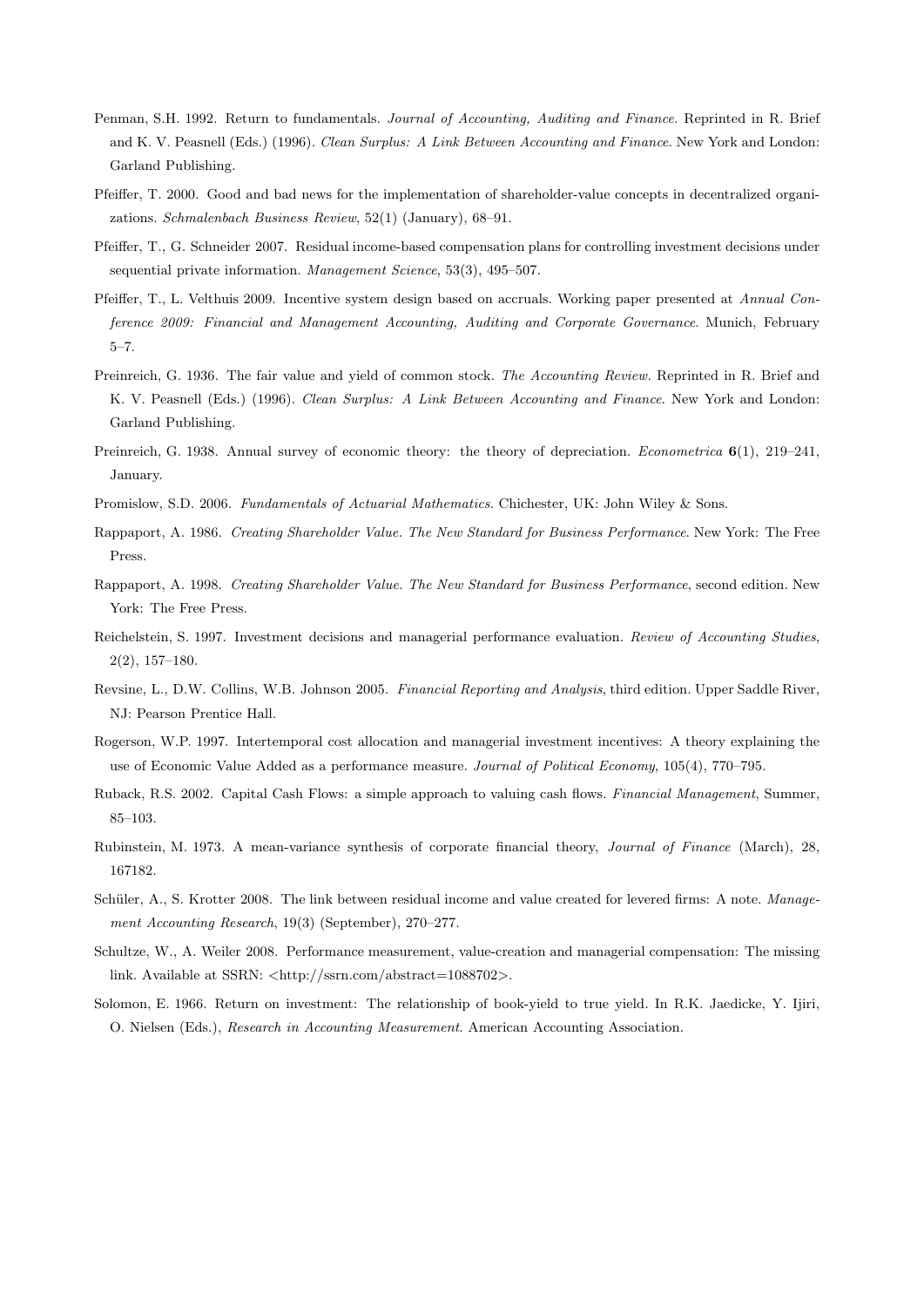Solomons, D. 1965. *Divisional Performance: Measurement and Control*. Homewood, IL: Richard D. Irwin.

- Stark, A.W. 1986. More on the discounting of residual income streams. *Abacus*, 22(1), 20–28.
- Stark, A.W. 2000. Real options (dis)investment decision-making and accounting measures of performance. *Journal of Business Finance & Accounting*, 27(3/4), 313–331.
- Stewart, G.B. 1991. *The Quest for Value: the EVA<sup>TM</sup> Management Guide*. HarperCollins Publishers Inc.
- Teichroew, D., A. Robichek, M. Montalbano 1965a. Mathematical analysis of rates of return under certainty. *Management Science*, 11(3) (January), 395-403.
- Teichroew, D., A. Robichek, B. Montalbano 1965b. An analysis of criteria for investment and financing decisions under certainty. *Management Science* 12(3) (November), 151-179.
- Tham, J., I. V´elez-Pareja 2001. The correct discount rate for the tax shield: the N-period case, *Working paper*, Available at SSRN: <http://ssrn.com/abstract=267962>.
- Tomkins, C. 1973. *Financial Planning in Divisonalised Companies*. London: Haymarket.
- Tuttle, D.L., R.H. Litzenberger 1968. Leverage, diversification and capital market effects on a risk-adjusted capital budgeting framework, *Journal of Finance*, 23(3), 427443.
- V´elez-Pareja, I., J. Tham 2003. Do the RIM (Residual Income Model), EVA and DCF (Discounted Cash Flow) really match?. *Working Paper n. 25*,  $\langle \text{http://ssrn.com/abstract=379740>}$ .
- Weingartner, H.M. 1966. The generalized rate of return. *Journal of Financial and Quantitative Analysis* 1(3) (September), 1–29.
- Weaver S.C., J.F. Weston 2003. A unifying theory of value based management. Paper 4-03, November 27. Available at <http://repositories.cdlib.org/anderson/fin/4-03>.
- Werner, F. Y.N. Sotskov, 2006. *Mathematics of economics and business*. New York: Routledge.
- Weston, J.F., N. Chen 1980. A note on capital budgeting and the three Rs. *Financial Management*, 9(1) (May), 1213.
- Young, S.D., S.F. O'Byrne 2001. *EVA and Value-Based Management*. McGraw-Hill.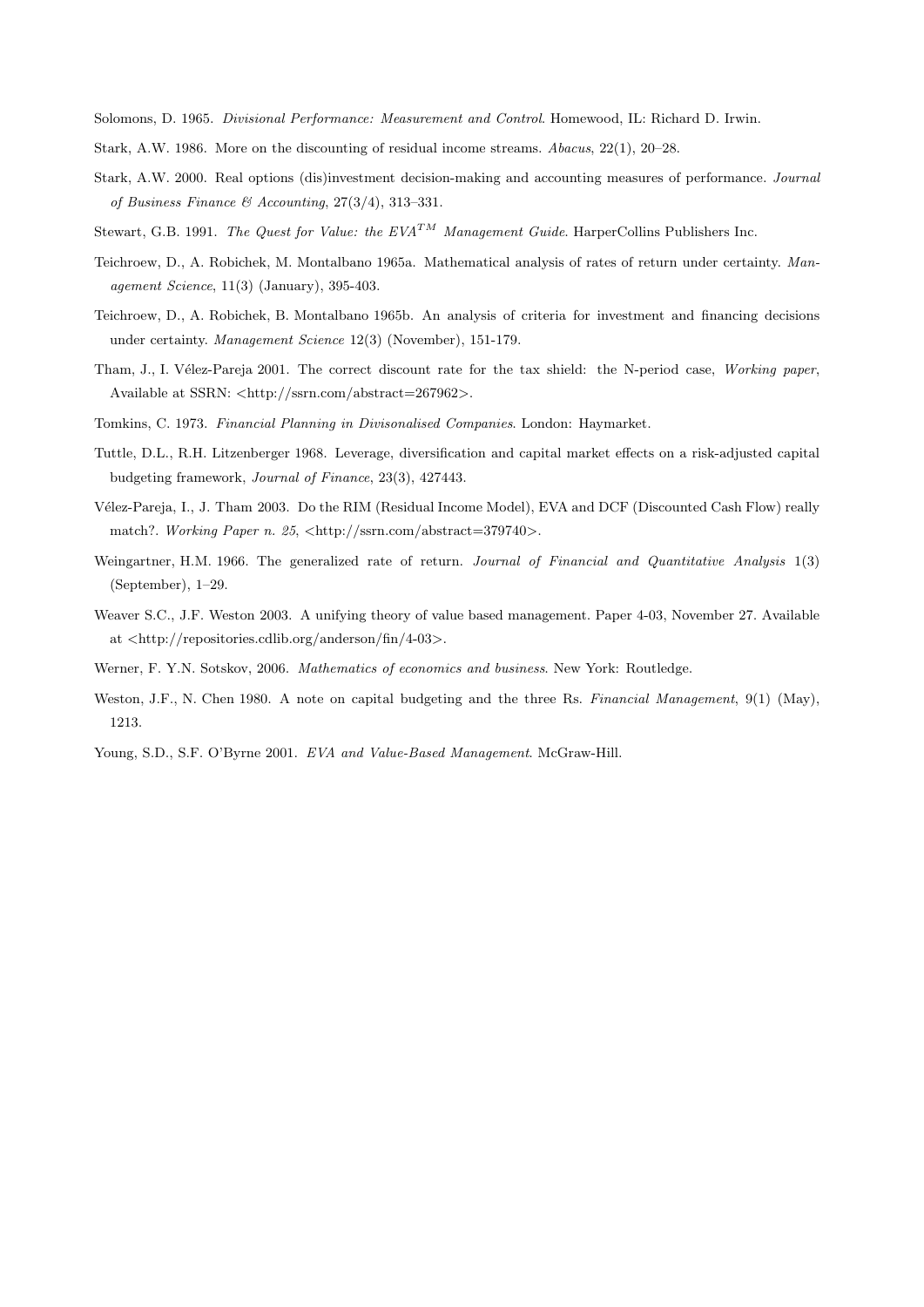## Table 0. Main notational conventions

| $a_t$ , $\vec{a}$           | accounting rate (scalar and vector)                   |
|-----------------------------|-------------------------------------------------------|
| $\overline{a}$              | average accounting rate of return                     |
| ARR                         | accounting rate of return                             |
| $b_t$                       | book value                                            |
| $\overline{b}$              | simple arithmetic mean of book values                 |
| $b_t^*$                     | lost, unrecovered capital                             |
| $b_{A,t}$                   | total capital invested (book value)                   |
| $b_{A,t}^*$                 | total lost capital                                    |
| $b_{E,t}$                   | equity (book value)                                   |
| $b_{E,t}^*$                 | lost equity                                           |
| $b_{j,t}$                   | book value of project j                               |
| $C_t$                       | capital charge                                        |
| $\mathop{\rm CSV}\nolimits$ | Created Shareholder Value                             |
| D                           | debt (market value=book value)                        |
| Dep <sub>t</sub>            | depreciation charge                                   |
| <b>DVTS</b>                 | discounted value of tax shields                       |
| Δ                           | variation                                             |
| Е                           | equity (market value)                                 |
| EBIT                        | Earnings Before Interest and Taxes                    |
| EBO                         | Edwards-Bell-Ohlson                                   |
| ECF                         | Equity Cash Flow                                      |
| ΕI                          | expected residual-income improvement                  |
| EVA                         | Economic Value Added                                  |
| $\boldsymbol{f}$            | firm, project                                         |
| $f_t, \vec{f}$              | cash flow (scalar, vector)                            |
| F(s,t)                      | accumulation factor from s to t                       |
| FCF                         | Free Cash Flow                                        |
| Г                           | arbitrage gain at time $n$                            |
| $i_t$ ,                     | opportunity cost of capital                           |
| $\imath_t$                  | comprehensive cost of capital                         |
| $\overline{\iota}^*$        | average comprehensive cost of capital                 |
| $I_{0,t}$                   | excess wealth increase generated in the span $[0, t]$ |
| $k_D$                       | required return on debt (=debt rate)                  |
| $k_e$                       | cost of equity                                        |
| $k_U$                       | required return on assets                             |

(The Table is continued on the next page)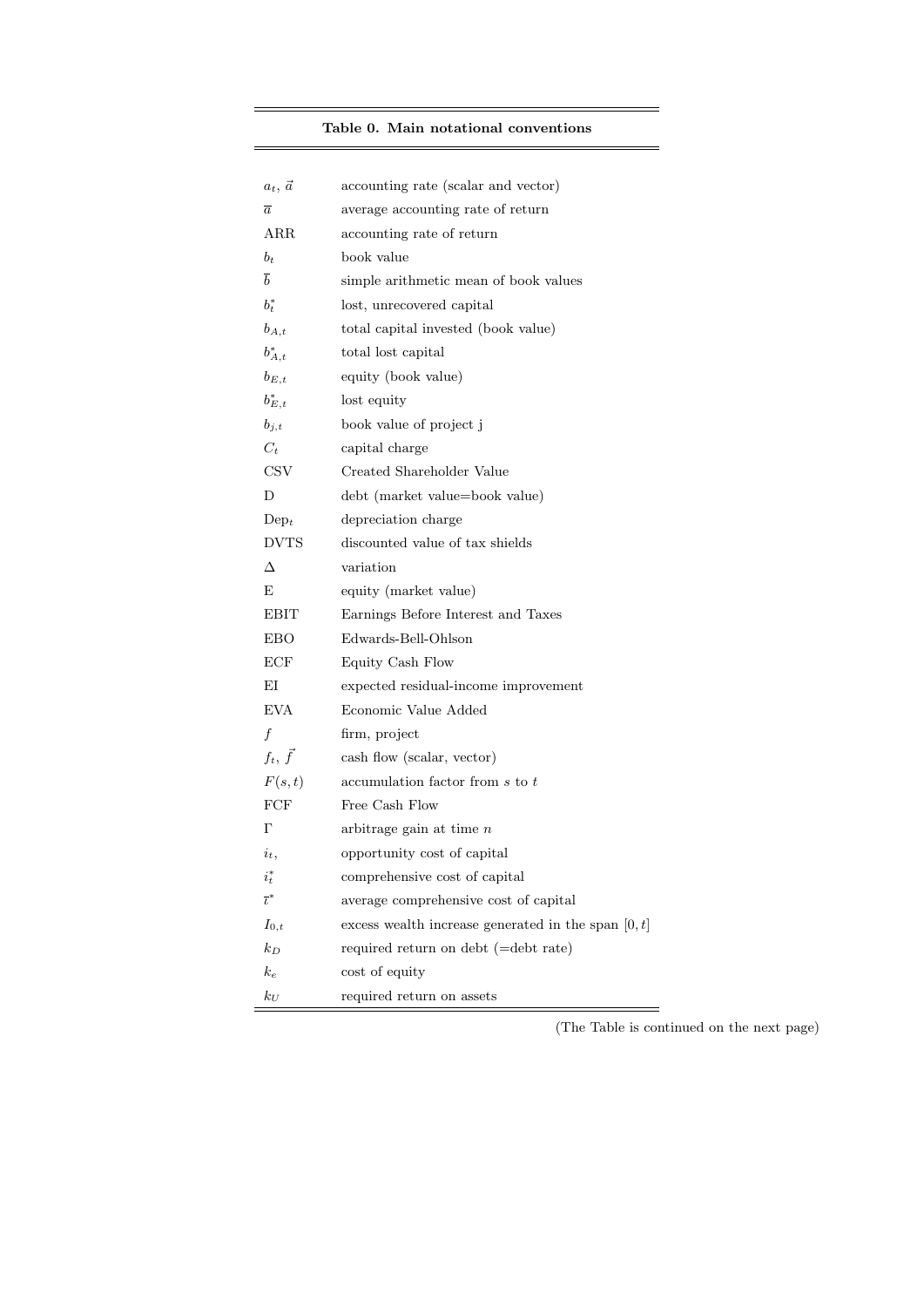|  | Table 0. (continued) Notational Conventions |
|--|---------------------------------------------|
|  |                                             |

 $=$ 

| $\mathcal{L}% _{G}$                  | lost-capital                                                          |
|--------------------------------------|-----------------------------------------------------------------------|
| М                                    | maintainable                                                          |
| $n_j$                                | project's $j$ length                                                  |
| <b>NOPAT</b>                         | Net Operating Profit After Taxes                                      |
| NPV                                  | Net Present Value                                                     |
| PAT                                  | Profit After Taxes                                                    |
| <b>PBT</b>                           | Profit Before Taxes                                                   |
| PV[A; B]                             | $\sum_{t=1}^{n} \frac{A_t}{\prod_{k=1}^{t} (1 + B_k)}$                |
| $r, \vec{r}$                         | internal rate of return, internal return vector                       |
| RI                                   | residual income                                                       |
| S                                    | standard                                                              |
| ROA, RONA, ROE                       | Return On Assets, Return On Net Assets, Return On Equity              |
| T                                    | corporate tax rate                                                    |
| $v_0$                                | market value of project/firm $f$                                      |
| $v_0^t$                              | market value of a <i>t</i> -period asset                              |
| $V_U$                                | value of the unlevered firm                                           |
| $W_0$                                | investor's wealth at time 0                                           |
| $W_t(\vec{v})$                       | investor's wealth at time $t$ if economic activity $f$ is undertaken  |
| $W_t(\vec{b}, \vec{f}, \vec{\iota})$ | investor's wealth at time $t$ economic activity $f$ is not undertaken |
| <b>WACC</b>                          | Weighted Average Cost of Capital                                      |
| WCR                                  | Working Capital Requirements                                          |
| $x_t$                                | income                                                                |
| $x_t^R$                              | residual income (general)                                             |
| $x_t^{\mathcal{S}}$                  | residual income (standard)                                            |
| $x_t^{\mathcal{L}}$                  | residual income (lost capital)                                        |
| $\overline{x}_{t}^{\mathcal{L}}$     | simple arithmetic mean of $\mathcal L$ residual incomes               |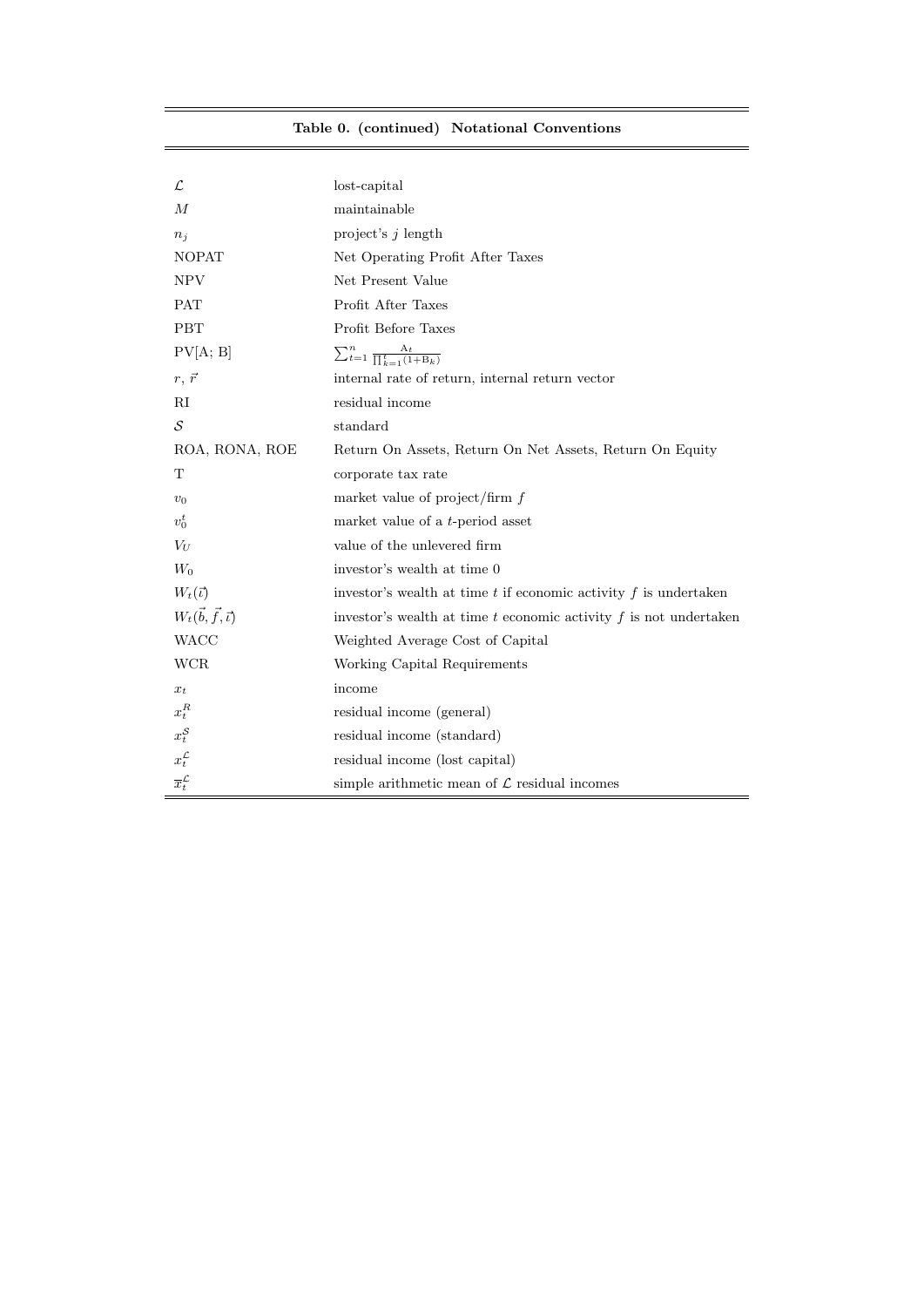|                       | Cash flows         |  |                            |  |                  |  |
|-----------------------|--------------------|--|----------------------------|--|------------------|--|
| Time                  | 0                  |  | $1 \quad 2 \quad \dots$    |  | $\boldsymbol{n}$ |  |
| Investment on $p$     |                    |  | $-f_0$ $f_1$ $f_2$         |  | $f_n$            |  |
| Short position on $p$ |                    |  | $p_0$ $-f_1$ $-f_2$ $-f_n$ |  |                  |  |
| Long position on $p$  | $-(p_0 - f_0)$ 0 0 |  |                            |  | Г                |  |

|                           |          |                | Cash flows                  |            |                                                |
|---------------------------|----------|----------------|-----------------------------|------------|------------------------------------------------|
| Time                      | $\Omega$ | $\overline{1}$ | $2 \cdots$                  |            | $\, n$                                         |
| Investment in $f$         |          |                | $-f_0$ $f_1$ $f_2$ $\cdots$ |            | $f_n$                                          |
| Net short position on $p$ |          |                |                             |            | $f_0$ $-f_1$ $-f_2$ $\cdots$ $-(f_n - \Gamma)$ |
| Total                     | 0        | -0             |                             | $0 \ldots$ | г                                              |

Table 2. Arbitrage strategy: netting out positions on  $\boldsymbol{p}$ 

Table 3. The residual-income framework and the axiomatic approach

| Residual income | Definition 1   Property 1 | Axiom 1 | Axiom $1'$ |
|-----------------|---------------------------|---------|------------|
| General         |                           |         |            |
| Lost-capital    |                           |         |            |
| Standard        |                           |         |            |

#### Table 4. The economic derivations of lost-capital residual income

| financial     | return from long position<br>$a_t b_{t-1}$                             | interest on short position (lost return)<br>$i_t b_{t-1}^*$ |
|---------------|------------------------------------------------------------------------|-------------------------------------------------------------|
| microeconomic | wealth increase<br>$W_t(x_t, \vec{\iota}) - W_{t-1}(x_t, \vec{\iota})$ | lost wealth increase<br>$W_t(\vec{u}) - W_{t-1}(\vec{u})$   |
| accounting    | depreciation of Adjusted RI<br>$\text{Dep}_t(b_{t-1}^*,b_t^*)$         | any depreciation<br>$Dep_{t}(b_{t-1},b_{t})$                |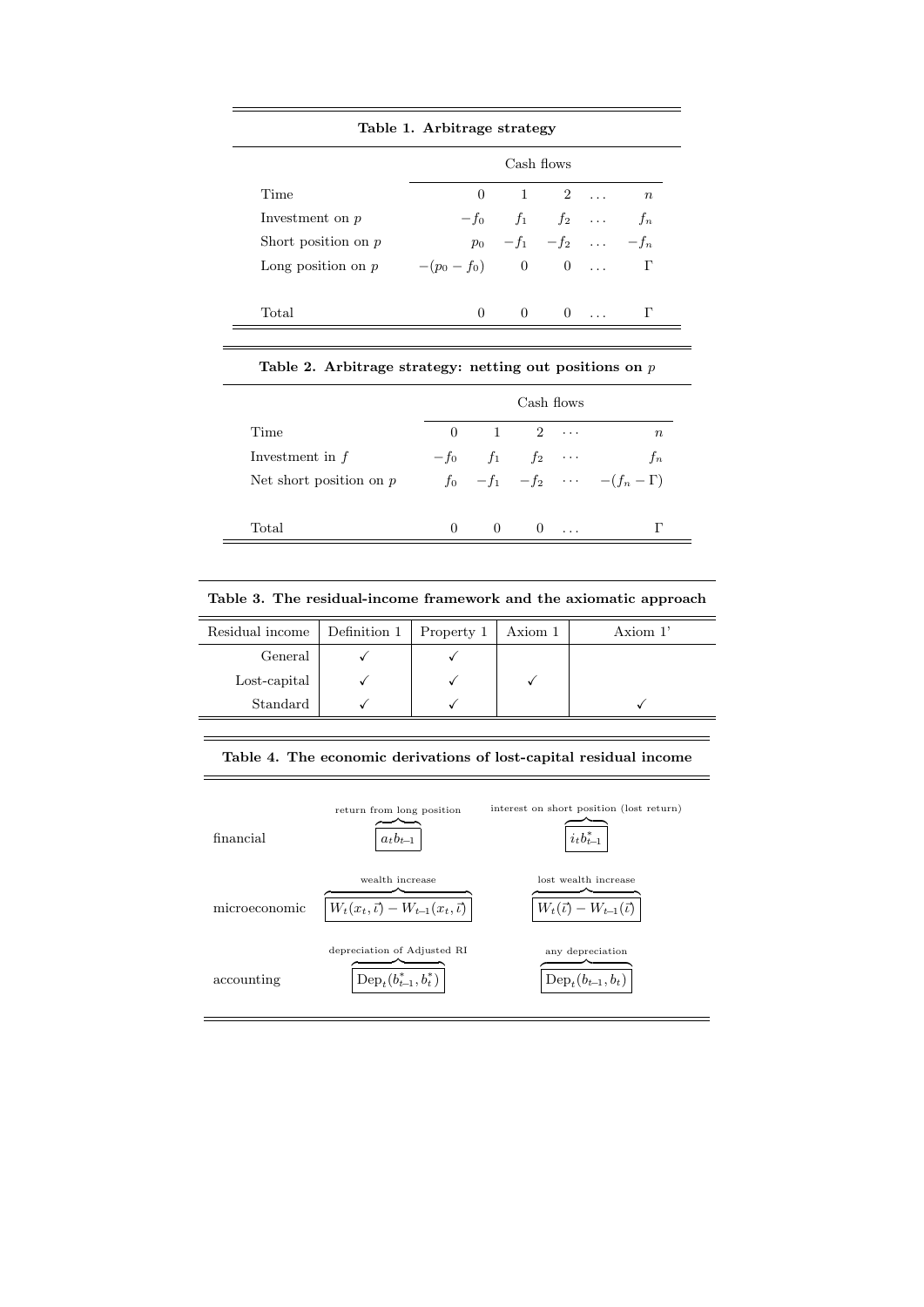## Table 5. EVA and EBO variables in the two paradigms

|                       | $a_t$<br>⇓  | $i_t$<br>⇓ | $b_t$<br>⇓  | $b_t^*$<br>⇓ |            | capital charge<br>⇓                          |
|-----------------------|-------------|------------|-------------|--------------|------------|----------------------------------------------|
| Standard Paradigm     |             |            |             |              |            |                                              |
| <b>EVA</b>            | <b>RONA</b> | WACC       | $b_{A,t}$   |              |            | WACC <sub>t</sub> $b_{A,t-1}$                |
| <b>EBO</b>            | ROE         | $k_e$      | $b_{E,t}$   |              |            | $k_{e_t}$ $b_{E,t-1}$                        |
|                       |             |            |             |              |            |                                              |
| Lost-capital Paradigm |             |            |             |              |            |                                              |
| <b>EVA</b>            | <b>RONA</b> | WACC       | $b_{A,t}^*$ | $b^*_{A,t}$  |            | $\implies$ WACC <sub>t</sub> · $b_{A,t-1}^*$ |
| <b>EBO</b>            | ROE         | $k_e$      | $b_{E,t}$   | $b_{E,t}^*$  | $\implies$ | $k_{e_t} \cdot b^*_{A,t-1}$                  |
|                       |             |            |             |              |            |                                              |

|                        |         | Table 6. Input data             |       |
|------------------------|---------|---------------------------------|-------|
|                        |         |                                 |       |
|                        |         |                                 |       |
| Investment             | 13800   | Depreciation rate               | 20%   |
| Gross Fixed Assets     | 12000   | Corporate tax rate              | 33\%  |
| WCR                    | 1800    | Required return on assets       | 12\%  |
| <b>Sales</b>           | 10000   | Debt rate                       | $7\%$ |
| Cost of Sales          | 3670    | Required return on debt $(k_D)$ | 7%    |
| Gen. & Admin. Expenses | 1600    |                                 |       |
| <b>Debt</b>            | 4 0 0 0 |                                 |       |
|                        |         |                                 |       |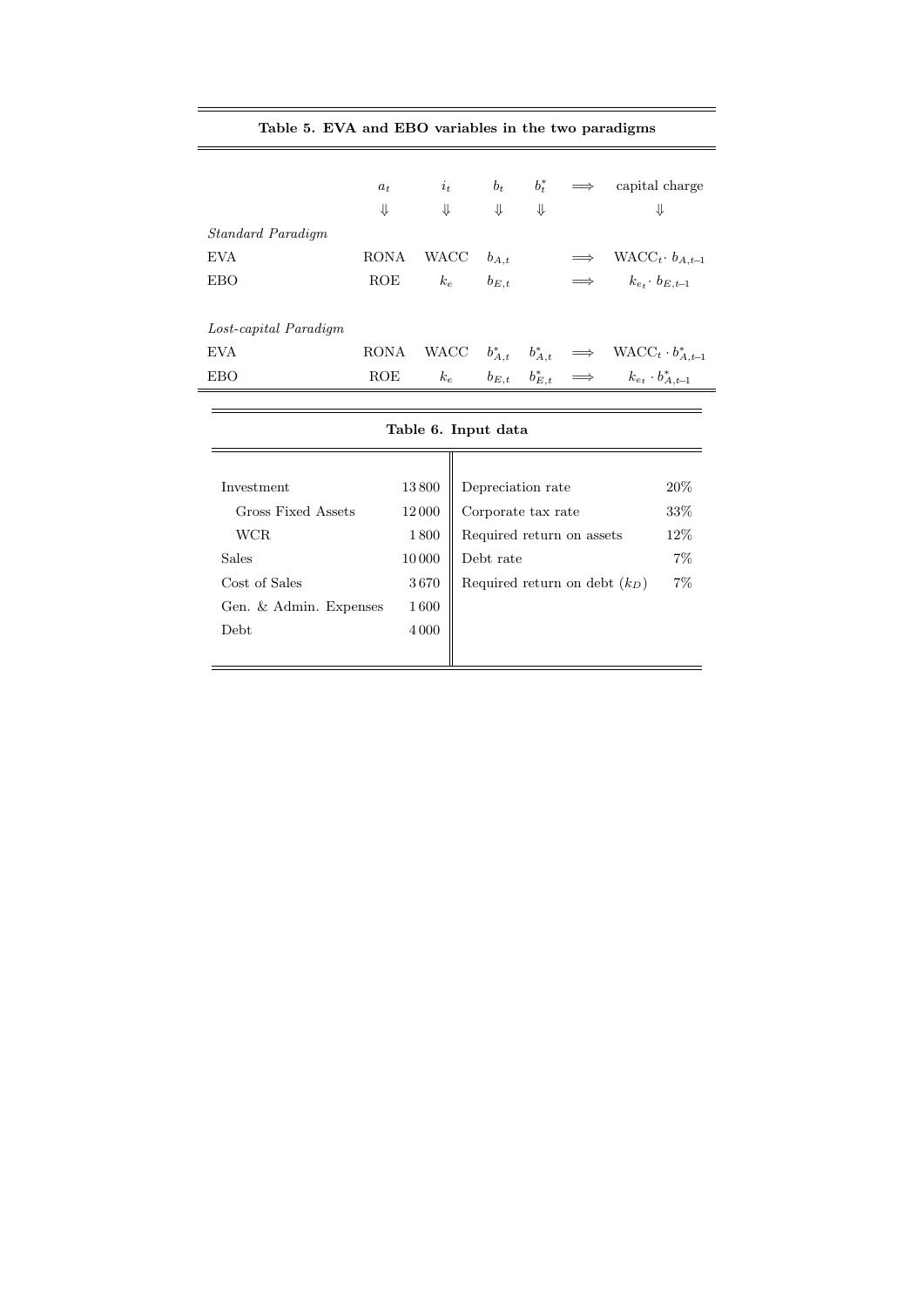| time                               | $\boldsymbol{0}$ | $\mathbf{1}$     | $\sqrt{2}$       | $\sqrt{3}$       | 4                | 5                |
|------------------------------------|------------------|------------------|------------------|------------------|------------------|------------------|
|                                    |                  |                  |                  |                  |                  |                  |
| <b>BALANCE SHEET</b>               |                  |                  |                  |                  |                  |                  |
| Gross fixed assets                 | 12000            | 12000            | 12000            | 12000            | 12000            | 12000            |
| $-cumulative depreciation$         | $\boldsymbol{0}$ | $-2400$          | $-4800$          | $-7200$          | $-9600$          | $-12000$         |
| Net fixed assets                   | 12000            | 9600             | 7200             | 4800             | 2400             | 0                |
| <b>WCR</b>                         | 1800             | 1800             | 1800             | 1800             | 1800             | $\overline{0}$   |
| <b>NET ASSETS</b>                  | 13800            | 11400            | 9000             | 6600             | 4 200            | $\overline{0}$   |
| Debt                               | 4000             | 4000             | 4000             | 4000             | 4 0 0 0          | $\boldsymbol{0}$ |
| Equity (book value)                | 9800             | 7400             | 5000             | 2600             | 200              | $\overline{0}$   |
| <b>NET WORTH &amp; LIABILITIES</b> | 13800            | 11400            | 9000             | 6600             | 4 200            | 0                |
|                                    |                  |                  |                  |                  |                  |                  |
| <b>INCOME STATEMENT</b>            |                  |                  |                  |                  |                  |                  |
| <b>Sales</b>                       |                  | 10000            | 10000            | 10000            | 10000            | 10000            |
| Cost of sales                      |                  | 3670             | 3670             | 3670             | 3670             | 3670             |
| Gen. & Adm. expenses               |                  | 1600             | 1600             | 1600             | 1600             | 1600             |
| Depreciation                       |                  | 2400             | 2400             | 2400             | $2\,400$         | 2400             |
| <b>EBIT</b>                        |                  | 2330             | 2330             | 2330             | 2330             | 2330             |
| Interest                           |                  | 280              | 280              | 280              | 280              | 280              |
| <b>PBT</b>                         |                  | 2050             | 2050             | 2050             | 2050             | 2050             |
| Taxes                              |                  | 677              | 677              | 677              | 677              | 677              |
| <b>PAT</b>                         |                  | 1374             | 1374             | 1374             | 1374             | 1374             |
| $+$ Depreciation                   |                  | 2400             | 2400             | $2\,400$         | $2\,400$         | 2400             |
| $+\Delta$ Debt                     |                  | $\boldsymbol{0}$ | $\boldsymbol{0}$ | $\overline{0}$   | $\boldsymbol{0}$ | $-4000$          |
| $-\Delta$ WCR                      |                  | $\boldsymbol{0}$ | $\boldsymbol{0}$ | $\boldsymbol{0}$ | $\boldsymbol{0}$ | 1800             |
| ECF                                |                  | 3774             | 3774             | 3774             | 3774             | 1574             |
| FCF <sup>13</sup>                  |                  | 3961             | 3961             | 3961             | 3961             | 5761             |
| <b>ROE</b>                         |                  | 14.02%           | 18.56%           | 27.47%           | 52.83%           | 686.75%          |
| Average ROE                        | 27.47%           |                  |                  |                  |                  |                  |

### Table 7. Balance Sheet, Income Statement, Cash Flows

 $13$ FCF=ECF- $\Delta D + k_D D \cdot (1 - T)$ .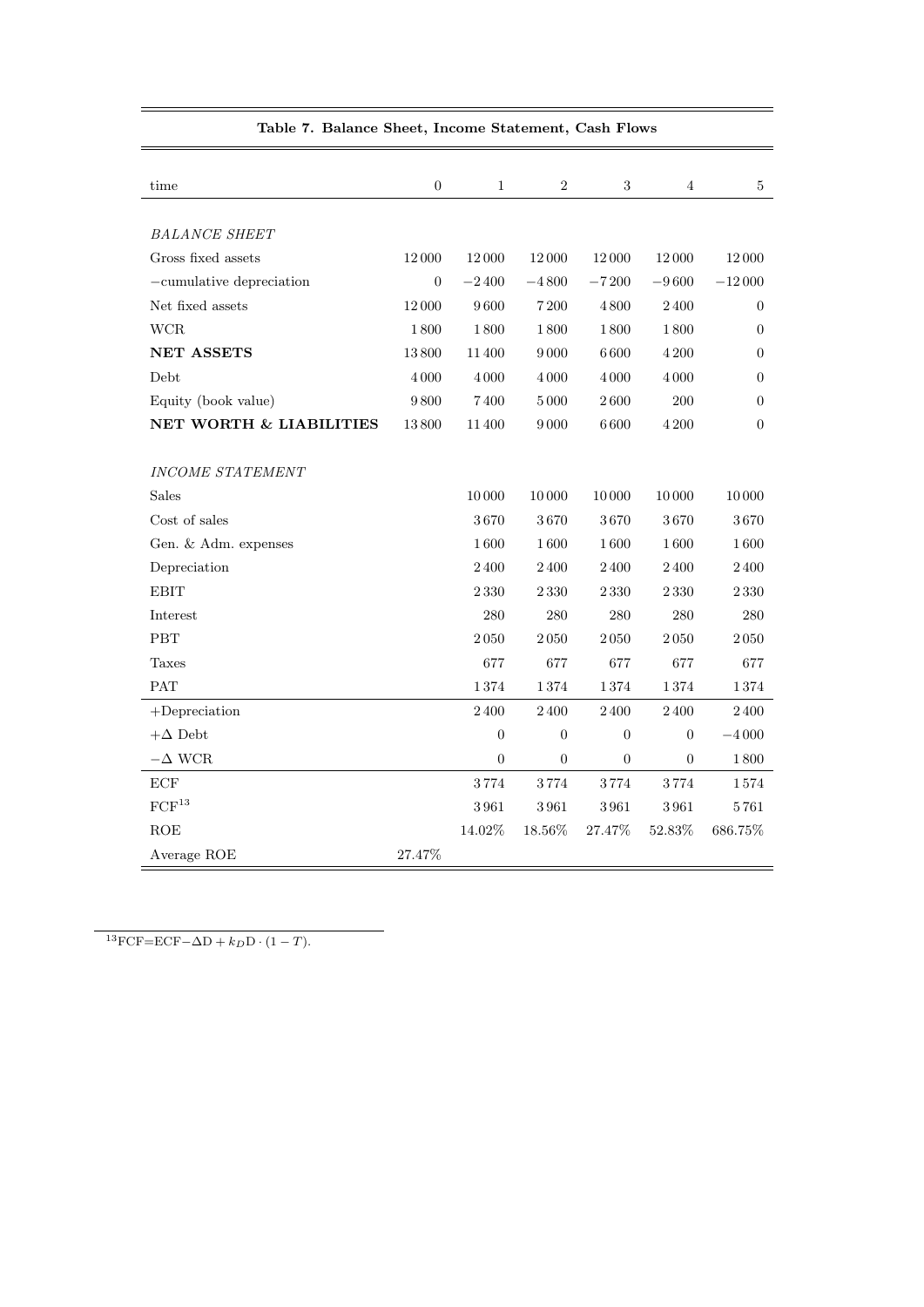|                                                   | Table 8. Valuation |               |                |                    |                    |                                    |
|---------------------------------------------------|--------------------|---------------|----------------|--------------------|--------------------|------------------------------------|
| time                                              | $\overline{0}$     | $\mathbf{1}$  | $\overline{2}$ | 3                  | $\overline{4}$     | 5                                  |
| $k_U$                                             |                    | $12\%$        | 12%            | $12\%$             | $12\%$             | $12\%$                             |
| $V_U = PV[FCF; k_U]$                              | 15 300             | 13175         | 10795          | 8 1 2 9            | $5\,144$           | $\overline{0}$                     |
| $DVTS=PV[T\cdot k_D\cdot D;\,k_D]^{(a)}$          | 379                | 313           | 242            | 167                | 86                 | $\boldsymbol{0}$                   |
| $v = V_U + DVTS$<br>$E=V_U+DVTS-D$                | 15679<br>11679     | 13488<br>9488 | 11038<br>7038  | 8 2 9 6<br>4 2 9 6 | 5 2 3 0<br>1 2 3 0 | $\overline{0}$<br>$\boldsymbol{0}$ |
|                                                   |                    |               |                |                    |                    |                                    |
| $k_e$                                             |                    | 13.550%       | 13.943%        | 14.670%            | 16.461\%           | 27.907%                            |
| $E=PV[ECF; k_e]$                                  | 11679              | 9488          | 7038           | 4 2 9 6            | 1 2 3 0            | $\overline{0}$                     |
| average (comprehensive) cost of equity<br>10.86\% |                    |               |                |                    |                    |                                    |
| $\rm WACC$                                        |                    | 11.290%       | 11.199%        | 11.053%            | 10.786%            | $10.151\%$                         |
| $v = PV$ [FCF; WACC]                              | 15679              | 13488         | 11038          | 8296               | 5230               | $\overline{0}$                     |
| $E=v-D$                                           | 11679              | 9488          | 7038           | 4 2 9 6            | $1\,230$           | $\boldsymbol{0}$                   |
| $NPV = E - b_E$                                   | 1879               |               |                |                    |                    |                                    |

 $^{(a)}$ We use  $k_D$  to discount tax shields. However, it is worth noting that there is a lively debate in the literature on which is the correct discount rate for discounting tax shields. While this issue is not relevant to this paper, the reader may be willing to turn to the contributions of Myers (1974), Tham and Vélez-Pareja (2001), Arzac and Glosten (2005), Fernández (2005), Cooper and Nyborg (2006). (To bypass the issue, the reader may well dismiss the first five rows of the Table and consider  $k_e$  as exogenously given).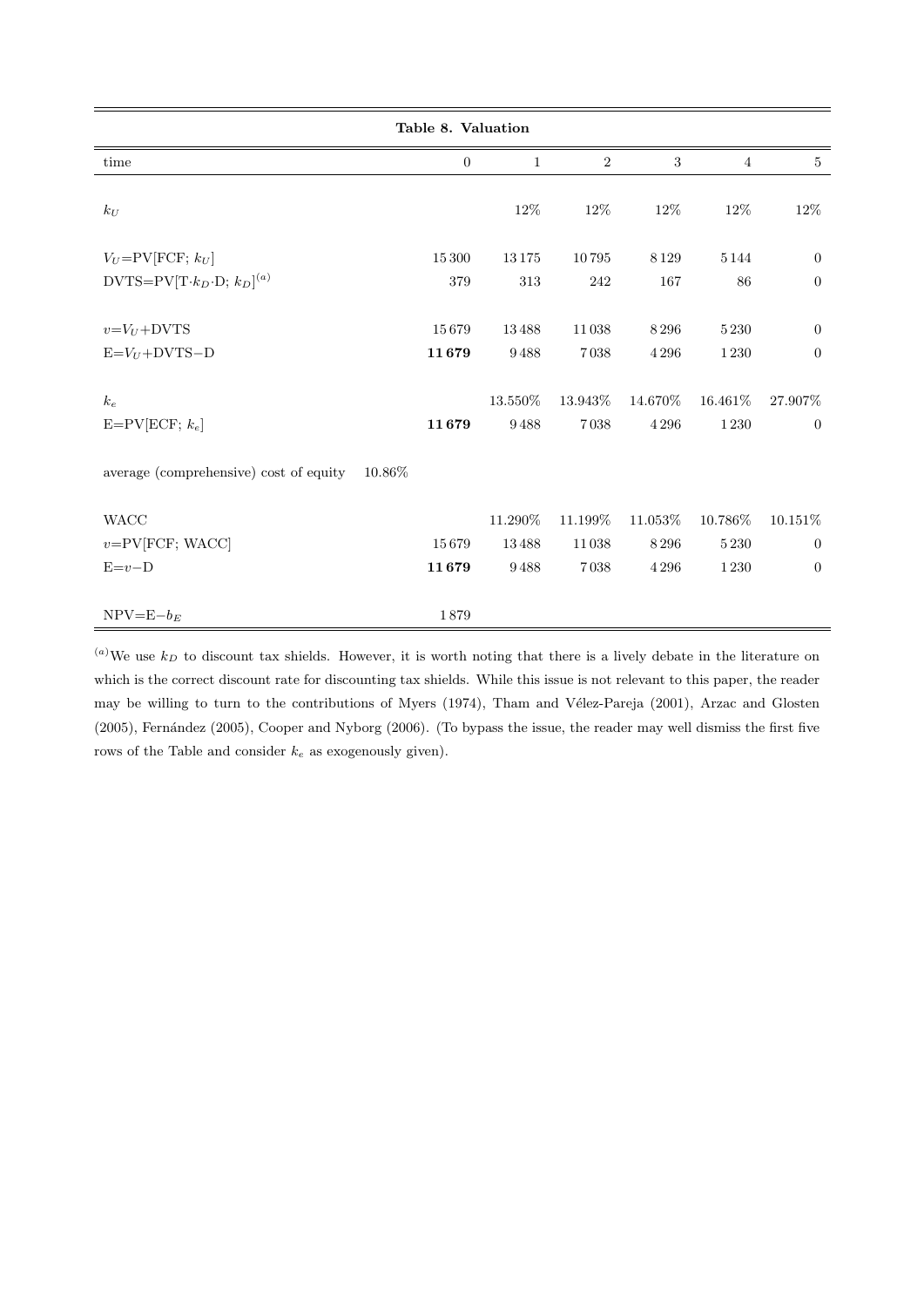| Table 9. EVA in the two paradigms |                  |              |                |       |       |         |
|-----------------------------------|------------------|--------------|----------------|-------|-------|---------|
| time                              | $\boldsymbol{0}$ | $\mathbf{1}$ | $\overline{2}$ | 3     | 4     |         |
|                                   |                  |              |                |       |       |         |
| $NOPAT = EBIT(1-T)$               |                  | 1561         | 1561           | 1561  | 1561  | 1561    |
| $b_A = D + b_E$                   | 13800            | 11400        | 9000           | 6 600 | 4 200 |         |
| $b_A^*$ (lost capital)            | 13800            | 11397        | 8712           | 5714  | 2369  | $-3151$ |
| <b>Standard Paradigm</b>          |                  |              |                |       |       |         |
| capital charge (opportunity cost) |                  | 1558         | 1277           | 995   | 712   | 426     |
| <b>EVA</b>                        |                  | 3            | 284            | 566   | 849   | 1135    |
| $NPV$ (=discount and sum)         | 1879             |              |                |       |       |         |
| $E=b_E+NPV$                       | 11679            |              |                |       |       |         |
| Lost-capital Paradigm             |                  |              |                |       |       |         |
| capital charge (opportunity cost) |                  | 1558         | 1276           | 963   | 616   | 240     |
| <b>EVA</b>                        |                  | 3            | 285            | 598   | 945   | 1321    |
| $NPV$ (=sum and discount)         | 1879             |              |                |       |       |         |
| $E = b_E + NPV$                   | 11679            |              |                |       |       |         |
| average RI (maintainable RI)      |                  | 603.4        | 603.4          | 603.4 | 603.4 | 603.4   |

 $\equiv$ 

 $\equiv$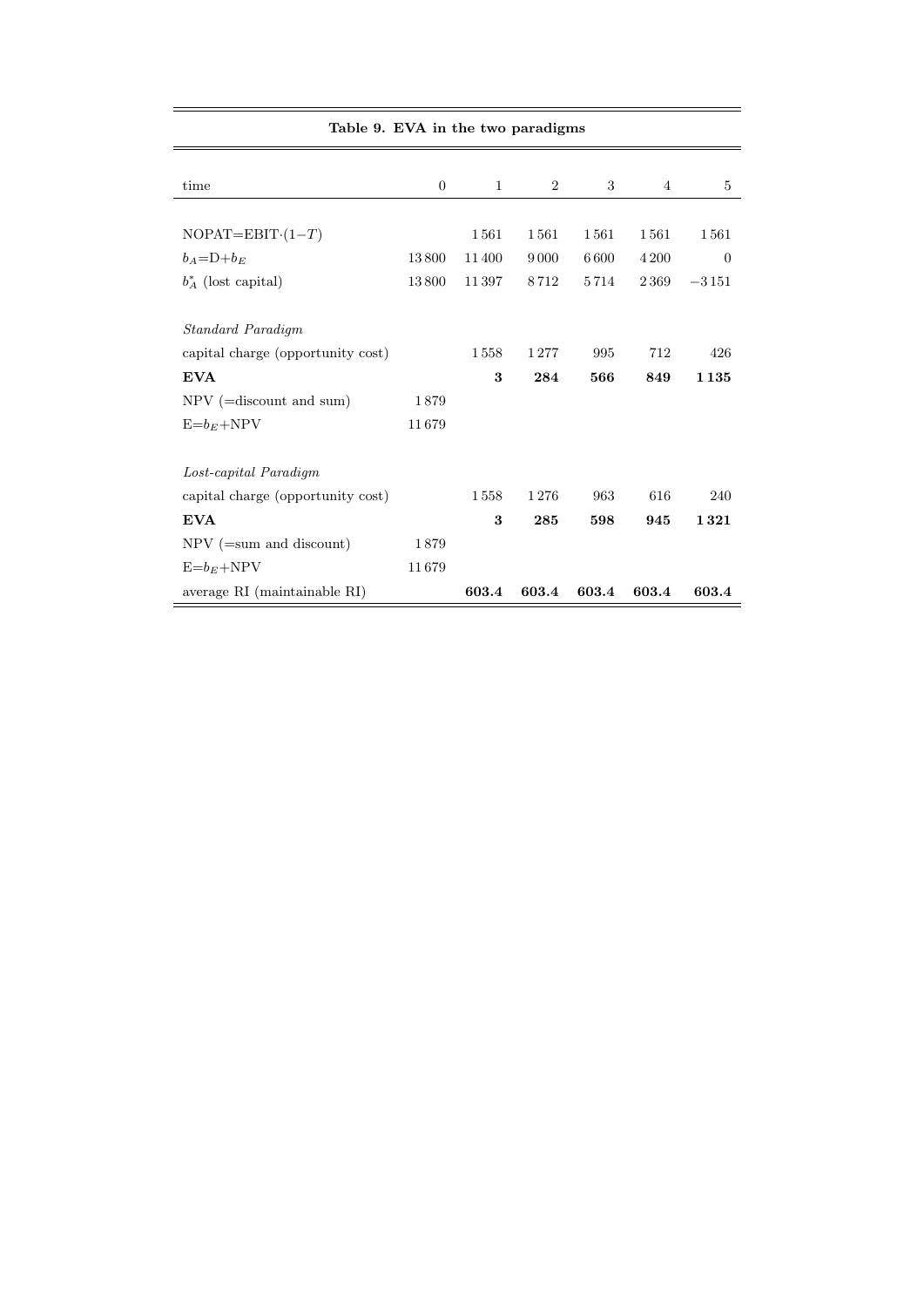| Table 10. EBO in the two paradigms |                |       |       |       |         |              |
|------------------------------------|----------------|-------|-------|-------|---------|--------------|
|                                    |                |       |       |       |         |              |
| time                               | $\overline{0}$ | 1     | 2     | 3     | 4       | 5            |
|                                    |                |       |       |       |         |              |
| <b>PAT</b>                         |                | 1374  | 1374  | 1374  | 1374    | 1374         |
| $b_E$                              | 9800           | 7400  | 5000  | 2600  | 200     | $\mathbf{0}$ |
| $b_E^*$ (lost equity capital)      | 9800           | 7354  | 4606  | 1509  | $-2017$ | $-4153$      |
|                                    |                |       |       |       |         |              |
| Standard Paradigm                  |                |       |       |       |         |              |
| capital charge (opportunity cost)  |                | 1328  | 1032  | 733   | 428     | 56           |
| <b>EBO</b>                         |                | 46    | 342   | 640   | 946     | 1318         |
| $NPV$ (=discount and sum)          | 1879           |       |       |       |         |              |
| $E=b_E+NPV$                        | 11679          |       |       |       |         |              |
|                                    |                |       |       |       |         |              |
| Lost-capital Paradigm              |                |       |       |       |         |              |
| capital charge (opportunity cost)  |                | 1328  | 1025  | 676   | 248     | $-563$       |
| <b>EBO</b>                         |                | 46    | 348   | 698   | 1125    | 1936         |
| $NPV$ (=sum and discount)          | 1879           |       |       |       |         |              |
| $E=b_E+NPV$                        | 11679          |       |       |       |         |              |
| average RI (maintainable RI)       |                | 830.6 | 830.6 | 830.6 | 830.6   | 830.6        |

 $\equiv$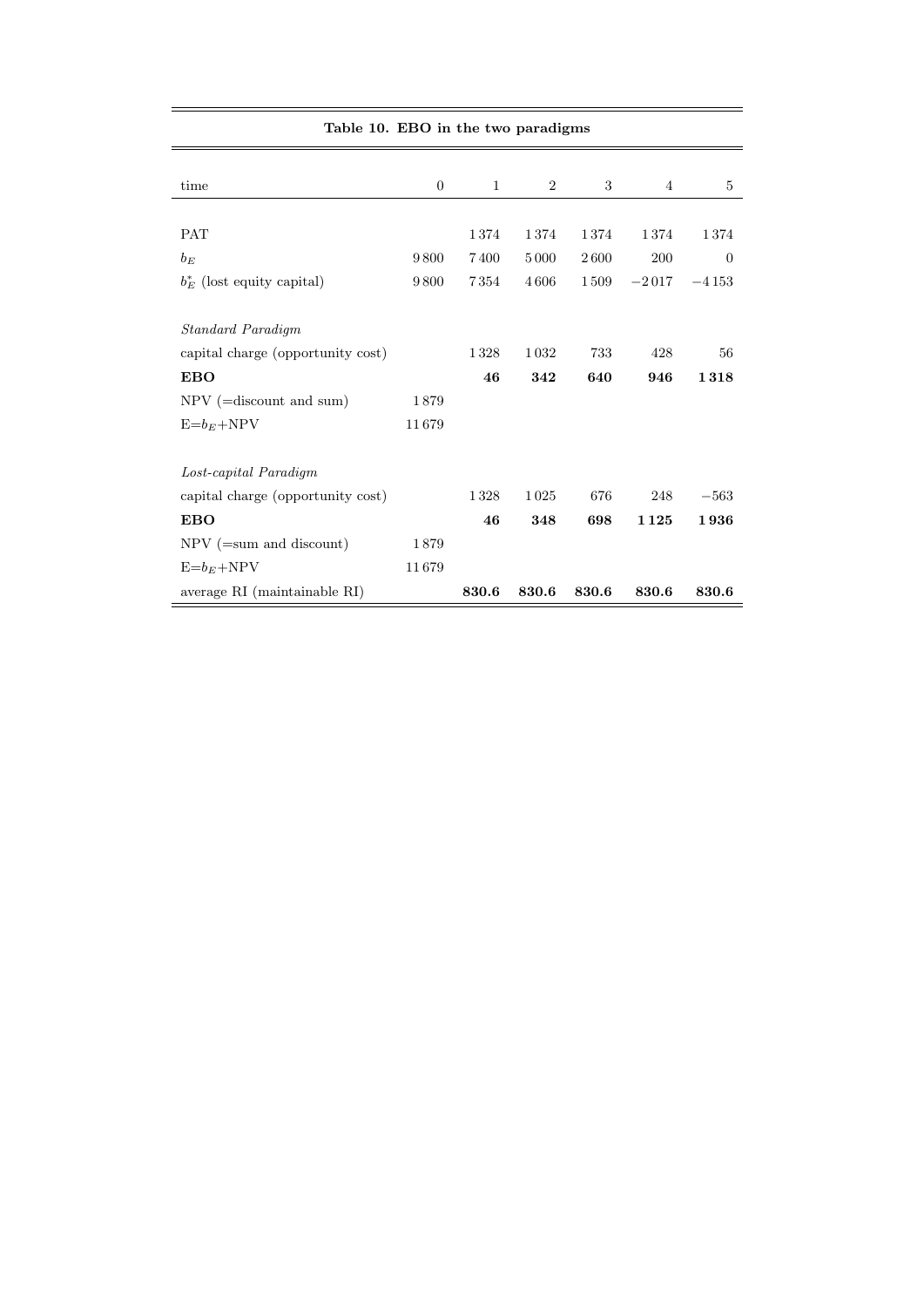| Lable 11. Fourth-year sales equal to 0000 |       |                |       |                |         |  |  |
|-------------------------------------------|-------|----------------|-------|----------------|---------|--|--|
| year                                      | 1     | $\overline{2}$ | 3     | $\overline{4}$ | 5       |  |  |
| <b>EVA</b>                                |       |                |       |                |         |  |  |
| Standard Paradigm                         | 9     | 291            | 575   | $-477$         | 1 1 3 5 |  |  |
| Lost-capital paradigm                     | 9     | 292            | 608   | $-381$         | 1188    |  |  |
| average RI (maintainable RI)              | 343.2 | 343.2          | 343.2 | 343.2          | 343.2   |  |  |
| EBO                                       |       |                |       |                |         |  |  |
| Standard Paradigm                         | 34    | 326            | 616   | $-439$         | 1318    |  |  |
| Lost-capital paradigm                     | 34    | 330            | 671   | $-251$         | 1537    |  |  |
| average RI (maintainable RI)              | 464.2 | 464.2          | 464.2 | 464.2          | 464.2   |  |  |

| Table 12. Fourth-year sales equal to 8600 |       |                |       |       |         |  |  |
|-------------------------------------------|-------|----------------|-------|-------|---------|--|--|
|                                           |       |                |       |       |         |  |  |
| year                                      | 1     | $\overline{2}$ | 3     | 4     | 5       |  |  |
| <b>EVA</b>                                |       |                |       |       |         |  |  |
| Standard Paradigm                         | 7     | 289            | 573   | $-80$ | 1 1 3 5 |  |  |
|                                           |       |                |       |       |         |  |  |
| Lost-capital paradigm                     | 7     | 290            | 605   | 16    | 1 2 2 8 |  |  |
| average RI (maintainable RI)              | 429.2 | 429.2          | 429.2 | 429.2 | 429.2   |  |  |
| <b>EBO</b>                                |       |                |       |       |         |  |  |
| Standard Paradigm                         | 37    | 331            | 624   | $-21$ | 1318    |  |  |
| Lost-capital paradigm                     | 37    | 336            | 680   | 164   | 1658    |  |  |
| average RI (maintainable RI)              | 575   | 575            | 575   | 575   | 575     |  |  |

## Table 11. Fourth-year sales equal to 8 000

 $=$ 

 $\overline{\phantom{0}}$ 

 $\overline{\phantom{0}}$ 

 $\equiv$ 

 $\equiv$